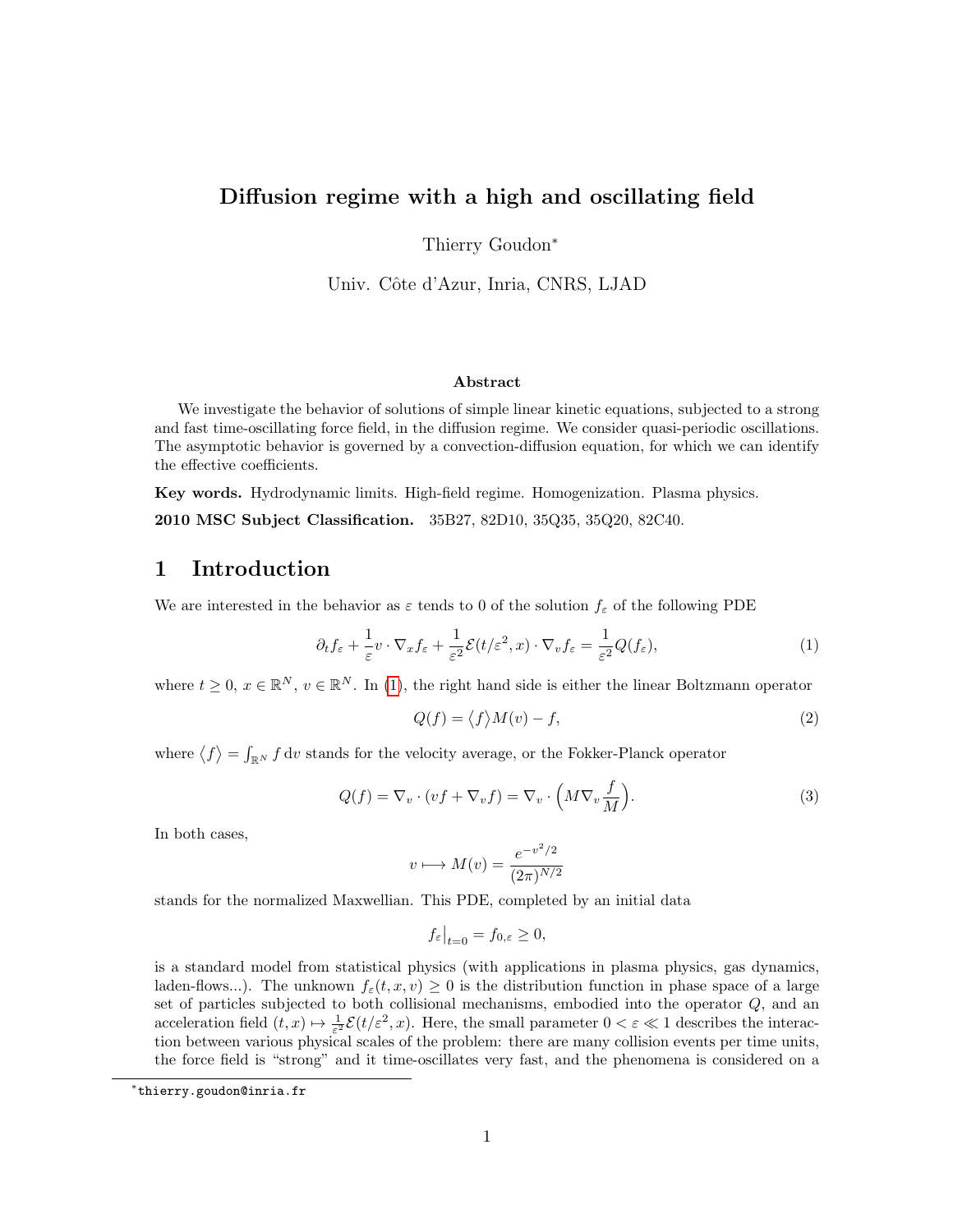large time scale of observation.

The question of the behavior of solutions of highly-collisional kinetic equations with spaceoscillating force fields has been addressed in [\[3,](#page-37-0) [26,](#page-38-0) [27,](#page-38-1) [35\]](#page-38-2), which have revealed some unexpected effect in the homogenization process. However, in these contributions the scaling differs from the scaling in [\(1\)](#page-0-0): in [\[3,](#page-37-0) [26,](#page-38-0) [27,](#page-38-1) [35\]](#page-38-2), only the collision term  $Q(f_{\varepsilon})$  scales like  $1/\varepsilon^2$ , the strength of the force field is of the lower order  $1/\varepsilon$ . The present situation instead relies on *high-field regimes*, and the balance between the acceleration term and the collision term modifies the shape of the equilibrium states that govern the asymptotic behavior, a phenomena brought out, for non oscillating fields, in [\[30\]](#page-38-3) and [\[9\]](#page-37-1), and further investigated in [\[4,](#page-37-2) [18,](#page-37-3) [29\]](#page-38-4). The question of strong and oscillating force fields in collisionless models appears naturally in plasma physics, with specific motivations related to the mathematical modeling of tokamaks [\[5,](#page-37-4) [14,](#page-37-5) [15\]](#page-37-6). We also refer the reader to [\[31\]](#page-38-5) where different oscillations mechanisms, of stochastic nature, asymptotically lead to effective collisional models.

The homogenization problem [\(1\)](#page-0-0) is addressed in [\[11\]](#page-37-7) in the *stochastic framework*,  $\mathcal{E}$  being a random quantity. In particular, [\[11\]](#page-37-7) offers an instructive overview of the interaction between arguments from probability theory and PDE analysis. We wish to revisit this question when dealing with deterministic oscillations, which might be complementary to the analysis performed in [\[11\]](#page-37-7). We distinguish the following settings, inspired from [\[7\]](#page-37-8):

- (a) Periodic oscillations: we simply have  $\mathcal{E} = E$  where  $\tau \mapsto E(\tau, x)$  is 1-periodic,
- **(b)** Finite number of modes:  $\mathcal{E}(\tau, x) = E(\omega \tau, x)$  where  $\omega \in \mathbb{R}^r \setminus \{0\}$  has rationally independent components (which means that  $k \cdot \omega = 0$  holds with  $k \in \mathbb{Q}^r$  iff  $k = 0$ ), and  $\theta \in \mathbb{R}^r \mapsto E(\theta, x) =$  $\sum_{|k| \leq K} \widehat{E}(k, x) e^{2i\pi k \cdot \theta}$  for a certain finite  $K \in \mathbb{N} \setminus \{0\},$
- C Quasi-periodic oscillations:  $\mathcal{E}(\tau, x) = E(\omega \tau, x)$  where  $\omega \in \mathbb{R}^r \setminus \{0\}$  has rationally independent components and  $\theta \mapsto E(\theta, x)$  is  $\mathbb{Y} = (0, 1)^r$ -periodic. In such a case, we will also assume the following Diophantine condition

<span id="page-1-2"></span>there exists 
$$
C, \gamma > 0
$$
 such that  $|\omega \cdot k| \ge \frac{C}{|k|^\gamma}$  for any  $k \in \mathbb{Z}^r$ ,  
and, moreover,  $|k|^\gamma \widehat{E}(k) \in \ell^1(\mathbb{Z}^r)$ . 
$$
(4)
$$

Observe that such a condition holds for almost every  $\omega$ .

Clearly,  $(a)$  is a sub-case of  $(b)$ , which itself is contained in  $(c)$ . As it will be detailed below, generalizing the framework induces difficulties and slightly different statements. Besides, throughout the paper, we assume that  $E$  has enough regularity with respect to the space variable

<span id="page-1-0"></span>
$$
(\theta, x) \mapsto \partial_x^{\alpha} E(\theta, x) \in L^{\infty}(\mathbb{Y} \times \mathbb{R}^{N}) \text{ for } |\alpha| \le 2,
$$
 (5)

and that its mean vanishes

<span id="page-1-1"></span>
$$
\int_{\mathbb{Y}} E(\theta, x) \, d\theta = 0 \text{ for a. e. } x,\tag{6}
$$

(which can be equivalently cast as an assumption on the zeroth Fourier coefficient  $\widehat{E}(0, x) = 0$ ). This (quasi-)periodic setting differs from the stochastic framework. On the one hand, it leads to difficulties for solving the "cell-problems" that define the effective coefficients. The stochastic framework induces some hidden structure, so that the resolvant of the cell-problems is well-defined, a property intensively used in [\[11\]](#page-37-7). In the determistic case, we face small divisors issues, which make the analysis more intricate, see [\[7\]](#page-37-8) for related discussions. On the other hand, the asymptotic analysis of the deterministic problem in itself is far simpler, since we can make use of the quite systematic approach based on double-scale analysis [\[1,](#page-36-0) [28\]](#page-38-6). It leads to more complete results; in particular, we completely identify the leading expression of the particle distribution function for small  $\varepsilon$ 's (in [\[11\]](#page-37-7) the main results are only concerned with the convergence of the macroscopic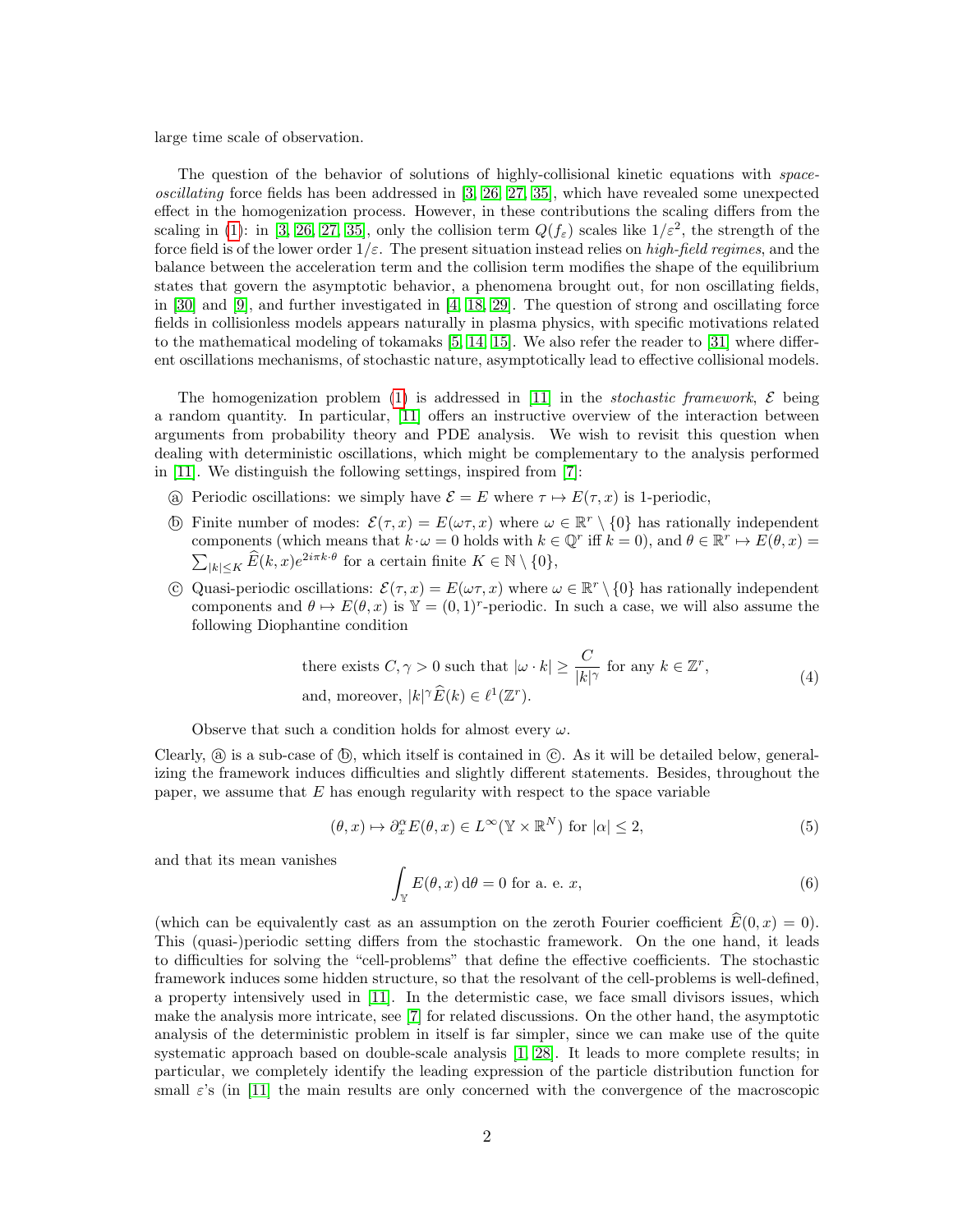density  $\langle f_{\varepsilon} \rangle$ . It also makes easier the treatment of cases where E depends on the space variable, and stronger the statement when  $E$  is space homogeneous. The main result of the paper states as follows.

<span id="page-2-1"></span>**Theorem 1.1** Suppose that the sequence of initial data is such that  $(1+|v|^k)f_{0,\varepsilon}$  is bounded in  $L^1(\mathbb{R}^N\times\mathbb{R}^N)$ , for some  $k>2$ . Then, possibly at the price of extracting a subsequence,  $f_\varepsilon$  doublescale converges to  $\rho(t,x)\Phi(\theta,x,v)$ , where

- i)  $\Phi$  is the positive and normalized solution of  $(\omega \cdot \nabla_{\theta} + E \cdot \nabla_{\nu} Q)\Phi = 0$ ,
- ii)  $\rho_{\varepsilon} = \int_{\mathbb{R}^N} f_{\varepsilon} \, dv$  converges to  $\rho$  in  $C^0([0,T]; \mathscr{M}^1(\mathbb{R}^N)$  vaguely),
- iii)  $\rho$  is the solution of the convection-diffusion problem

<span id="page-2-2"></span>
$$
\partial_t \rho + \nabla_x \cdot (\rho U - D \nabla_x \rho) = 0,\tag{7}
$$

with effective coefficients  $U$  and  $D$  defined by auxilliary equations that involve  $E$ , and initial data  $\rho|_{t=0} = \lim_{\varepsilon \to 0} \int_{\mathbb{R}^N} f_{0,\varepsilon} \, dv$  (in the vague sense of measures on  $\mathbb{R}^N$ ).

The suitable notions of compactness and double scale convergence are detailed in Section [4,](#page-16-0) see in particular Proposition [4.3](#page-17-0) and Proposition [4.5.](#page-17-1) The definition of the effective coefficients  $U$  and D, which are space-dependent vector-valued and matrix-valued functions, respectively, is given in Section [2,](#page-2-0) see formula  $(8)$ ,  $(9)$ ,  $(10)$ . In particular, D has a positive symmetric part.

The paper is organized as follows. In Section [2](#page-2-0) we guess the asymptotic behavior by using a formal double scale ansatz. This discussion makes the cell equations appear, which are discussed in details in Section [3.](#page-4-0) The analysis relies  $a/$  on the identification of the eigenfunction  $\Phi$  which is possible for the simple collision operators considered here (we also give some hints on possible generalizations when such explicit form is not available); b/ on the identification of a dissipation structure of the cell equations. We also investigate the properties of the diffusion matrix D. Section [4](#page-16-0) is devoted to the asymptotic analysis and the proof of Theorem [1.1.](#page-2-1) In Section [5,](#page-22-0) we go back to the specific situation where the force field  $E$  is space-homogeneous, a case where we are able to establish the strong convergence of (a modified version of) the macroscopic density, and to rigorously identify the first order corrector.

## <span id="page-2-0"></span>2 Formal asymptotics

In order to guess the asymptotic behavior of the solution  $f_{\varepsilon}$  for small  $\varepsilon$ 's, we insert the following formal double-scale ansatz

$$
f_{\varepsilon}(t, x, v) = \sum_{k=0}^{\infty} \varepsilon^k F^{(k)}(\omega t/\varepsilon^2, t, x, v)
$$

into the equations, where the functions  $F^{(k)}$  are assumed to be Y-periodic with respect to the first variable. It makes the following operator

$$
\mathscr{T}_E = \omega \cdot \nabla_{\theta} + E(\theta, x) \cdot \nabla_{v} - Q
$$

appear. In what follows, we shall denote  $\mathcal{T}_E^{\star}$  the adjoint operator, for the standard  $L^2$  inner product. We identify terms which appear with the same order of magnitude with respect to  $\varepsilon$ . We are led to

- a) Leading order  $\mathscr{O}(1/\varepsilon^2)$ :  $\mathscr{T}_E F^{(0)} = 0$ ,
- b) Order  $\mathscr{O}(1/\varepsilon)$ :  $\mathscr{T}_E F^{(1)} = -v \cdot \nabla_x F^{(0)}$ ,
- c) Order  $\mathscr{O}(1/\varepsilon^0)$ :  $\mathscr{T}_E F^{(2)} = -\partial_t F^{(0)} v \cdot \nabla_x F^{(1)}$ , etc.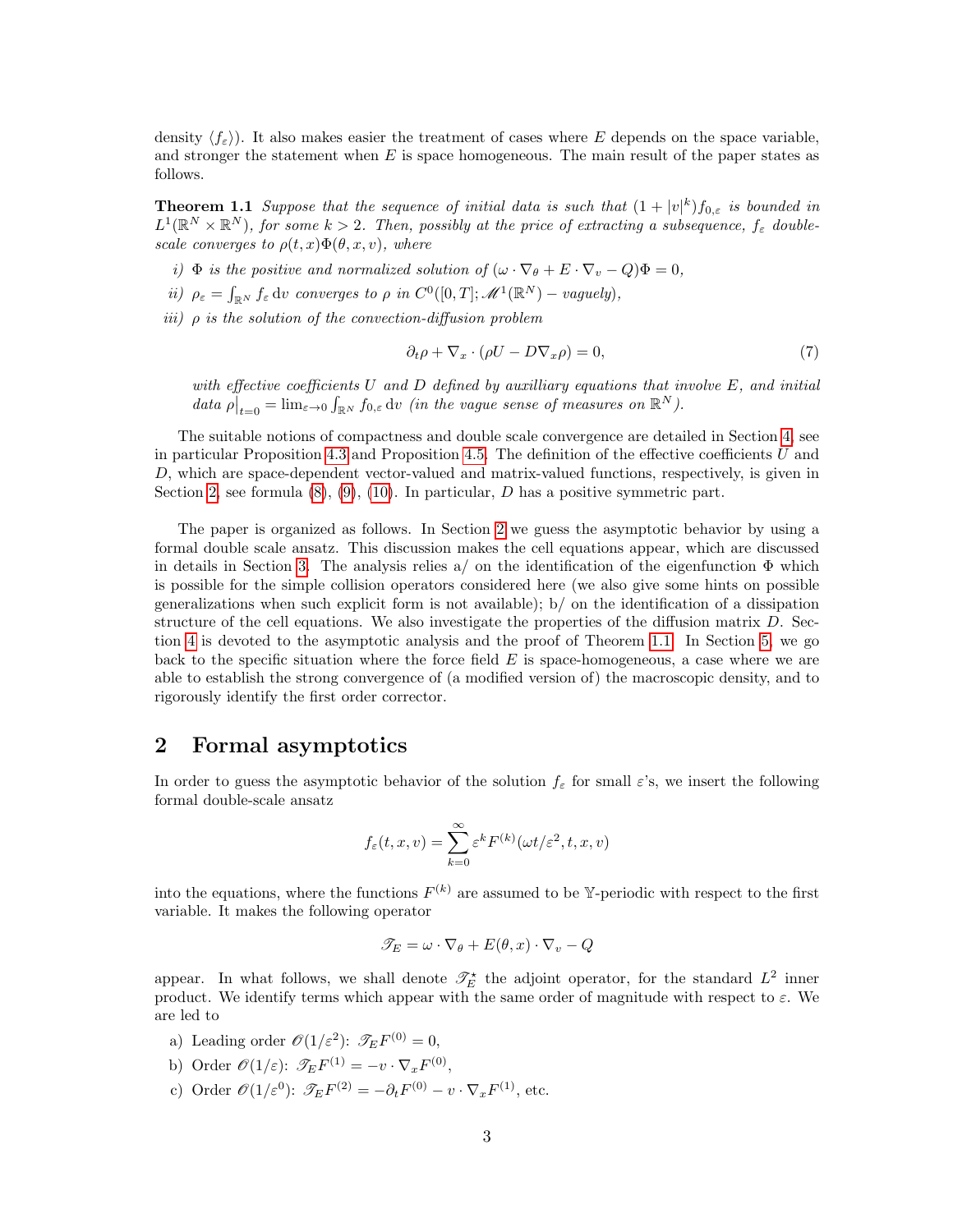Then, the analysis relies on the following two key ingredients:

• We need to identify the leading term  $F^{(0)}$ , which means to characterize the kernel of the operator  $\mathscr{T}_E$ . We shall see that we can exhibit a positive function  $\Phi(\theta, x, v)$ , periodic with respect to the first variable, such that

$$
\mathscr{T}_E \Phi = 0, \qquad \iint_{\mathbb{Y} \times \mathbb{R}^N} \Phi \, dv \, d\theta = 1
$$

and in fact

$$
\operatorname{Ker}(\mathscr{T}_E)=\operatorname{Span}\{\Phi\}.
$$

The variable x plays only the role of a parameter in the equation; for further purposes, it will be necessary to study the regularity of  $\Phi$  with respect to x, as a consequence of the regularity assumption [\(5\)](#page-1-0) on the coefficients.

• We observe that

$$
\text{Ran}(\mathscr{T}_E) \subset \Big\{ G : \mathbb{Y} \times \mathbb{R}^N, \, \, \iint_{\mathbb{Y} \times \mathbb{R}^N} G \, \mathrm{d}v \, \mathrm{d}\theta = 0 \Big\}.
$$

Hence,  $\iint_{\mathbb{Y}\times\mathbb{R}^N} G \,dv \,d\theta = 0$  is a necessary condition for the solvability of the equation  $\mathscr{T}_E F =$ G. We expect it is also sufficient so that the equation determines a unique function  $F$  with the selection criterion  $\iint_{\mathbb{Y}\times\mathbb{R}^N} F \,dv \,d\theta = 0.$ 

Based on these properties, we guess that

- At leading order  $F^{(0)}(\theta, t, x, v) = \rho(t, x) \Phi(\theta, x, v)$ , and the asymptotic behavior will be described through an evolution equation for the macroscopic density  $\rho$ .
- The equation for  $F^{(1)}$  can be recast as  $\mathscr{T}_E F^{(1)} = -v\Phi \cdot \nabla_x \rho \rho v \cdot \nabla_x \Phi$ . The equation makes sense under the condition

$$
\iint_{\mathbb{Y}\times\mathbb{R}^N} v\Phi \,dv\,d\theta = 0
$$

that needs to be fulfilled by the function  $\Phi$ . This will be obtained as a consequence of [\(6\)](#page-1-1): the fact that the ballistic velocity vanishes is crucial for the analysis. It allows us to introduce the auxilliary functions  $\chi = (\chi_1, ..., \chi_N)$  and  $\beta$  defined on  $\mathbb{Y} \times \mathbb{R}^N \times \mathbb{R}^N$  solution of

<span id="page-3-0"></span>
$$
\mathcal{I}_E \chi_j = v_j \Phi, \qquad \mathcal{I}_E \beta = v \cdot \nabla_x \Phi.
$$
 (8)

Then, we get

$$
F^{(1)}(\theta, t, x, v) = -\chi(\theta, x, v) \cdot \nabla_x \rho(t, x) - \beta(\theta, x, v)\rho(t, x).
$$

• The compatibility condition for  $\mathscr{T}_E F^{(2)} = -\partial_t F^{(0)} - v \cdot \nabla_x F^{(1)}$  yields

$$
\partial_t \iint_{\mathbb{Y} \times \mathbb{R}^N} F^{(0)} \, \mathrm{d}v \, \mathrm{d}\theta + \nabla_x \cdot \iint_{\mathbb{Y} \times \mathbb{R}^N} v F^{(1)} \, \mathrm{d}v \, \mathrm{d}\theta = 0,
$$

which, in view of the expressions obtained for  $F^{(0)}$  and  $F^{(1)}$  becomes the convection-diffusion equation [\(7\)](#page-2-2) for  $\rho$ , with the effective coefficients

<span id="page-3-1"></span>
$$
D(x) = \iint_{\mathbb{Y} \times \mathbb{R}^N} v \otimes \chi(\theta, x, v) \, dv \, d\theta,\tag{9}
$$

and

<span id="page-3-2"></span>
$$
U(x) = -\iint_{\mathbb{Y}\times\mathbb{R}^N} v\beta(\theta, x, v) \, dv \, d\theta.
$$
 (10)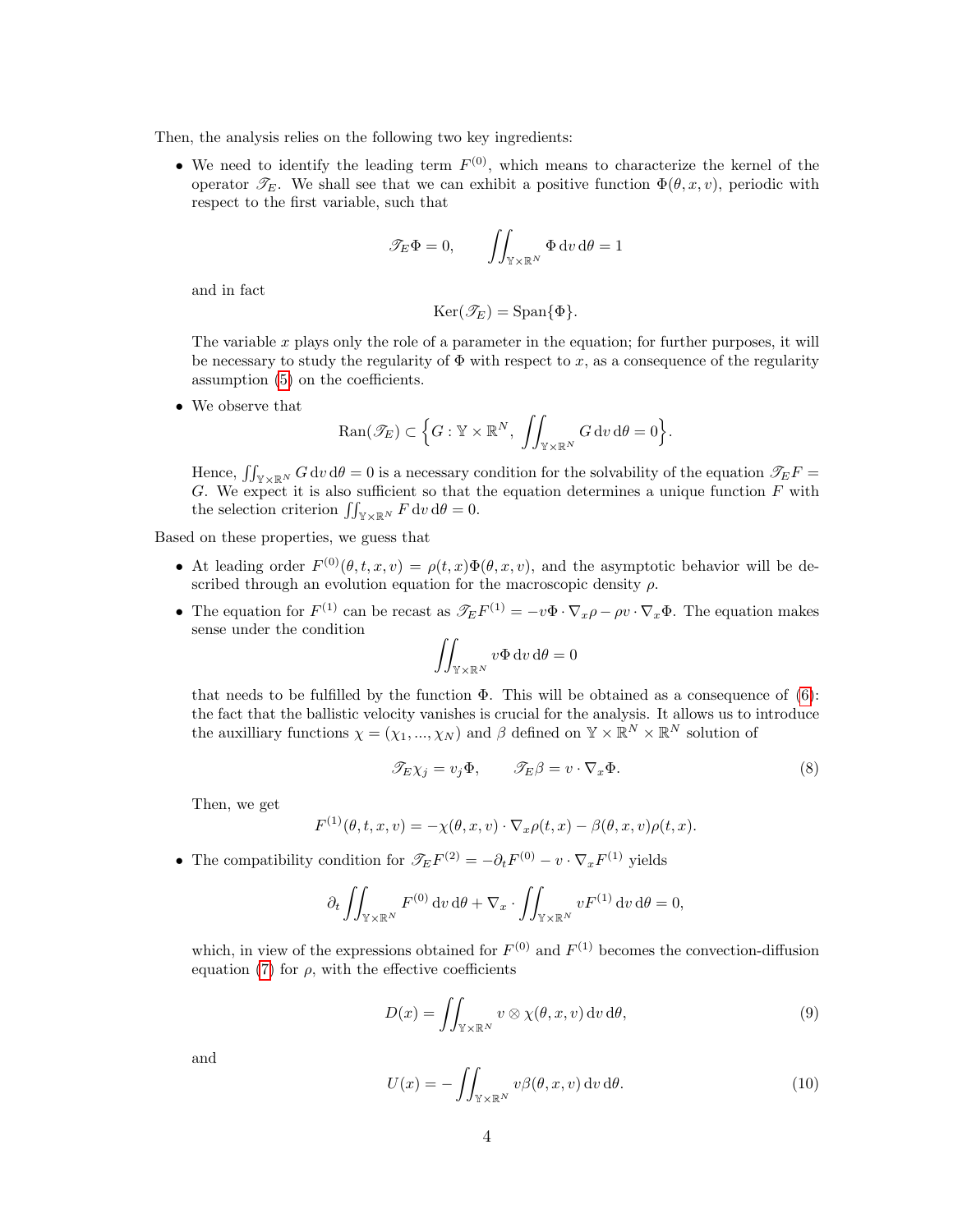# <span id="page-4-0"></span>3 Cell equations

This Section is concerned with the analysis of the cell equation  $\mathcal{T}_E F = G$ . Since the space variable appears only as a parameter, we disregard it during the discussion, bearing in mind that the solutions we are going to discuss are also parametrized by  $x$ . In particular, we shall establish estimates which will be uniform with respect to the space variable  $x$ .

#### 3.1 Equilibrium states

We search for solutions of  $\mathcal{T}_E \Phi = 0$ . It turns out that, for the simple collision operators dealt with here, we can find explicit solutions (see also [\[11,](#page-37-7) Theorem 3.1]). Of course, the presence of the acceleration field modifies substantially the shape of the equilibrium function, compared to the case where  $E = 0$ . This is reminiscent to phenomena pointed out in [\[30\]](#page-38-3).

#### 3.1.1 Boltzmann operator

We seek the equilibrium function by imposing the strengthened normalization condition

$$
\int_{\mathbb{R}^N} \Phi(\theta, v) dv = 1,
$$

which amounts to consider the equation

$$
\omega \cdot \nabla_{\theta} \Phi + E \cdot \nabla_{v} \Phi + \Phi = M.
$$

We define the characteristics curves  $(\Theta, \mathcal{V})$ , solution of the ODE system

$$
\frac{\mathrm{d}}{\mathrm{d}s}\Theta = \omega, \qquad \frac{\mathrm{d}}{\mathrm{d}s}\mathcal{V} = E(\Theta).
$$

Then, the problem can be cast as

$$
\frac{\mathrm{d}}{\mathrm{d}s} \Big[ e^s \Phi(\Theta(s), \mathcal{V}(s)) \Big] = e^s M(\mathcal{V}(s)).
$$

In fact, we simply have

$$
\Theta(s) = \theta + \omega s, \qquad \mathcal{V}(s) = v + \int_0^s E(\theta + \omega \varsigma) \, \mathrm{d}\varsigma.
$$

These considerations yield the formula

$$
\Phi(\theta, v) = \int_{-\infty}^{0} e^{\sigma} M(v + \int_{0}^{\sigma} E(\theta + \omega s) \,ds) d\sigma,
$$

which defines a positive and bounded (by  $(2\pi)^{-N/2}$ ) function, periodic with respect to  $\theta$ , and such that  $\langle \Phi(\theta, \cdot) \rangle = 1$ . Observe that in these manipulations, we did not use that much the specific form of the function  $M$ . However, the qualitative properties of  $M$  becomes important in order to identify the functional framework. For instance, for further purposes we shall need the following claim.

<span id="page-4-1"></span>**Lemma 3.1** The function  $(\theta, v) \mapsto (1 + v^2) \frac{\Phi^2(\theta, v)}{M(v)}$  $\frac{N^{2}(\theta,v)}{M(v)}$  lies in  $L^{\infty}(\mathbb{Y};L^{1}(\mathbb{R}^{N})),$  and we shall denote  $\Xi = \sup_{\theta \in \mathbb{Y}} \int_{\mathbb{R}^N} (1 + v^2) \frac{\Phi^2(\theta, v)}{M(v)}$  $\frac{\partial^{\sigma}(\theta, v)}{\partial(x)}$  dv.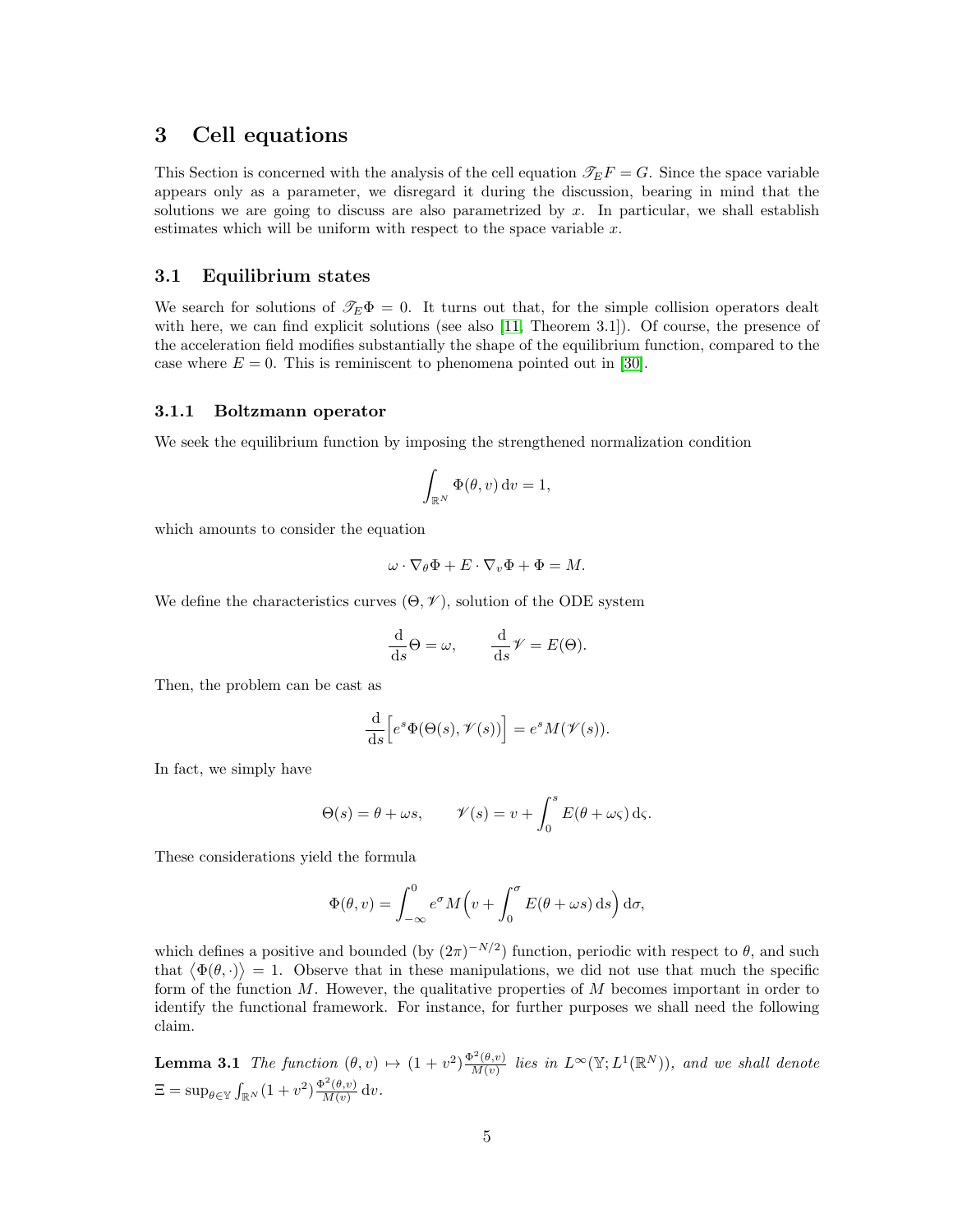Proof. Let us introduce the shorthand notation

$$
U(\sigma,\theta) = \int_0^{\sigma} E(\theta + \omega s) \,ds.
$$

By using the Cauchy-Schwarz inequality, we obtain

$$
\frac{\Phi^2(\theta, v)}{M(v)} \le \frac{1}{(2\pi)^{N/2}} \int_{-\infty}^0 e^{\sigma} e^{-|v + \mathcal{U}(\sigma, \theta)|^2 + v^2/2} d\sigma = \frac{1}{(2\pi)^{N/2}} \int_{-\infty}^0 e^{\sigma} e^{|\mathcal{U}(\sigma, \theta)|^2} e^{-|v + 2\mathcal{U}(\sigma, \theta)|^2/2} d\sigma.
$$

It follows that

$$
\int_{\mathbb{R}^N} (1+v^2) \frac{\Phi^2(\theta, v)}{M(v)} dv \le \int_{-\infty}^0 (1+N+4|\mathcal{U}(\sigma, \theta)|^2) e^{\sigma} e^{|\mathcal{U}(\sigma, \theta)|^2} d\sigma.
$$

We conclude by proving that  $(\sigma, \theta) \mapsto \mathcal{U}(\sigma, \theta)$  lies in  $L^{\infty}$ . We distinguish the following three cases: (a) Periodic case. Since the average of the force field vanishes (see  $(6)$ ), we get

$$
\mathcal{U}(\sigma,\theta) = \sum_{n=0}^{\lfloor \sigma \rfloor} \int_n^{n+1} E(\theta+s) \,ds + \int_{\lfloor \sigma \rfloor}^{\sigma} E(\theta+s) \,ds = \int_{\lfloor \sigma \rfloor}^{\sigma} E(\theta+s) \,ds
$$

which yields

$$
|\mathcal{U}(\sigma,\theta)| \leq ||E||_{L^{\infty}}.
$$

 $\Phi$  Finite number of harmonics. We expand E by means of its Fourier series, bearing in mind that  $\hat{E}(0) = \int E(\theta) d\theta = 0$ , and we get

$$
\mathcal{U}(\sigma,\theta) = \int_0^{\sigma} \sum_{k \in \mathbb{Z}^N \setminus \{0\}} \widehat{E}(k) \ e^{2i\pi k \cdot (\theta + \omega s)} \, \mathrm{d}s = \sum_{k \in \mathbb{Z}^N \setminus \{0\}} \frac{\widehat{E}(k)}{2\pi \omega \cdot k} e^{2i\pi k \cdot \theta} e^{2i\pi k \cdot \omega \sigma/2} 2 \sin(\pi k \cdot \omega \sigma).
$$

Assuming that E has a finite number of harmonics means that  $\widehat{E}(k) = 0$  when  $|k| > K$  for a certain integer  $K$ . Therefore, we get

$$
|\mathcal{U}(\sigma,\theta)| \leq \frac{1}{\pi} \sup_{|k| \leq K} \frac{|\overline{E}(k)|}{|\omega \cdot k|} \leq \frac{1}{\pi} \|E\|_{L^1(\mathbb{Y})} \sup_{|k| \leq K} \frac{1}{|\omega \cdot k|}
$$

.

 c Quasi-periodic case. We proceed similarly, up to the final estimate which now relies on the Diophantine condition [\(4\)](#page-1-2) and the regularity assumption  $|k| \hat{E}(k) \in \ell^1(\mathbb{Z}^N)$ . We get

$$
|\mathcal{U}(\sigma,\theta)| \leq C |||k|^\gamma \widehat{E}(k)||_{\ell^1(\mathbb{Z}^N)}.
$$

 $\Box$ 

#### 3.1.2 Fokker-Planck operator

For the Fokker-Planck equation, we set

$$
\Phi(\theta, v) = M \left( v - \int_{-\infty}^{0} e^{\sigma} E(\theta + \omega \sigma) d\sigma \right),
$$

which defines a positive function, periodic with respect to  $\theta$ , and such that  $\langle \Phi(\theta, \cdot) \rangle = 1$ . We check that, on the one hand,

$$
\omega \cdot \nabla_{\theta} \Phi(\theta, v) = (\nabla_{v} M) \Big( v - \int_{-\infty}^{0} e^{\sigma} E(\theta + \omega \sigma) d\sigma \Big) \cdot \Big( - \int_{-\infty}^{0} e^{\sigma} (\omega \cdot \nabla_{\theta}) E(\theta + \omega \sigma) d\sigma \Big)
$$
  
\n
$$
= (\nabla_{v} M) \Big( v - \int_{-\infty}^{0} e^{\sigma} E(\theta + \omega \sigma) \Big) \cdot \Big( - \int_{-\infty}^{0} e^{\sigma} \frac{d}{d\sigma} \Big[ E(\theta + \omega \sigma) \Big] d\sigma \Big)
$$
  
\n
$$
= (\nabla_{v} M) \Big( v - \int_{-\infty}^{0} e^{\sigma} E(\theta + \omega \sigma) d\sigma \Big) \cdot \Big( - E(\theta) + \int_{-\infty}^{0} e^{\sigma} E(\theta + \omega \sigma) d\sigma \Big),
$$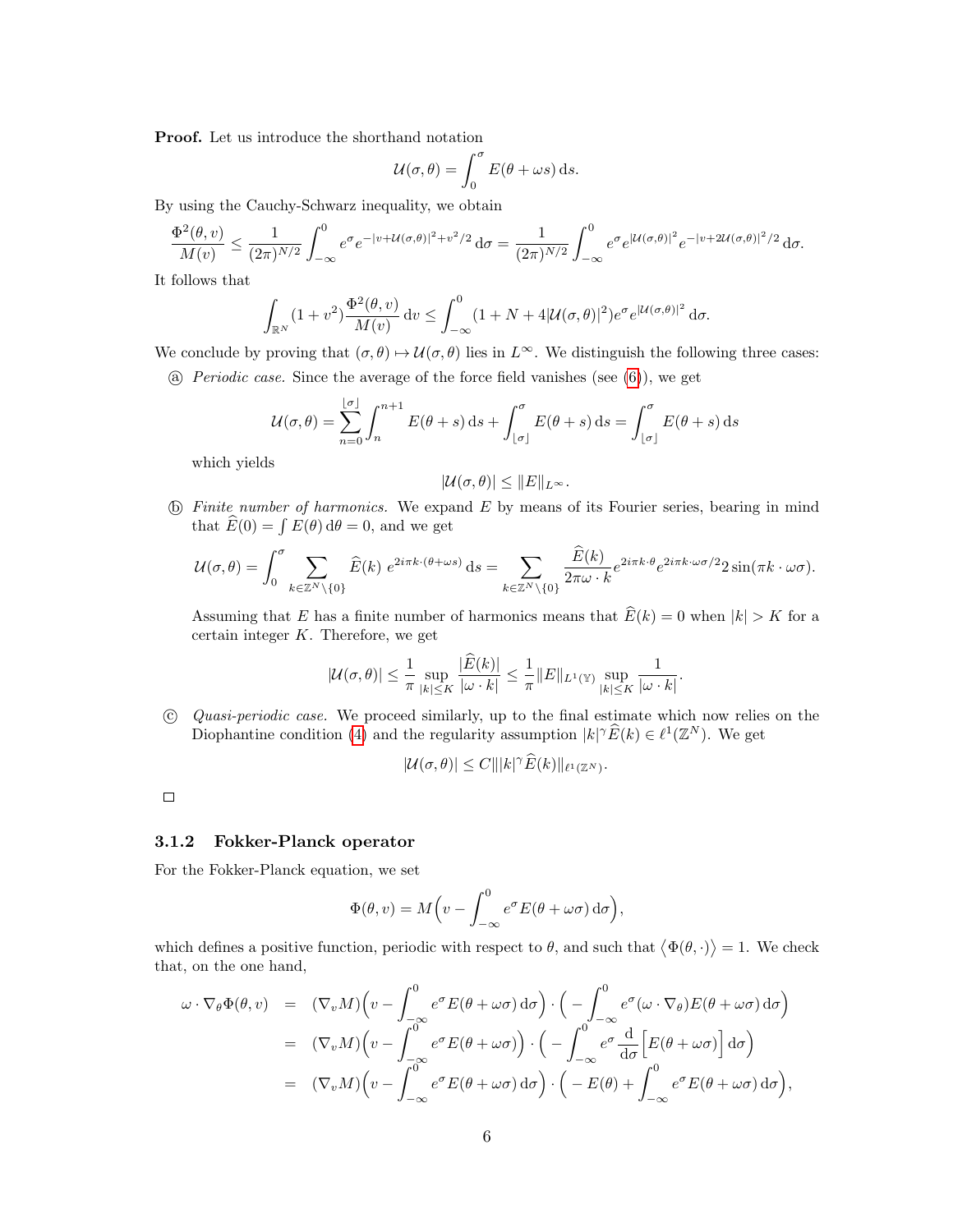and, on the other hand,

$$
\nabla_v \cdot (v\Phi(\theta, v) + \nabla_v \Phi(\theta, v)) = 0 + \int_{-\infty}^0 e^{\sigma} E(\theta + \omega \sigma) d\sigma \cdot (\nabla_v M) \Big( v - \int_{-\infty}^0 e^{\sigma} E(\theta + \omega \sigma) d\sigma \Big).
$$

Therefore, we get  $\omega \cdot \nabla_{\theta} \Phi - Q(\Phi) = -E \cdot \nabla_{v} \Phi$ .

#### 3.2 Dissipative structure

That the kernel of  $\mathcal{T}_E$  is one-dimensional relies on a dissipative structure of the operator  $\mathcal{T}_E$ ; this property will be also useful for proving the solvability of the cell equations.

<span id="page-6-0"></span>Proposition 3.2 The following property holds

$$
\iint_{\mathbb{Y}\times\mathbb{R}^N} \mathscr{T}_E f \, \frac{f}{\Phi} \, \mathrm{d}v \, \mathrm{d}y = D(f|\Phi)
$$

where  $D(f|\Phi) \geq 0$  vanishes iff  $f \in \text{Span}\{\Phi\}$ . Consequently,  $\text{Ker}(\mathscr{T}_E) = \text{Span}\{\Phi\}$ .

We start by computing

$$
\iint_{\mathbb{Y}\times\mathbb{R}^N} \mathcal{F}_E f \frac{f}{\Phi} dv d\theta \n= \iint_{\mathbb{Y}\times\mathbb{R}^N} (\omega \cdot \nabla_\theta - E \cdot \nabla_v) \left(\frac{f^2}{2}\right) \frac{1}{\Phi} dv d\theta - \iint_{\mathbb{Y}\times\mathbb{R}^N} Q(f) \frac{f}{\Phi} dv d\theta \n= \iint_{\mathbb{Y}\times\mathbb{R}^N} \left(\frac{f^2}{2\Phi^2}\right) (\omega \cdot \nabla_\theta - E \cdot \nabla_v) \Phi dv d\theta - \iint_{\mathbb{Y}\times\mathbb{R}^N} Q(f) \frac{f}{\Phi} dv d\theta \n= \iint_{\mathbb{Y}\times\mathbb{R}^N} \left(\frac{f^2}{2\Phi^2}\right) Q(\Phi) dv d\theta - \iint_{\mathbb{Y}\times\mathbb{R}^N} Q(f) \frac{f}{\Phi} dv d\theta.
$$

The remaining of the proof depends on the specific form of the collision operator.

#### 3.2.1 Boltzmann operator

For the linear Boltzmann operator, using  $\int_{\mathbb{R}^N} M(v) dv = 1$ , we get

$$
\iint_{\mathbb{Y}\times\mathbb{R}^N} \mathcal{F}_E f \frac{f}{\Phi} dv d\theta \n= \iiint_{\mathbb{Y}\times\mathbb{R}^N\times\mathbb{R}^N} M(v)\Phi(\theta, v') \left(\frac{f(\theta, v)^2}{2\Phi(\theta, v)^2} - \frac{f(\theta, v')^2}{2\Phi(\theta, v')^2} - \frac{f(\theta, v')}{\Phi(\theta, v')} \frac{f(\theta, v)}{\Phi(\theta, v)} + \frac{f(\theta, v')^2}{\Phi(\theta, v')^2}\right) dv' dv d\theta \n= \frac{1}{2} \iiint_{\mathbb{Y}\times\mathbb{R}^N\times\mathbb{R}^N} M(v)\Phi(\theta, v') \left(\frac{f(\theta, v)}{\Phi(\theta, v)} - \frac{f(\theta, v')}{\Phi(\theta, v')}\right)^2 dv' dv d\theta = D(f|\Phi) \ge 0.
$$

In particular, having  $\mathscr{T}_E f = 0$  imposes that  $\frac{f}{\Phi}(\theta, v) = \alpha(\theta)$  does not depend on v, or, in other words,  $f(\theta, v) = \alpha(\theta) \Phi(\theta, v)$ . Since  $\int \Phi(\theta, v) dv = 1$ , it follows that  $\alpha(\theta) = \int f(\theta, v) dv$ . Coming back to  $\mathscr{T}_E f = 0$ , we get  $\omega \cdot \nabla_{\theta} \langle f \rangle = 0 = \omega \cdot \nabla_{\theta} \alpha(\theta)$ , and thus  $\alpha$  does not depend on  $\theta$ . The condition  $\int \int f \, dv \, d\theta = 0$  leads to  $\alpha = 0$ .

Finally, for our purposes it is important to observe that, for a positive function  $(\theta, v) \mapsto w(\theta, v)$ ,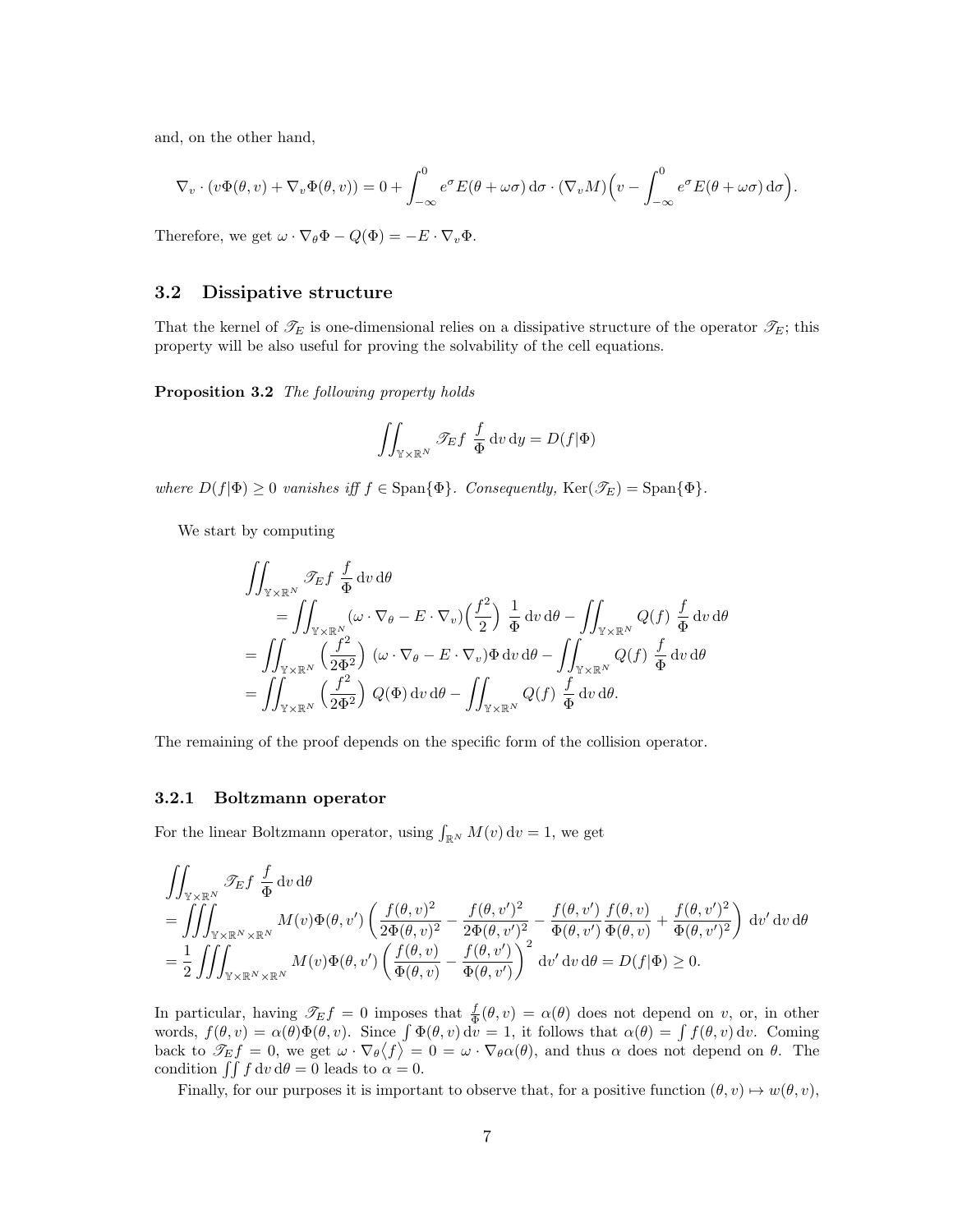we have

$$
\iint_{\mathbb{Y}\times\mathbb{R}^N} w(\theta,v) |f(\theta,v) - \rho(\theta)\Phi(\theta,v)|^2 dv d\theta \n= \iint_{\mathbb{Y}\times\mathbb{R}^N} w(\theta,v) \left| \int_{\mathbb{R}^N} \left( \Phi(\theta,v') f(\theta,v) - f(\theta,v') \Phi(\theta,v) \right) dv' \right|^2 dv d\theta \n= \iint_{\mathbb{Y}\times\mathbb{R}^N} w(\theta,v) \left| \int_{\mathbb{R}^N} \Phi(\theta,v') \Phi(\theta,v) \left( \frac{f}{\Phi}(\theta,v) - \frac{f}{\Phi}(\theta,v') \right) dv' \right|^2 dv d\theta \n\leq \iint_{\mathbb{Y}\times\mathbb{R}^N} w(\theta,v) \Phi^2(\theta,v) \underbrace{\int_{\mathbb{R}^N} \Phi(\theta,v') dv'}_{=1} \int_{\mathbb{R}^N} \Phi(\theta,v') \left( \frac{f}{\Phi}(\theta,v) - \frac{f}{\Phi}(\theta,v') \right)^2 dv' dv d\theta.
$$

Therefore, defining the weight  $w$  by

$$
w(\theta, v) = \frac{M(v)}{\Phi^2(\theta, v)},
$$

we arrive at the coercivity estimate

<span id="page-7-0"></span>
$$
\iint_{\mathbb{Y}\times\mathbb{R}^N} \frac{M(v)}{\Phi^2(\theta, v)} |f(\theta, v) - \rho(\theta)\Phi(\theta, v)|^2 dv d\theta \le 2D(f|\Phi). \tag{11}
$$

#### 3.2.2 Fokker-Planck operator

Similarly, for the Fokker-Planck operator, we get

$$
\iint_{\mathbb{Y}\times\mathbb{R}^N} \mathcal{F}_E f \frac{f}{\Phi} dv d\theta \n= \iint_{\mathbb{Y}\times\mathbb{R}^N} \frac{f^2}{2\Phi^2} \nabla_v \cdot \left( M \nabla_v \frac{\Phi}{M} \right) - \iint_{\mathbb{Y}\times\mathbb{R}^N} \nabla_v \cdot \left( M \nabla_v \left( \frac{f}{\Phi} \frac{\Phi}{M} \right) \right) \frac{f}{\Phi} dv d\theta \n= \iint_{\mathbb{Y}\times\mathbb{R}^N} \frac{f^2}{2\Phi^2} \nabla_v \cdot \left( M \nabla_v \frac{\Phi}{M} \right) + \iint_{\mathbb{Y}\times\mathbb{R}^N} \Phi \left| \nabla_v \frac{f}{\Phi} \right|^2 dv d\theta \n+ \iint_{\mathbb{Y}\times\mathbb{R}^N} \left( M \nabla_v \frac{\Phi}{M} \right) \cdot \left( \frac{f}{\Phi} \nabla_v \frac{f}{\Phi} \right) dv d\theta \n= \iint_{\mathbb{Y}\times\mathbb{R}^N} \frac{f^2}{2\Phi^2} \nabla_v \cdot \left( M \nabla_v \frac{\Phi}{M} \right) + \iint_{\mathbb{Y}\times\mathbb{R}^N} \Phi \left| \nabla_v \frac{f}{\Phi} \right|^2 dv d\theta \n- \iint_{\mathbb{Y}\times\mathbb{R}^N} \nabla_v \cdot \left( M \nabla_v \frac{\Phi}{M} \right) \frac{1}{2} \left( \frac{f}{\Phi} \right)^2 dv d\theta \n= \iint_{\mathbb{Y}\times\mathbb{R}^N} \Phi \left| \nabla_v \frac{f}{\Phi} \right|^2 dv d\theta = D(f|\Phi) \ge 0.
$$

If  $\mathcal{T}_E f = 0$ , we deduce that  $\frac{f}{\Phi}(\theta, v) = \alpha(\theta)$  does not depend on v, and actually  $\alpha(\theta) = \int f(\theta, v) dv$ . Integrating the equation  $\mathcal{T}_E f = 0$  with respect to v leads to  $\omega \cdot \nabla_{\theta} \alpha = 0$ , and thus  $\alpha(\theta) = \alpha$  is constant. The condition  $\iint f \, dv \, d\theta = 0$  yields  $\alpha = 0$ .

Here, we bear in mind that the following Sobolev inequality holds

<span id="page-7-1"></span>
$$
\iint_{\mathbb{Y}\times\mathbb{R}^N} |f(\theta, v) - \rho(\theta)\Phi(\theta, v)|^2 \frac{\mathrm{d}v \,\mathrm{d}\theta}{\Phi(\theta, v)} \le \Lambda D(f|\Phi),\tag{12}
$$

for a certain constant  $\Lambda > 0$ , see [\[2,](#page-36-1) sp. Corollary 2.18] (note that  $v \mapsto |v - \int_{-\infty}^{0} e^{\sigma} E(\theta + \omega \sigma) d\sigma|$ 2 satisfies the convexity estimate [\[2,](#page-36-1) (A2)], uniformly with respect to  $\theta$ ).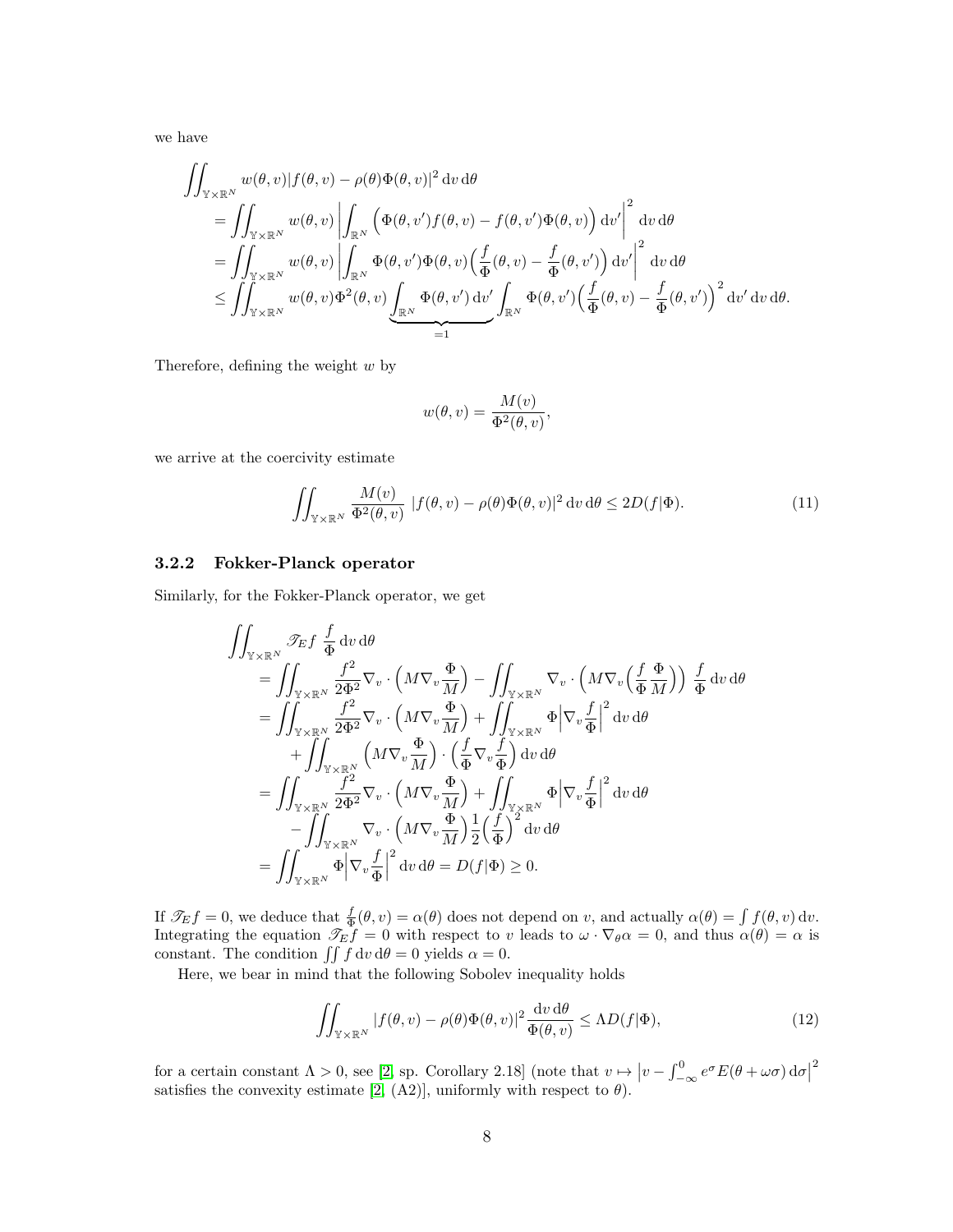#### 3.3 Resolution of the cell equations

The previous computations make the Hilbert spaces

$$
H = \left\{ f : \mathbb{Y} \times \mathbb{R}^N, \ \|f\|^2 = \iint_{\mathbb{Y} \times \mathbb{R}^N} |f(\theta, v)|^2 \frac{M(v) dv d\theta}{\Phi^2(\theta, v)} < \infty \right\},
$$
  

$$
H_{\star} = \left\{ \phi : \mathbb{Y} \times \mathbb{R}^N, \ \|\phi\|_{\star}^2 = \iint_{\mathbb{Y} \times \mathbb{R}^N} |\phi(\theta, v)|^2 \frac{dv d\theta}{M(v)} < \infty \right\},
$$

for the Boltzmann case and

$$
H = \left\{ f : \mathbb{Y} \times \mathbb{R}^N, \ \|f\|^2 = \iint_{\mathbb{Y} \times \mathbb{R}^N} |f(\theta, v)|^2 \frac{\mathrm{d}v \, \mathrm{d}\theta}{\Phi(\theta, v)} < \infty \right\},
$$
  

$$
H_{\star} = H,
$$

for the Fokker-Planck case, an adapted functional framework for analyzing the cell equations. We denote by  $\|\cdot\|$  (resp.  $\|\cdot\|_{\star}$ ) the weighted  $L^2$  norm on H (resp.  $H_{\star}$ ) associated to these definitions. Note that in both cases we have

$$
\left| \iint_{\mathbb{Y} \times \mathbb{R}^N} f \phi \frac{\mathrm{d}v \, \mathrm{d}\theta}{\Phi} \right| \le \|f\| \|\phi\|_{\star}, \qquad \|\phi\|_{L^1} \le \|\phi\|_{\star},
$$

as direct consequences of the Cauchy-Schwarz inequality. For the Fokker-Planck case, we thus also have  $H \subset L<sup>1</sup>$ . For the linear Boltzmann case, the embedding  $H \subset L<sup>1</sup>$  equally holds, still by virtue of the Cauchy-Schwarz inequality, combined to Lemma [3.1.](#page-4-1)

<span id="page-8-1"></span>**Proposition 3.3** Let  $h \in H_{\star}$ . We suppose that E and h fulfill one of the following conditions:

- a) they are both purely periodic,
- b) they both have finitely many harmonics,
- c)  $\omega$  satisfies the Diophantine condition [\(4\)](#page-1-2) and  $h \in H_{\star}$  satisfies

$$
\|\langle h\rangle\|^2_{H^\gamma}=\sum_{k\in\mathbb{Z}^r}|k|^{2\gamma}|\langle\widehat{h}\rangle(k)|^2<\infty.
$$

Then, the problem  $\mathcal{T}_E f = h$  has a solution  $f \in H$  iff h satisfies the compatibility condition  $\iint_{\mathbb{Y}\times\mathbb{R}^N} h\,\mathrm{d} v\,\mathrm{d}\theta=0.$  The solution is unique when imposing the additional constraint  $\iint_{\mathbb{Y}\times\mathbb{R}^N} f\,\mathrm{d} v\,\mathrm{d}\theta=0$  $\Omega$ 

**Proof.** For  $\lambda > 0$ , we consider

$$
\lambda f_{\lambda} + \mathcal{F}_E f_{\lambda} = h \in H_{\star}.
$$
\n(13)

We shall detail in [A](#page-30-0)ppendix A that this equation is indeed well-posed for any positive  $\lambda$ . If  $(f_{\lambda})_{\lambda>0}$ is bounded in  $H$ , possibly at the price of extracting a subsequence we can assume that it converges weakly to some f as  $\lambda \to 0$ . Then, letting  $\lambda \to 0$  in [\(14\)](#page-8-0), we justify the existence of a solution to  $\mathcal{T}_E f = h$ . Uniqueness under the constraint  $\iint f \, dv \, d\theta = 0$  follows from Proposition [3.2.](#page-6-0)

In order to obtain the bound on  $f_{\lambda}$ , we argue by contradiction. Suppose  $\lim_{\lambda\to 0}||f_{\lambda}|| = \infty$ . Set  $\tilde{f}_{\lambda} = f_{\lambda}/||f_{\lambda}||.$  It satisfies  $||\tilde{f}_{\lambda}|| = 1$ , and

<span id="page-8-0"></span>
$$
\lambda \tilde{f}_{\lambda} + \mathcal{F}_{E} \tilde{f}_{\lambda} = h_{\lambda} \tag{14}
$$

where

$$
\lim_{\lambda \to 0} ||h_\lambda||_* = 0.
$$

Integrating [\(14\)](#page-8-0) and using the assumption that  $\iint h \, dv \, d\theta = 0$ , we observe that

$$
\iint_{\mathbb{Y}\times\mathbb{R}^N}\tilde{f}_{\lambda}\,\mathrm{d}v\,\mathrm{d}\theta=0.
$$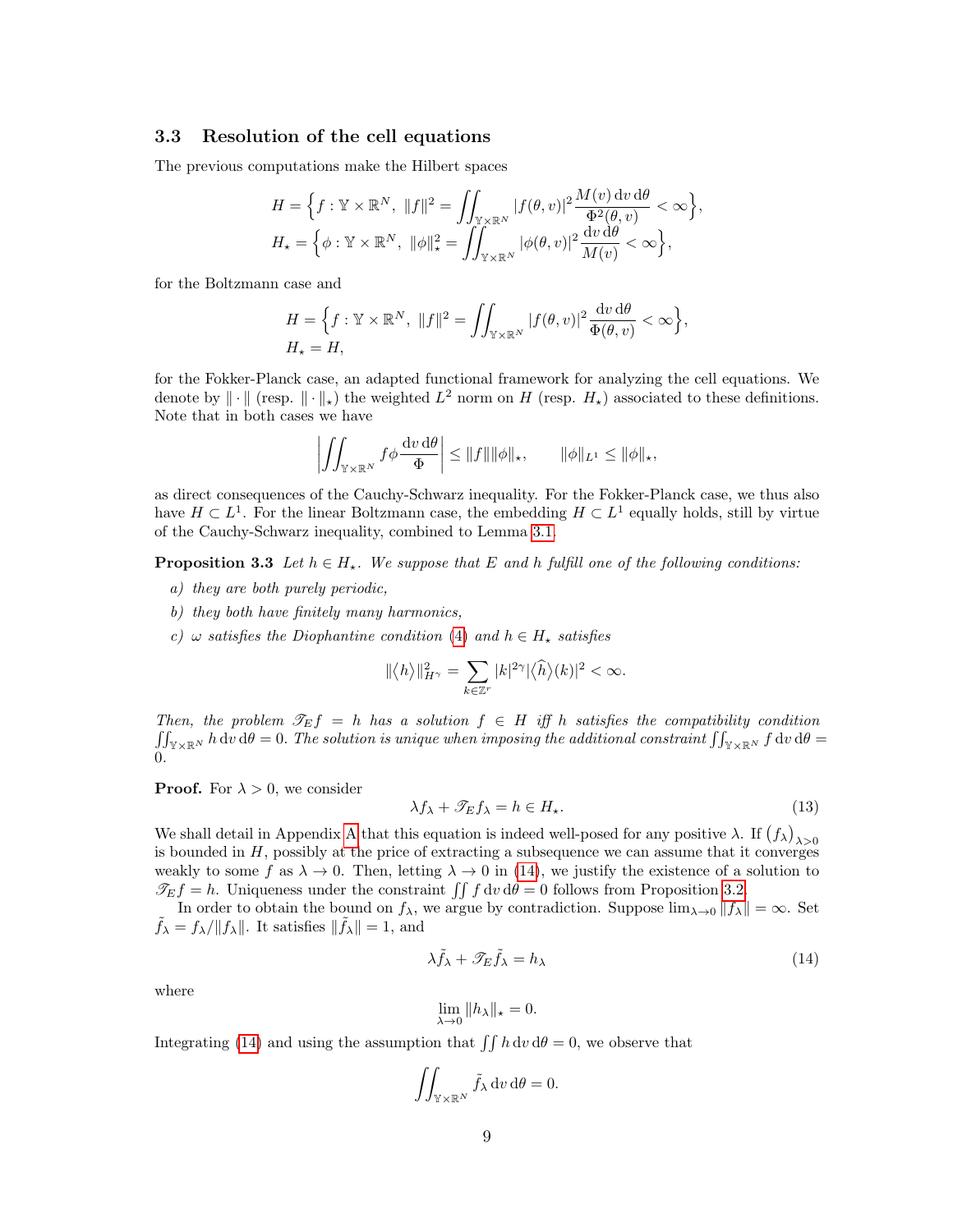Let

$$
\rho_{\lambda}(\theta) = \int_{\mathbb{R}^N} \tilde{f}_{\lambda}(\theta, v) dv.
$$

Note that

$$
\int_{\mathbb{Y}} |\rho_{\lambda}(\theta)|^2 d\theta \leq \begin{cases} \iint_{\mathbb{Y} \times \mathbb{R}^N} \frac{|\tilde{f}_{\lambda}(\theta, v)|^2}{\Phi(\theta, v)} dv d\theta = ||\tilde{f}_{\lambda}||^2 = 1 & \text{(Fokker-Planck case)},\\ \left\| \int_{\mathbb{R}^N} \frac{\Phi^2}{M} dv \right\|_{L^{\infty}(\mathbb{Y})} \iint_{\mathbb{Y} \times \mathbb{R}^N} |\tilde{f}_{\lambda}(\theta, v)|^2 \frac{M(v)}{\Phi^2(\theta, v)} dv d\theta \leq \Xi & \text{(Boltzmann case)} \end{cases}
$$

is also bounded (we used Lemma [3.1](#page-4-1) for the Boltzmann case). We can assume that  $\tilde{f}_{\lambda} \to f$  in H, and  $\rho_{\lambda} \to \rho = \langle f \rangle$  in  $L^2(\mathbb{Y})$ . Letting  $\lambda$  go to 0 in [\(14\)](#page-8-0), we obtain  $\mathscr{T}_E f = 0$ , so that f is proportional to  $\Phi: f(\theta, v) = \rho \Phi(\theta, v)$ , with  $\rho$  a constant. However,  $\iint \tilde{f}_{\lambda} dv d\theta = 0$  implies  $\iint f dv d\theta = \rho = 0$ , and thus  $f = 0$ . We will get a contradiction by showing that  $\tilde{f}_{\lambda}$  converges strongly to 0 in H. Multiplying [\(14\)](#page-8-0) by  $\frac{\tilde{f}_{\lambda}}{\Phi}$ , we get

$$
\lambda \iint_{\mathbb{Y} \times \mathbb{R}^N} \frac{|\tilde{f}_{\lambda}|^2}{\Phi} dv \, d\theta + D(\tilde{f}_{\lambda} | \Phi) = \iint_{\mathbb{Y} \times \mathbb{R}^N} h_{\lambda} \frac{\tilde{f}_{\lambda}}{\Phi} dv \, d\theta \leq \|h_{\lambda}\|_{\star} \|\tilde{f}_{\lambda}\| = \|h_{\lambda}\|_{\star} \xrightarrow[\lambda \to 0]{} 0.
$$

As a consequence of [\(11\)](#page-7-0) or [\(12\)](#page-7-1), we deduce that

$$
\|\tilde{f}_{\lambda}-\rho_{\lambda}\Phi\|\xrightarrow[\lambda\to 0]{}0,
$$

while  $\rho_{\lambda}$  satisfies

<span id="page-9-0"></span>
$$
\omega \cdot \nabla_{\theta} \rho_{\lambda} = \langle h_{\lambda} \rangle \xrightarrow[\lambda \to 0]{} 0 \text{ in } L^{2}(\mathbb{Y}).
$$
\n(15)

We distinguish the following three cases:

- (a) Periodic case. In this case,  $\omega \cdot \nabla_{\theta}$  becomes  $\partial_{\tau}$ ; both  $\rho_{\lambda}$  and  $\partial_{\tau} \rho_{\lambda}$  are bounded in  $L^2(\mathbb{Y})$ . Therefore,  $\rho_{\lambda}$  is relatively compact in  $L^2(\mathbb{Y})$ .
- b Finite number of harmonics. We consider the relation on the Fourier coefficients deduced from [\(15\)](#page-9-0): for  $k \neq 0$ ,

<span id="page-9-1"></span>
$$
\widehat{\rho}_{\lambda}(k) = \frac{\langle \widehat{h}_{\lambda} \rangle(k)}{2i\pi\omega \cdot k}.
$$
\n(16)

By assumption on the oscillations,  $\omega \cdot k \neq 0$  for any  $k \in \mathbb{Z}^N \setminus \{0\}$ . We are led to

$$
\|\widehat{\rho}_{\lambda}\|_{\ell^2} \leq \frac{1}{2\pi} \left( \sup_{|k| \leq K} \frac{1}{|\omega \cdot k|} \right) \| \langle \widehat{h}_{\lambda} \rangle \|_{\ell^2}.
$$

c Quasi-periodic case with Diophantine condition. We suppose [\(4\)](#page-1-2). Then [\(16\)](#page-9-1) leads to

$$
\|\rho_{\lambda}\|_{L^2}\leq C\|\langle h_{\lambda}\rangle\|_{H^{\gamma}}.
$$

Therefore, in all cases  $\rho_{\lambda}$  tends to 0 in  $L^2(\mathbb{Y})$  as  $\lambda \to 0$ . We are thus led to the conclusion that  $\tilde{f}_{\lambda} = (\tilde{f}_{\lambda} - \rho_{\lambda} \Phi) + \rho_{\lambda} \Phi$  tends to 0 in H as  $\lambda \to 0$ , a contradiction.  $\Box$ 

<span id="page-9-2"></span>**Remark 3.4** A similar analysis can be performed for the adjoint operator  $\mathscr{T}_{E}^{\star}$ . In particular  $\mathscr{K}(\mathscr{T}_{E}^{\star})$  is spanned by constants, and the problem  $\mathscr{T}_{E}^{\star}\phi=\kappa$  is well-posed as far as  $\iint \kappa \Phi \,dv \,d\theta=0$ .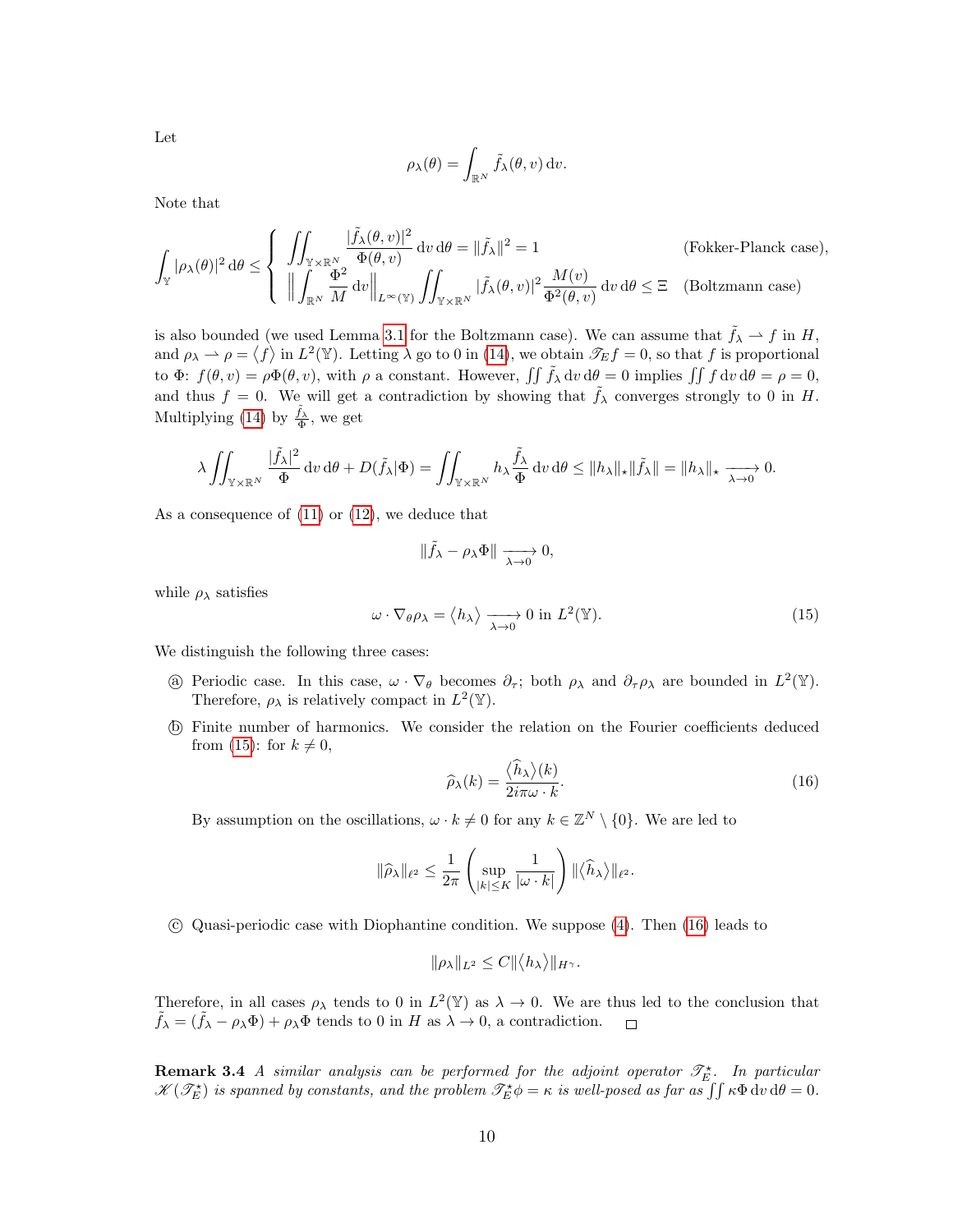For both the Boltzmann operator and the Fokker-Planck operator, the compatibility condition

$$
\iint_{\mathbb{Y}\times\mathbb{R}^N} v\Phi(\theta, v) \, dv \, d\theta = 0
$$

is satisfied, as a consequence of the assumption [\(6\)](#page-1-1). Indeed, for the Boltzmann operator we have

$$
\iint_{\mathbb{Y}\times\mathbb{R}^N} v\Phi(\theta, v) dv d\theta
$$
\n
$$
= \int_{-\infty}^0 e^{\sigma} \underbrace{\left(\iint_{\mathbb{Y}\times\mathbb{R}^N} \left(v + \int_0^{\sigma} E(\theta + \omega s) ds\right) M\left(v + \int_0^{\sigma} E(\theta + \omega s) ds\right) dv d\theta}_{=0} d\sigma
$$
\n
$$
- \int_{-\infty}^0 \int_{\mathbb{Y}} e^{\sigma} \left(\int_0^{\sigma} E(\theta + \omega s) ds \underbrace{\int_{\mathbb{R}^N} M\left(v + \int_0^{\sigma} E(\theta + \omega s) ds\right) dv}_{=1} \right) d\theta d\sigma
$$
\n
$$
= 0 - \int_{-\infty}^0 e^{\sigma} \left(\int_0^{\sigma} \underbrace{\left(\int_{\mathbb{Y}} E(\theta + \omega s) d\theta\right)}_{=0} ds\right) d\sigma = 0,
$$

and for the Fokker-Planck operator

 $\overline{a}$ 

$$
\iint_{\mathbb{Y}\times\mathbb{R}^N} v\Phi(\theta, v) dv d\theta
$$
\n
$$
= \int_{\mathbb{Y}} \underbrace{\left(\int_{\mathbb{R}^N} \left(v - \int_{-\infty}^0 e^{\sigma} E(\theta + \omega \sigma) d\sigma\right) M\left(v - \int_{-\infty}^0 e^{\sigma} E(\theta + \omega \sigma) d\sigma\right) dv}_{=0}\right) d\theta
$$
\n
$$
+ \int_{\mathbb{Y}} \left(\int_{-\infty}^0 e^{\sigma} E(\theta + \omega \sigma) d\sigma \underbrace{\int_{\mathbb{R}^N} M\left(v - \int_{-\infty}^0 e^{\sigma} E(\theta + \omega \sigma) d\sigma\right) dv}_{=1}\right) d\theta
$$
\n
$$
= 0 + \int_{-\infty}^0 e^{\sigma} \underbrace{\left(\int_{\mathbb{Y}} E(\theta + \omega \sigma) d\theta\right) d\sigma}_{=0} = 0.
$$

Therefore, in view of Proposition [3.3,](#page-8-1) it makes sense to consider  $\chi$  and  $\beta$  solutions of

$$
\mathscr{T}_E \chi = v\Phi, \qquad \mathscr{T}_E \beta = v \cdot \nabla_x \Phi,
$$

and then to define the effective coefficients in [\(9\)](#page-3-1) and [\(10\)](#page-3-2).

**Corollary 3.5** The matrix  $\frac{1}{2}(D(x) + D(x)^{\mathsf{T}})$  is positive definite.

**Proof.** This is an immediate consequence of Proposition [3.2.](#page-6-0) Indeed, for any  $\xi \in \mathbb{R}^N \setminus \{0\}$ , we have  $\overline{a}$  $\overline{a}$ 

$$
D(x)\xi \cdot \xi = \iint_{\mathbb{Y} \times \mathbb{R}^N} v \cdot \xi \chi \cdot \xi dv d\theta = \iint_{\mathbb{Y} \times \mathbb{R}^N} v \Phi \cdot \xi \chi \cdot \xi \frac{dv d\theta}{\Phi} = \iint_{\mathbb{Y} \times \mathbb{R}^N} \mathcal{F}_E(\chi \cdot \xi) \chi \cdot \xi \frac{dv d\theta}{\Phi} = D(\chi \cdot \xi | \Phi) \ge 0.
$$

This quantity vanishes iff  $\chi(\theta, v) \cdot \xi = \alpha \Phi(\theta, v)$  for a certain  $\alpha \in \mathbb{R}$ . But, integrating this relation yields  $\alpha = 0$ . Going back to the equation  $\mathscr{T}_E(\chi \cdot \xi) = 0 = (v \cdot \xi)\Phi$ , we deduce that  $v \cdot \xi = 0$  for a. e.  $v \in \mathbb{R}^N$ , which holds only for  $\xi = 0$ .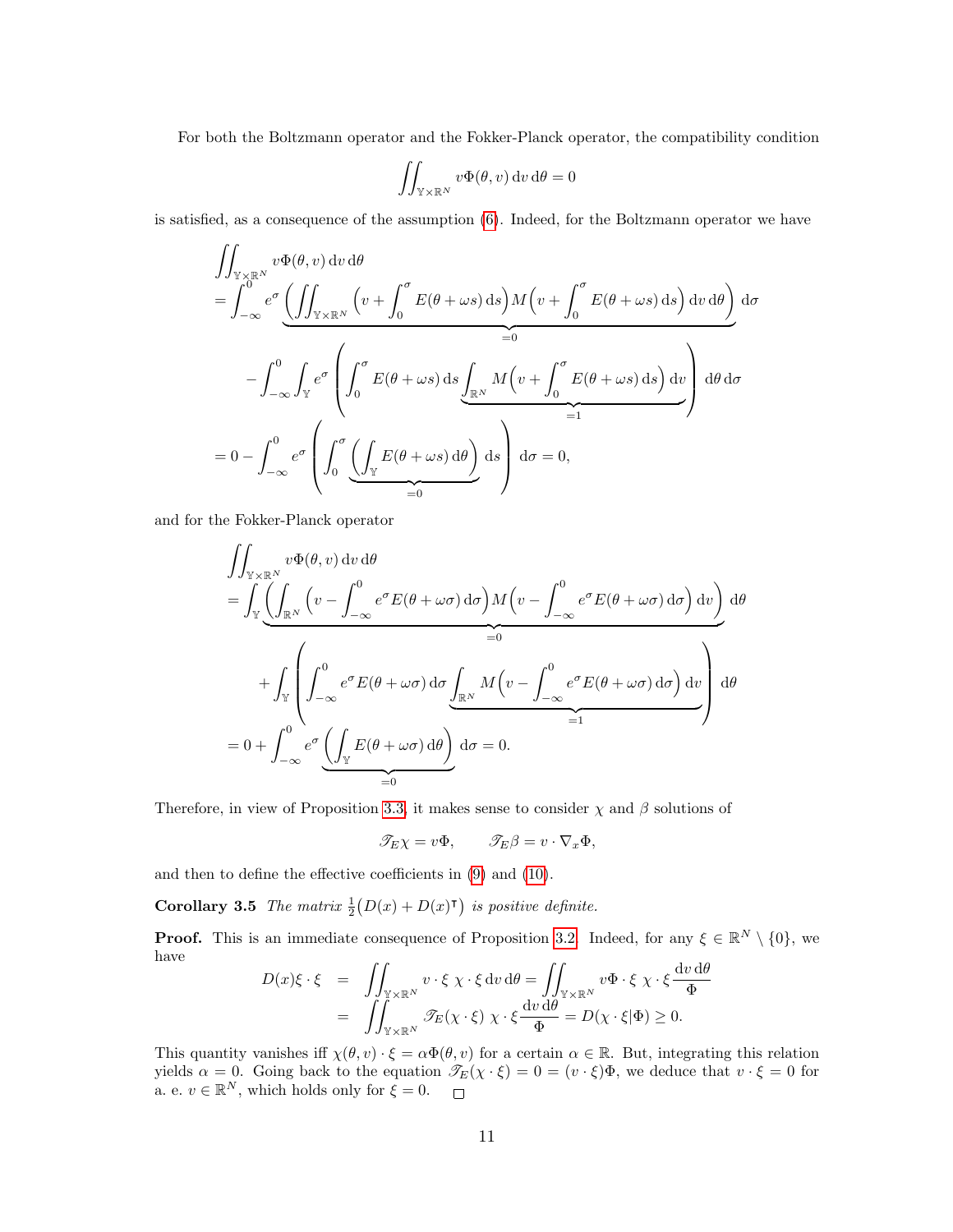In fact, it is convenient to express the diffusion matrix by means of the adjoint equation: with  $\chi^*$  solution of  $\mathscr{T}_{E}^{\star}\chi^* = v$ , we get

$$
D = \iint_{\mathbb{Y} \times \mathbb{R}^N} \mathscr{T}_{E}^{\star} \chi^{\star} \otimes \chi \, dv \, d\theta = \iint_{\mathbb{Y} \times \mathbb{R}^N} \chi^{\star} \otimes v \Phi \, dv \, d\theta.
$$

As remarked in [\[11,](#page-37-7) Section 5.3], the solution of this adjoint equation can be searched for under the form

$$
\chi^{\star}(\theta, v) = v + \psi^{\star}(\theta),
$$

which leads to

<span id="page-11-0"></span>
$$
\omega \cdot \nabla_{\theta} \psi^{\star}(\theta) = -E(\theta), \qquad (17)
$$

for both the Boltzmann and the Fokker-Planck cases (since  $v \mapsto v$  is an eigenfunction for  $Q^*$ ). As already noticed this equation can be solved in the three cases: (a) purely periodic oscillations, (b) quasi-periodic oscillations with a finite number of harmonics,  $\odot$  quasi-periodic oscillations with a Diophantine conditions and a loss of regularity (namely E in  $H^{\gamma}$  yields a solution  $\psi^*$  in  $L^2$ ). With these observations at hand, we obtain

• for the Boltzmann operator

$$
D = \int_{-\infty}^{0} \iint_{\mathbb{Y} \times \mathbb{R}^N} e^{\sigma}(v + \psi^{\star}(\theta)) \otimes v M(v + \mathcal{U}(\sigma, \theta)) \, dv \, d\theta \, d\sigma
$$

where we still denote  $\mathcal{U}(\sigma,\theta) = \int_0^{\sigma} E(\theta + \omega s) ds$ . By using the remarkable identities

$$
\int_{\mathbb{R}^N} (v + \mathcal{U}(\sigma, \theta)) M(v + \mathcal{U}(\sigma, \theta)) dv = 0,
$$

and

$$
\int_{\mathbb{R}^N} (v + \mathcal{U}(\sigma, \theta)) \otimes (v + \mathcal{U}(\sigma, \theta)) M(v + \mathcal{U}(\sigma, \theta)) dv = \mathbb{I},
$$

D can be recast as

$$
D = \mathbb{I} - \int_{-\infty}^{0} e^{\sigma} \left( \int_{\mathbb{Y}} \left( \psi^{\star}(\theta) - \mathcal{U}(\sigma, \theta) \right) \otimes \mathcal{U}(\sigma, \theta) \underbrace{\left( \int_{\mathbb{R}^{N}} M(v + \mathcal{U}(\sigma, \theta)) dv \right)}_{=1} d\theta \right) d\sigma.
$$

However from

$$
\frac{\mathrm{d}}{\mathrm{d}s} \left[ \psi^{\star}(\theta + \omega s) \right] = \omega \cdot \nabla_{\theta} \psi^{\star}(\theta + \omega s) = -E(\theta + \omega s)
$$

we can write

$$
\psi^{\star}(\theta + \omega \sigma) - \psi^{\star}(\theta) = -\mathcal{U}(\sigma, \theta)
$$

so that

$$
D = \mathbb{I} + \underbrace{\int_{-\infty}^{0} e^{\sigma} \left( \int_{\mathbb{Y}} \psi^{\star}(\theta + \omega \sigma) \otimes (\psi^{\star}(\theta + \omega \sigma) - \psi^{\star}(\theta)) d\theta \right) d\sigma}_{\widetilde{D}}.
$$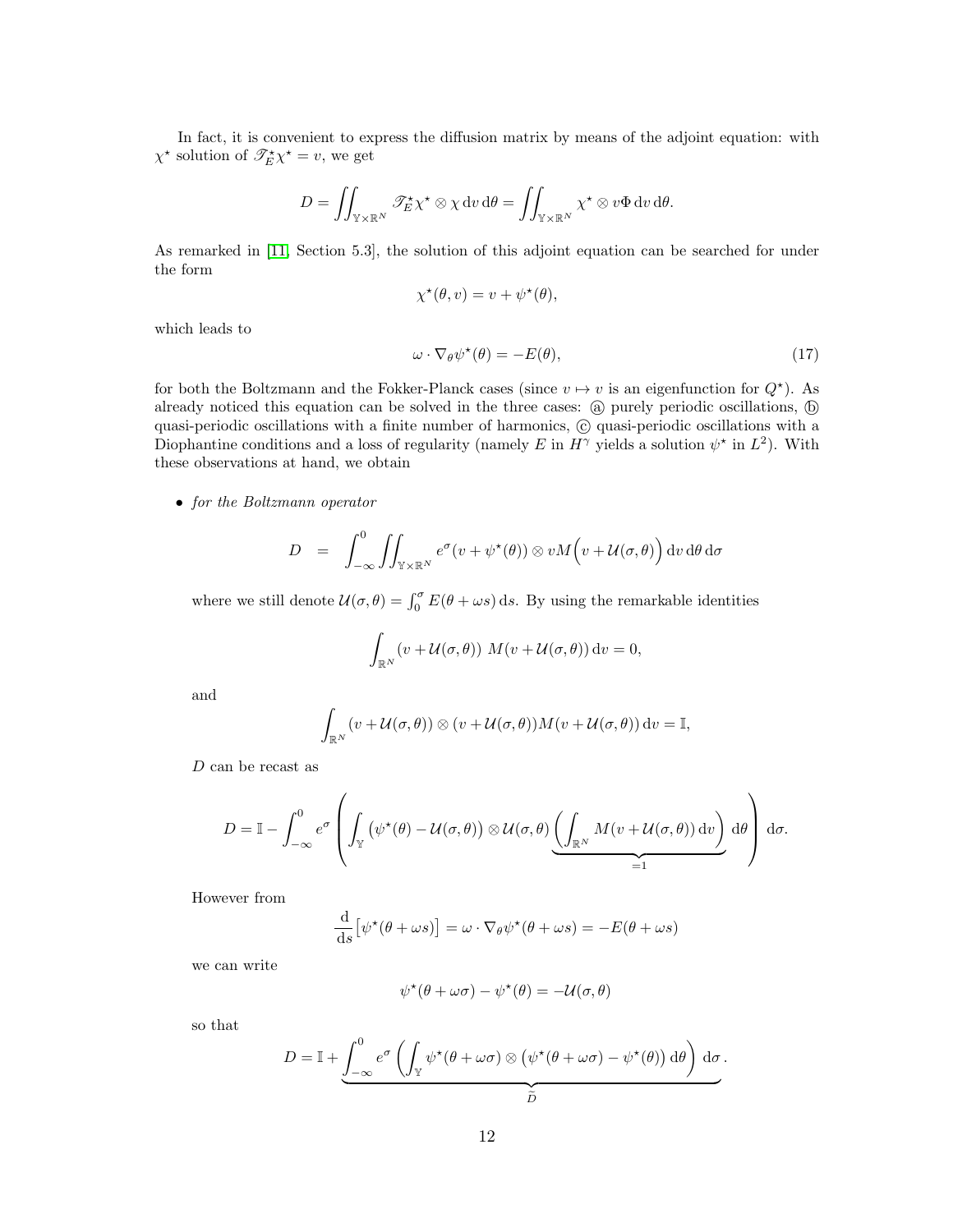We remark that

$$
\int_{-\infty}^{0} \int_{\mathbb{Y}} e^{\sigma} \psi^{\star}(\theta + \omega \sigma) \otimes \psi^{\star}(\theta) d\theta d\sigma
$$
\n
$$
= 2 \int_{-\infty}^{0} \int_{-\infty}^{0} \int_{\mathbb{Y}} e^{2s} e^{\sigma} \psi^{\star}(\theta + \omega \sigma) \otimes \psi^{\star}(\theta) d\theta d\sigma ds
$$
\n
$$
= 2 \int_{-\infty}^{0} \int_{-\infty}^{s} \int_{\mathbb{Y}} e^{\sigma' + s} \psi^{\star}(\theta - \omega s + \omega \sigma') \otimes \psi^{\star}(\theta) d\theta d\sigma' ds
$$
\nwith the change of variable  $\sigma + s = \sigma'$   
\n
$$
= 2 \int_{-\infty}^{0} \int_{-\infty}^{s} \int_{\mathbb{Y}} e^{\sigma'} \psi^{\star}(\theta' + \omega \sigma') \otimes e^{s} \psi^{\star}(\theta' + \omega s) d\theta d\sigma' ds
$$
\nwith the change of variable  $\theta - \omega s = \theta'$  and using  $\mathbb{Y}$ -periodicity.

Consequently, for any  $\xi \in \mathbb{R}^N$ , we have

$$
\tilde{D}\xi \cdot \xi = \int_{\mathbb{Y}} \int_{-\infty}^{0} e^{\sigma} (\psi^{\star}(\theta + \omega \sigma) \cdot \xi)^{2} d\sigma d\theta \n- \int_{\mathbb{Y}} \int_{-\infty}^{0} \frac{d}{ds} \left( \int_{-\infty}^{s} e^{\sigma'} \psi^{\star}(\theta + \omega \sigma') \cdot \xi d\sigma' \right)^{2} ds d\theta \n= \int_{\mathbb{Y}} \left( \int_{-\infty}^{0} e^{\sigma} (\psi^{\star}(\theta + \omega \sigma) \cdot \xi)^{2} d\sigma - \left| \int_{-\infty}^{0} e^{s} \psi^{\star}(\theta + \omega s) \cdot \xi d s \right|^{2} \right) d\theta \ge 0,
$$

by virtue of the Cauchy-Schwarz inequality.

• for the Fokker-Planck operator

$$
D = \iint_{\mathbb{Y} \times \mathbb{R}^N} (v + \psi^\star(\theta)) \otimes v M(v - \mathcal{U}(\theta)) \, dv \, d\theta
$$

where now  $\mathcal{U}(\theta) = \int_{-\infty}^{0} e^{s} E(\theta + \omega s) \, ds$ . It becomes

$$
D = \int_{\mathbb{Y}} \left( \int_{\mathbb{R}_N} v \otimes v + \psi^{\star}(\theta) \otimes (v - \mathcal{U}(\theta)) + \psi^{\star}(\theta) \otimes \mathcal{U}(\theta) \right) M(v - \mathcal{U}(\theta)) dv d\theta
$$
  
=  $\mathbb{I} + \underbrace{\int_{\mathbb{Y}} (\mathcal{U}(\theta) + \psi^{\star}(\theta)) \otimes \mathcal{U}(\theta) d\theta}_{= \widetilde{D}}.$ 

Going back to [\(17\)](#page-11-0), we infer

$$
\psi^{\star}(\theta) - \int_{-\infty}^{0} e^{s} \psi^{\star}(\theta + \omega s) ds = -\mathcal{U}(\theta),
$$

which leads to

$$
\widetilde{D} = \int_{\mathbb{Y}} \left\{ \left( \int_{-\infty}^{0} e^s \psi^{\star}(\theta + \omega s) \,ds \otimes \int_{-\infty}^{0} e^s \psi^{\star}(\theta + \omega s) \,ds \right) \right. \\ \left. - \int_{-\infty}^{0} e^s \psi^{\star}(\theta + \omega s) \,ds \otimes \psi^{\star}(\theta) \right\} \,d\theta.
$$

Hence, by repeating the same manipulations as for the Boltzmann case, it follows that

$$
D\xi \cdot \xi = 0.
$$

These computations provide further information about the effective coefficients (compare to [\[11,](#page-37-7) Section 5.4]).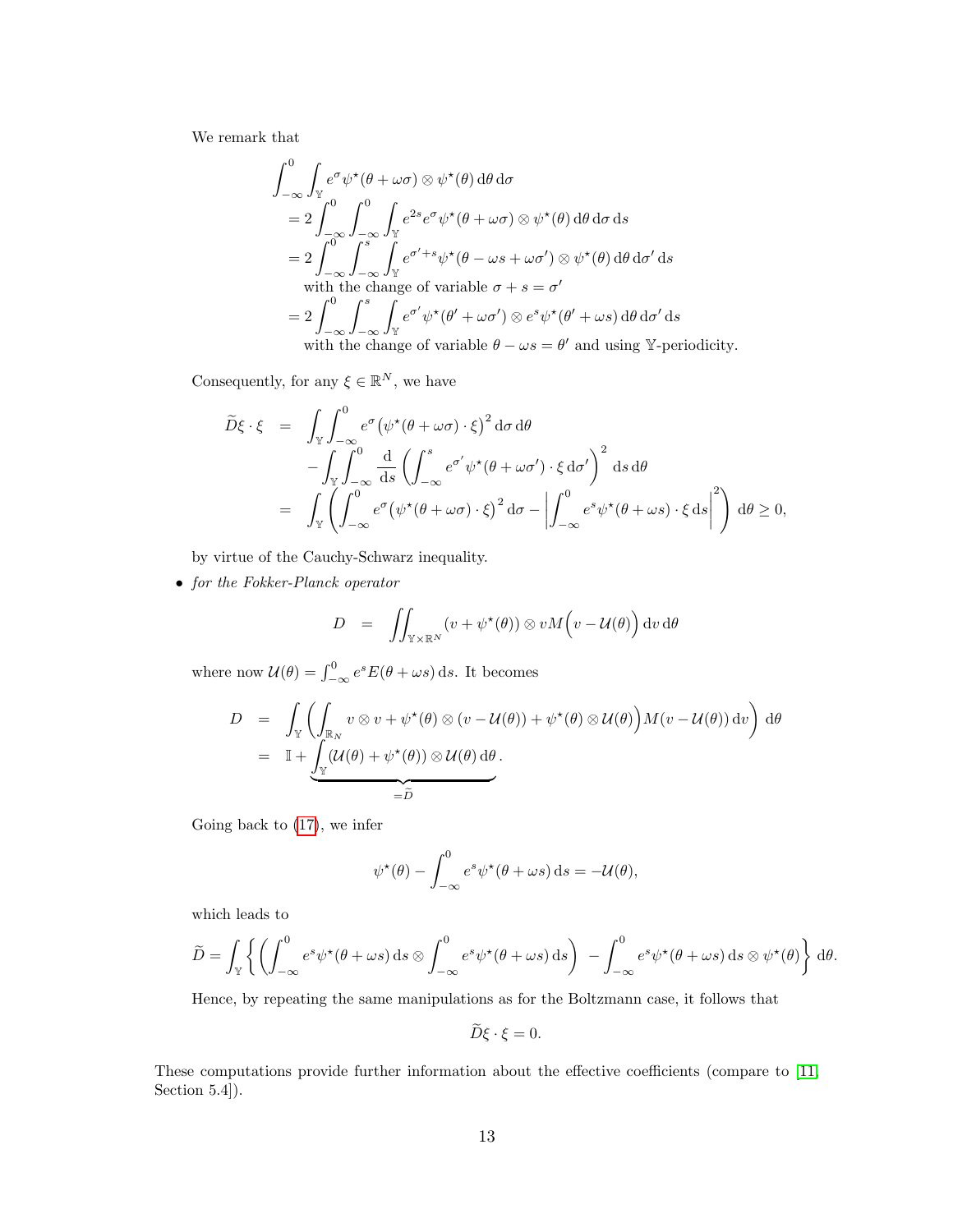Lemma 3.6 For both the Boltzmann and the Fokker-Planck cases, we get

$$
D=\mathbb{I}+\widetilde{D},
$$

where  $\widetilde{D}$  is the difference of a symmetric matrix and

$$
A = \int_{\mathbb{Y}} \int_{-\infty}^{0} e^{s} \psi^{\star}(\theta + \omega s) \otimes \psi^{\star}(\theta) d\theta ds.
$$

If for all components of the force field  $\theta \mapsto E_j(\theta)$  is odd (or even), then, A, and thus  $\widetilde{D}$ , is symmetric. Otherwise the effective diffusion matrix might contain a skew-symmetric component. Anyway, we have  $\widetilde{D} + \widetilde{D}^{\intercal} \geq 0$  for the Boltzmann operator, and  $\widetilde{D} + \widetilde{D}^{\intercal} = 0$  for the Fokker-Planck operator.

**Proof.** We have already identified the structure of D and  $\tilde{D}$ . If all the components of E are odd or even, then  $\psi^*$  has the opposite property. In turn, the product  $(\theta, s) \mapsto \psi_j^*(\theta + \omega s) \psi_k^*(\theta)$  is even for any  $j, k \in \{1, ..., N\}$ . Therefore, by using the change of variable  $\theta + \omega s = -\theta'$ , we get

$$
A_{jk} = \int_{-\infty}^{0} e^{s} \left( \int_{\mathbb{Y}} \psi_{j}^{\star}(\theta + \omega s) \psi_{k}^{\star}(\theta) d\theta \right) ds
$$
  
\n
$$
= \int_{-\infty}^{0} e^{s} \left( \int_{\mathbb{Y}} \psi_{j}^{\star}(-\theta') \psi_{k}^{\star}(-\theta' - \omega s) d\theta' \right) ds
$$
  
\n
$$
= \int_{-\infty}^{0} e^{s} \left( \int_{\mathbb{Y}} \psi_{j}^{\star}(\theta') \psi_{k}^{\star}(\theta' + \omega s) d\theta' \right) ds = A_{kj}.
$$

 $\Box$ 

Example 3.7 It is worth detailing the expression of the effective coefficients for the simple 2D examples with periodic oscillations:

$$
E^{(1)}(t) = \Upsilon \cos(2\pi t), \qquad E^{(2)}(t) = \nu \left( \frac{\cos(2\pi t)}{\sin(2\pi t)} \right),
$$

with  $\Upsilon$  a fixed vector in  $\mathbb{R}^2$  (or, in the space dependent case, a given vector field), and v a scalar quantity (which, again, can be space-dependent). In this periodic setting, we have

$$
\psi^*(t) = -\int_0^t E(s) \, \mathrm{d} s,
$$

and thus

$$
\psi^{*,(1)}(t) = -\frac{\Upsilon}{2\pi} \sin(2\pi t), \qquad \psi^{*,(2)}(t) = \frac{\nu}{2\pi} \begin{pmatrix} -\sin(2\pi t) \\ \cos(2\pi t) - 1 \end{pmatrix}.
$$

It follows that

$$
A^{(1)} = \frac{\Upsilon \otimes \Upsilon}{4\pi^2} \int_0^1 \sin(2\pi t) \mathrm{Im}\left(\frac{e^{2i\pi t}}{1+2i\pi}\right) dt
$$
  
= 
$$
\frac{\Upsilon \otimes \Upsilon}{(1+4\pi^2)4\pi^2} \int_0^1 \left(\frac{1-\cos(4\pi t)}{2} - \pi \sin(4\pi t)\right) dt = \frac{\Upsilon \otimes \Upsilon}{(1+4\pi^2)8\pi^2}
$$

is symmetric, while

$$
A_{12}^{(2)} = -\frac{v^2}{4\pi^2} \int_0^1 (\cos(2\pi t) - 1) \text{Im}\left(\frac{e^{2i\pi t}}{1 + 2i\pi}\right) dt
$$
  
= 
$$
\frac{v^2}{(1 + 4\pi^2)4\pi^2} \int_0^1 \left(\pi + \pi \cos(4\pi t) - \frac{\sin(4\pi t)}{2}\right) dt = \frac{v^2}{(1 + 4\pi^2)4\pi}
$$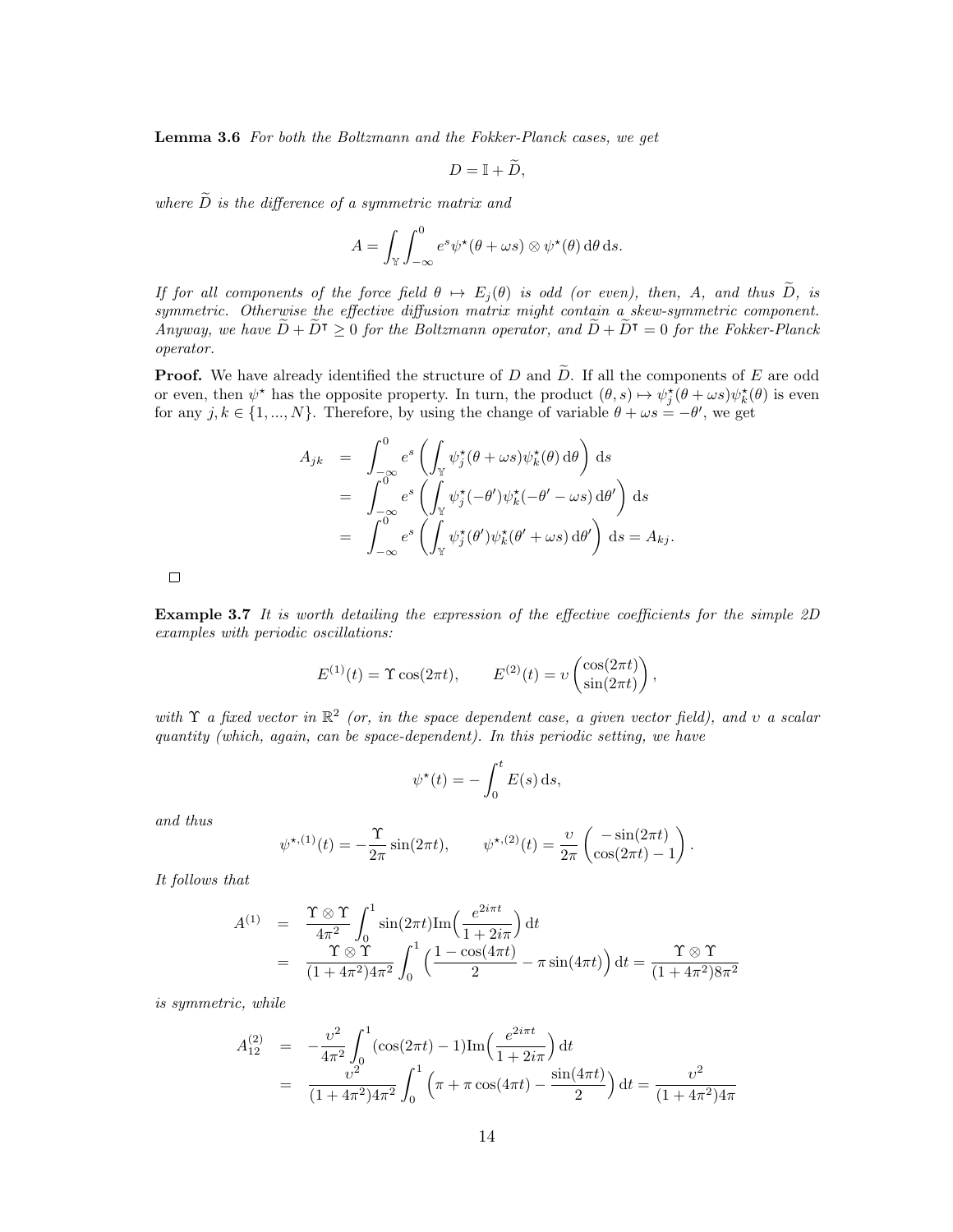and

$$
A_{21}^{(2)} = -\frac{v^2}{4\pi^2} \int_0^1 \sin(2\pi t) \text{Re}\left(\frac{e^{2i\pi t}}{1+2i\pi}\right) dt
$$
  
= 
$$
-\frac{v^2}{(1+4\pi^2)4\pi^2} \int_0^1 \left(\pi - \pi \cos(4\pi t) + \frac{\sin(4\pi t)}{2}\right) dt = -\frac{v^2}{(1+4\pi^2)4\pi} = -A_{12}^{(2)}.
$$

The presence of such, somehow surprising, skew-symmetric components of the diffusion matrix has been reported for instance in oceanographic flows [\[16,](#page-37-9) [21\]](#page-37-10).

Note however that, when the force field is space homogeneous, the drift coefficient vanishes and the diffusion coefficient is space homogeneous. In this specific situation, the possible skew-symmetric part does not play any role since, A being a constant skew-symmetric matrix, we have  $\nabla_x \cdot (A \nabla_x \rho) =$  $\sum_{i,j=1}^{N} \partial_{x_i} (A_{ij} \partial_{x_j} \rho) = \sum_{i,j=1}^{N} A_{ij} \partial_{x_i x_j}^2 \rho = \sum_{j,i=1}^{N} A_{ji} \partial_{x_j x_i}^2 \rho = - \sum_{j,i=1}^{N} A_{ji} \partial_{x_j x_i}^2 \rho = 0.$ 

As said above, we consider force fields  $(\theta, x) \mapsto E(\theta, x)$ . Thus the auxilliary functions  $\chi, \chi^*, \phi^*$ ... depend on the space variable, which implies that  $U$  and  $D$  are functions of  $x$ , too. The regularity of  $E$  is, roughly speaking, transferred, to the solutions of the cell equations, as it can be understood by taking space derivatives of these equations. Owing to  $(5)$ , we can check that U and D belong to  $W^{2,\infty}(\mathbb{R}^N)$ .

#### <span id="page-14-2"></span>3.4 Generalization

The linear Boltzmann operator might be considered as too simple. It has the advantage of leading to explicit formula for the equilibrium function Φ. However, it can be interesting for the applications to consider more general linear collision operators, having the form

$$
Q(f) = K(f) - \Sigma f,
$$

where

$$
K(f) = \int_{\mathbb{R}^N} k(v, v') f(v') \, \mathrm{d}v', \qquad \Sigma(v) = \int_{\mathbb{R}^N} k(v', v) \, \mathrm{d}v'.
$$

The definition of  $\Sigma$  guarantees the mass conservation property: we always have  $\int Q(f) dv = 0$ . Accordingly, with  $\mathscr{T}_E = \omega \cdot \nabla_{\theta} + E \cdot \nabla_{\theta} - Q$ , the kernel of the adjoint  $\mathscr{T}_E^{\star}$  still contains the constant functions. We refer the reader to [\[12\]](#page-37-11) for the analysis of the diffusion asymptotics in such a generality. The existence of a positive equilibrium function, which thus spans Ker( $Q$ ), follows from compactness arguments and the application of the Krein-Rutman theorem [\[22\]](#page-37-12). We are going to adapt this approach. To this end, let us introduce

$$
\mathscr{A} = \omega \cdot \nabla_{\theta} + E \cdot \nabla_{v} + \Sigma.
$$

In what follows we assume that

<span id="page-14-0"></span>
$$
0 < \kappa_{\star} \eta(v) \le k(v, v') \le \kappa^{\star} \eta(v) \text{ with } 0 < \kappa_{\star} < \kappa^{\star},
$$
\n
$$
\text{and } \eta \in C^{0} \cap L^{1}(\mathbb{R}^{N}), \eta \text{ positive, } \int_{\mathbb{R}^{N}} \eta(v) \, \mathrm{d}v = 1, \lim_{|v| \to \infty} \eta(v) = 0,
$$
\n
$$
(18)
$$

holds. (For the relaxation operator considered so far, we simply have  $k(v, v') = M(v) \mathbf{1}(v')$ .) We further assume

<span id="page-14-1"></span>
$$
|\nabla_v k(v, v')| \le \kappa^*, \qquad |\nabla_{v'} k(v, v')| \le \kappa^* \eta(v). \tag{19}
$$

We wish to solve the equation

$$
\mathscr{A}f=g.
$$

We make use of the characteristics

$$
\frac{\mathrm{d}}{\mathrm{d}s}\Theta = \omega, \qquad \frac{\mathrm{d}}{\mathrm{d}s}\mathscr{V} = E(\Theta),
$$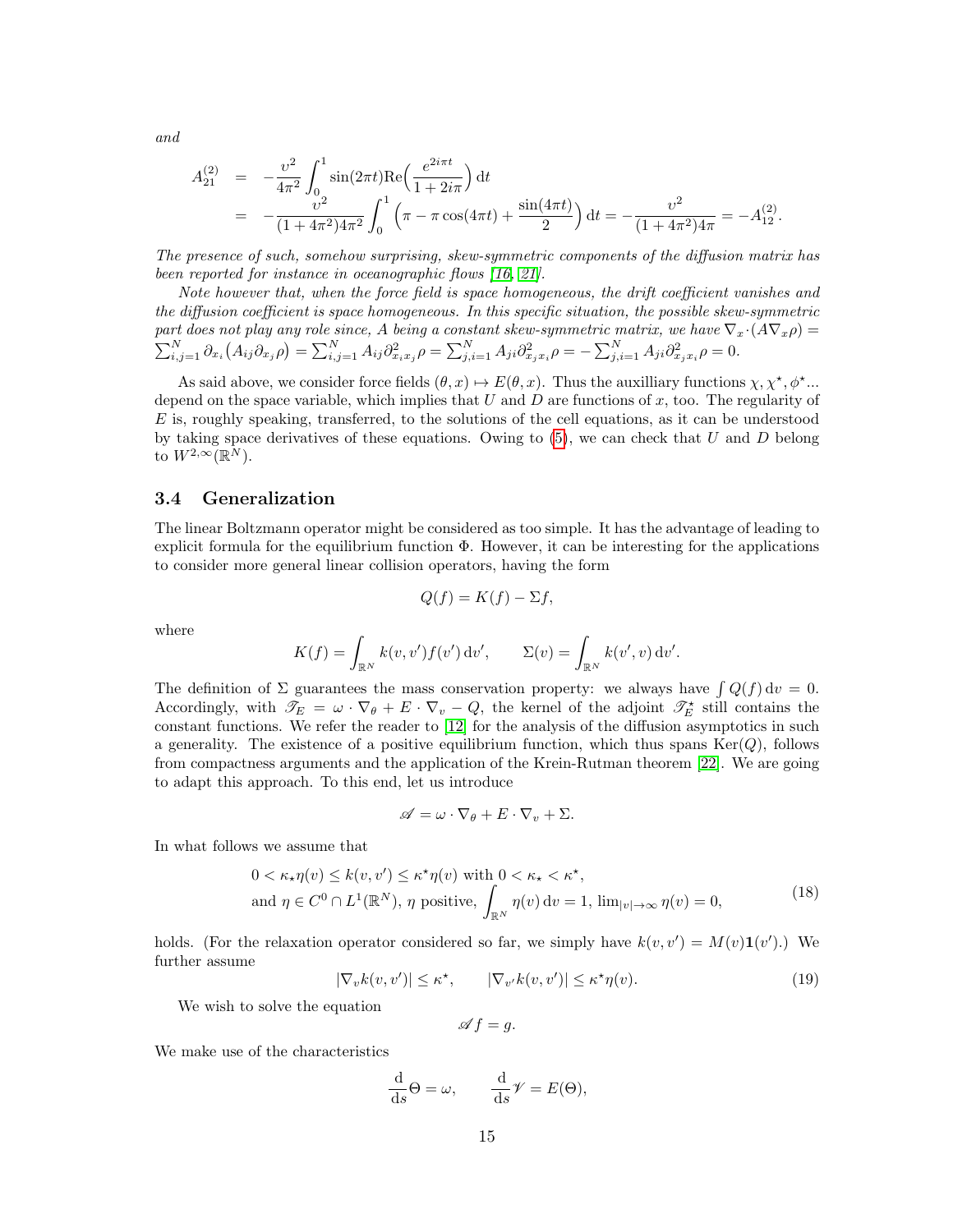with  $(\Theta, \mathcal{V})(0) = (\theta, v)$  so that the problem can be cast as

$$
\frac{\mathrm{d}}{\mathrm{d}s}\Big[f(\Theta(s),\mathscr{V}(s))\exp\Big(\int_0^s \Sigma(\mathscr{V}(\sigma)\,\mathrm{d}\sigma\Big)\Big] = \exp\Big(\int_0^s \Sigma(\mathscr{V}(\sigma))\,\mathrm{d}\sigma\Big) \; g(\Theta(s),\mathscr{V}(s)).
$$

It leads to

$$
f(\theta, v) = \int_{-\infty}^{0} \exp\left(\int_{0}^{s} \Sigma(\mathcal{V}(\sigma)) d\sigma\right) g(\Theta(s), \mathcal{V}(s)) ds
$$

with

$$
\Theta(s) = \theta + \omega s, \qquad \mathcal{V}(s) = v + \int_0^s E(\theta + \omega \sigma) d\sigma.
$$

This formula defines the operator  $\mathscr{A}^{-1}$  on  $L^p$  spaces.

**Lemma 3.8** In the purely periodic setting, the operator  $K \circ \mathscr{A}^{-1}$  is compact and positive.

**Proof.** We study the operator which associate to a function  $g$  the function

$$
K \circ \mathscr{A}^{-1}g(\theta, v) = \int_{-\infty}^{0} \int_{\mathbb{R}^{N}} k(v, v') \exp\left(\int_{0}^{s} \Sigma \left(v + \int_{0}^{\sigma} E(\theta + \varsigma) d\varsigma\right) d\sigma\right) \times g\left(\theta + s, v' + \int_{0}^{s} E(\theta + \varsigma) d\varsigma\right) dv' ds.
$$

With g and E being 1–periodic with respect to the variable  $\theta$ ,  $K \circ \mathscr{A}^{-1}g$  is periodic too.

Let g be a non negative function, non identically 0. In particular, we have  $\iint g \, dv \, d\tau > 0$ . By using [\(18\)](#page-14-0), we get

$$
K \circ \mathscr{A}^{-1}g(\theta, v) \geq \int_{-\infty}^{0} \int_{\mathbb{R}^{N}} e^{\kappa^{*} s} k(v, w - \int_{0}^{s} E(\theta + \varsigma) d\varsigma) g(\theta + s, w) dw ds
$$
  
\n
$$
\geq \kappa_{\star} \eta(v) \int_{-\infty}^{0} \int_{\mathbb{R}^{N}} e^{\kappa^{*} s} g(\theta + s, w) dw ds
$$
  
\n
$$
\geq \kappa_{\star} \eta(v) \sum_{n \in \mathbb{N}} \int_{-(n+1)}^{-n} \int_{\mathbb{R}^{N}} e^{\kappa^{*} s} g(\theta + s, w) dw ds
$$
  
\n
$$
\geq \kappa_{\star} \eta(v) \sum_{n \in \mathbb{N}} e^{-\kappa^{*}(n+1)} \int_{-(n+1)}^{-n} \int_{\mathbb{R}^{N}} g(\theta + s, w) dw ds
$$
  
\n
$$
\geq \kappa_{\star} \eta(v) \sum_{n \in \mathbb{N}} e^{-\kappa^{*}(n+1)} ||g||_{L^{1}((0,1) \times \mathbb{R}^{N})} = \eta(v) \frac{\kappa_{\star} e^{-\kappa^{*}}}{1 - e^{-\kappa^{*}}} ||g||_{L^{1}((0,1) \times \mathbb{R}^{N})} > 0.
$$

We work on functions g that are both bounded and integrable:  $g \in C^0 \cap L^1((0,1) \times \mathbb{R}^N)$ , with

<span id="page-15-0"></span>
$$
||g||_{L^{\infty}} \le R, \qquad ||g||_{L^{1}} \le R. \tag{20}
$$

As a matter of fact, we remark that

$$
|K \circ \mathscr{A}^{-1}g(\theta, v)| \leq \kappa^{\star}\eta(v)\int_{-\infty}^{0} e^{\kappa_{\star}s}\int_{\mathbb{R}^{N}}g(\theta+s, w) dw ds
$$
  
\n
$$
\leq \kappa^{\star}\eta(v)\sum_{n=0}^{\infty}\int_{-(n+1)}^{-n} e^{\kappa_{\star}s}\int_{\mathbb{R}^{N}}g(\theta+s, w) dw ds
$$
  
\n
$$
\leq \kappa^{\star}\eta(v)\sum_{n=0}^{\infty} e^{-\kappa_{\star}n}\int_{-(n+1)}^{-n}\int_{\mathbb{R}^{N}}g(\theta+s, w) dw ds
$$
  
\n
$$
= \frac{\kappa^{\star}}{1-e^{-\kappa_{\star}}}\eta(v)||g||_{L^{1}} \leq \frac{R\kappa^{\star}}{1-e^{-\kappa_{\star}}}\eta(v).
$$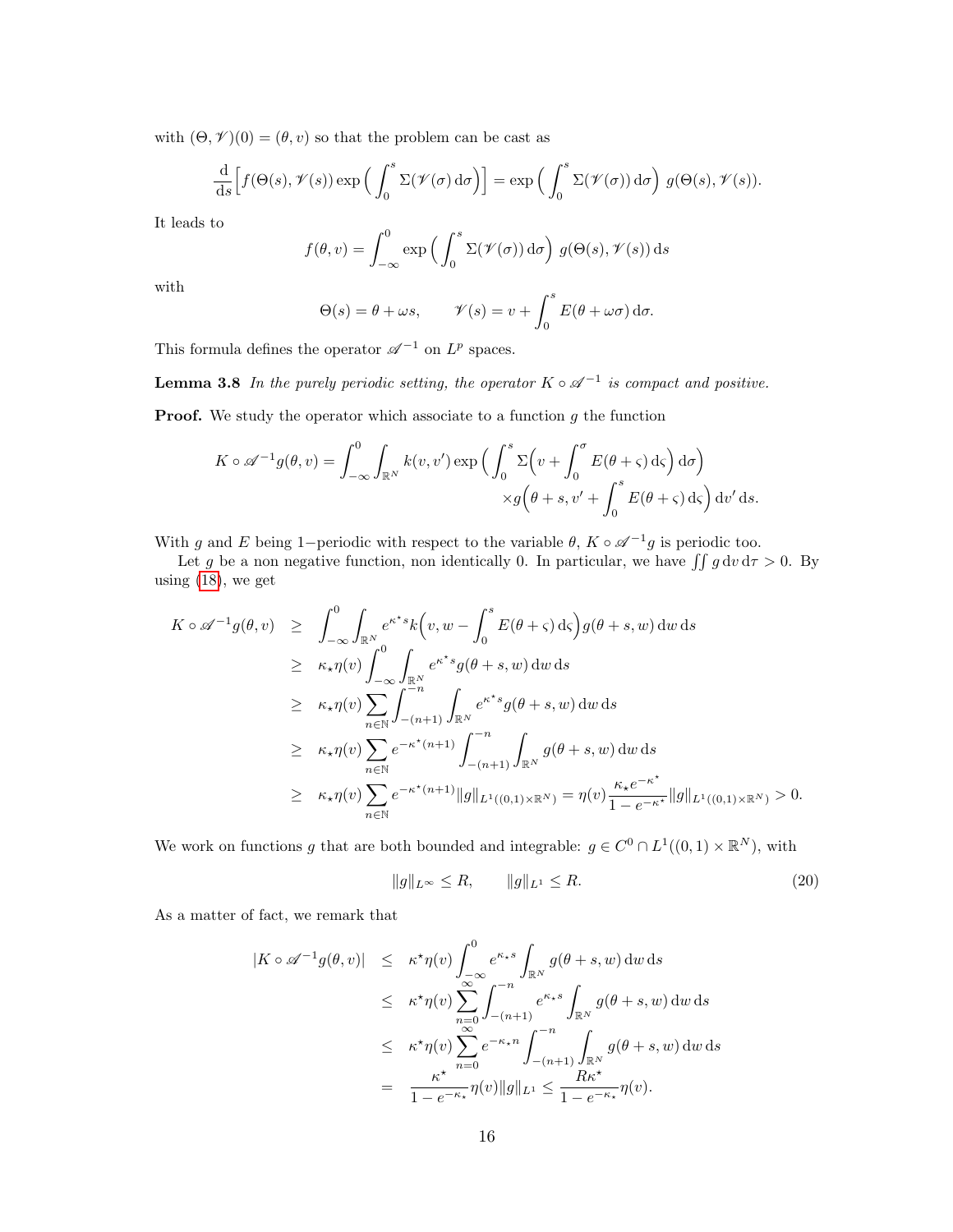It proves that the range by  $K \circ \mathscr{A}^{-1}$  of the set defined by [\(20\)](#page-15-0) is equibounded, and it uniformly vanishes at infinity.

Similar manipulations show that  $\nabla_v K \circ \mathscr{A}^{-1} g(\theta, v)$  is also uniformly bounded for any g verifying [\(20\)](#page-15-0), by virtue of [\(19\)](#page-14-1). Finally, let  $f = \mathscr{A}^{-1}g$ , which satisfies  $(\partial_{\tau} + E \cdot \nabla_{v} + \Sigma)f = g$ . Then, we compute

$$
\partial_{\tau} \int_{\mathbb{R}^N} k(v, v') f(\tau, v') dv' = \int_{\mathbb{R}^N} k(v, v') (g - \Sigma f)(\tau, v') dv' + \int_{\mathbb{R}^N} \nabla_v k(v, v') Ef(\tau, v') dv'
$$

which, again, is uniformly bounded for any  $g$  verifying  $(20)$ . The Arzela-Ascoli theorem implies that  $Kf = K \circ \mathscr{A}^{-1}g$  lies in a compact set of  $C^0((0,1) \times \mathbb{R}^N)$ .

Corollary 3.9 There exists a continuous and positive function  $(\tau, v) \mapsto \Phi(\tau, v)$  such that

$$
\iint_{\mathbb{Y}\times\mathbb{R}^N}\Phi\,\mathrm{d}\theta\,\mathrm{d}v=1 \quad \text{and} \quad \mathscr{T}_E\Phi=0.
$$

Moreover, we have  $\text{Ker}(\mathscr{T}_E) = \text{Span}(\Phi)$ .

**Proof.** Applying the Krein-Rutman theorem [\[22\]](#page-37-12), we deduce that we can find a non negative function  $G \in C^0 \cap L^1$ ,  $G \neq 0$ , such that  $K \circ \mathscr{A}^{-1}G = \lambda G$ , with  $\lambda > 0$  the spectral radius of  $K \circ \mathscr{A}^{-1}$ . This relation shows that actually  $G > 0$ , since  $K \circ \mathscr{A}^{-1}$  is a positive operator. Then,  $\Phi = \mathscr{A}^{-1}G > 0$  and it satisfies  $\lambda \mathscr{A} \Phi = K \Phi$ . Integrating this equation shows that  $\lambda = 1$ , by definition of Σ. Dissipative properties, as discussed for the linear Boltzmann operator imply that the kernel of  $\mathscr{T}_E$  is spanned by  $\Phi$ .  $\Box$ 

The reasoning for the linear Boltzmann operator can be adapted to this situation, likely at the price of a more intricate functional framework, see [\[12\]](#page-37-11) for some hints in this direction. Similarly, the Fokker-Planck operator can be generalized into  $Q(f) = \nabla_v \cdot (\nabla_v W(v) f + \nabla_v f)$ , for a certain energy function W, such that  $v \mapsto e^{-W(v)} \in L^1(\mathbb{R}^N)$ .

Another possible generalization consists in extending the analysis to force fields of KBM-type (for Krylov, Bogolyubov and Mitropolski), that is dealing with  $\mathcal E$  that admits a mean value

$$
\langle \mathcal{E} \rangle(x) = \lim_{T \to \infty} \frac{1}{T} \int_0^T \mathcal{E}(s, x) \,ds.
$$

We refer the reader to [\[32\]](#page-38-7) for a thorough introduction to such functions. Such an almost-periodic field can still be represented by means of a Fourier series

$$
\mathcal{E}(t,x) = \sum_{\lambda \in \Lambda} a_{\lambda} e^{2i\pi\lambda t}
$$

where the set  $\Lambda$  is the spectrum of the function  $\mathcal{E}$ , see for instance [\[24\]](#page-37-13). In turn, the cell equations can be solved up to a condition like  $\sum_{\lambda \in \Lambda} \frac{|a_{\lambda}|}{\lambda} < \infty$ . The notion of double-scale convergence that we shall use in the forthcoming sections can be extended to this framework as well, see [\[6\]](#page-37-14). However, the discussion on the compactness properties necessary for the asymptotic analysis can be more delicate, see e. g. [\[8\]](#page-37-15), and are beyond the objectives of the present paper.

## <span id="page-16-0"></span>4 Double-scale analysis

The formal analysis indicates that

$$
f_{\varepsilon}(t, x, v) \simeq \rho(t, x) \Phi(t/\varepsilon^2, x, v).
$$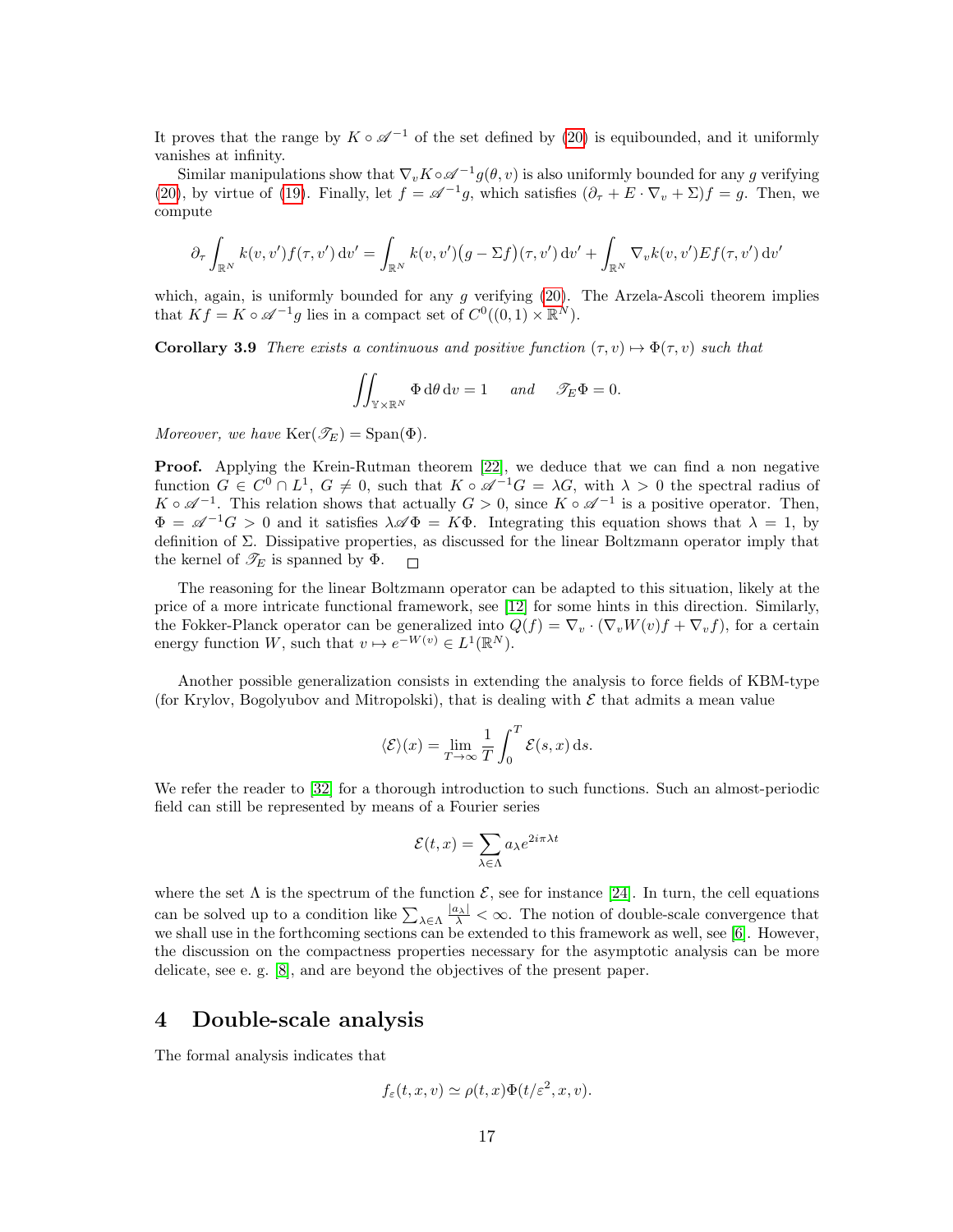In particular the asymptotic regime keeps fast time-oscillations, which prevents from obtaining a strong convergence statement. We shall use the framework of double-scale convergence, as introduced in [\[1,](#page-36-0) [28\]](#page-38-6). We refer to [\[14,](#page-37-5) [20\]](#page-37-16) for specific statements dealing with time-oscillations. We shall deal with sequences of measure-valued functions  $\mu_n : [0, \infty) \to \mathcal{M}^1(\mathbb{R}^D)$ . We start by recalling the following definitions and a standard compactness statement [\[20\]](#page-37-16).

**Definition 4.1** Let I be an interval of  $\mathbb{R}$ . A family  $\{t \in I \mapsto \mu(t)\}$  of Radon measures on  $\mathbb{R}^D$  is said to be vaguely continuous iff

$$
\forall \varphi \in C_c^0(\mathbb{R}^D), \qquad t \longmapsto \int_{\mathbb{R}^D} \varphi(x) \ \mu(t, x) \, dx \text{ is a continuous function on } I.
$$

**Definition 4.2** A sequence  $\{t \in I \mapsto \mu_n(t), n \in \mathbb{N}\}\$ is said to be equibounded and vaguely equicontinuous on I iff

- (i) there exists  $M > 0$  such that  $\sup_{t \in I, n \in \mathbb{N}} |\mu_n(t)| (\mathbb{R}^D) \leq M;$
- (ii) for any  $\varphi \in C_c^0(\mathbb{R}^D)$ , the sequence of functions  $(t \mapsto \int_{\mathbb{R}^D} \varphi(x) \mu_n(t,x) dx)_{n \in \mathbb{N}}$  is equicontinuous on I.

<span id="page-17-0"></span>**Proposition 4.3** Let I be an interval of  $\mathbb{R}$ . Let  $(\mu_n(t))_{n\in\mathbb{N}}$  be a sequence of Radon measures on  $\mathbb{R}^D$ , equibounded and vaguely equicontinuous on I. Then there exist a measure  $\mu(t)$  vaguely continuous on I and a subsequence  $(\mu_{n_k}(t))_{k \in \mathbb{N}}$  such that

$$
\forall \varphi \in C_c^0(I \times \mathbb{R}^D), \quad \int_{\mathbb{R}^D} \varphi(t, x) \mu_{n_k}(t, x) dx \xrightarrow[k \to \infty]{} \int_{\mathbb{R}^D} \varphi(t, x) \mu(t, x) dx,
$$

uniformly with respect to  $t \in I$ . We say that sequence  $(\mu_{n_k}(t))_{k \in \mathbb{N}}$  converges vaguely to  $\mu(t)$  locally, uniformly on I.

Next, we give a version of the double-scale compactness, adapted to our purposes from [\[1,](#page-36-0) [28\]](#page-38-6). There are two main difficulties. One the one hand, we are lacking useful estimates: we are dealing with sequences which are only bounded in  $L^1$ , or in  $\mathcal{M}^1$ , and we do not have any direct estimates on the macroscopic current which arises in the mass conservation equation. On the other hand, we consider quasi-periodic oscillations, which is a source of technical difficulties. For the extension of the double scale convergence to measure-valued functions, we refer the reader for instance to [\[20\]](#page-37-16). The extension to the quasi-periodic framework of the analysis proposed in [\[1,](#page-36-0) [28\]](#page-38-6), for which we refer the reader to [\[7,](#page-37-8) Proposition 5.2], relies on a variant of the Birkhoff theorem [\[13\]](#page-37-17) which involves the ergodic condition " $\omega$  has rationally independent components".

**Proposition 4.4** Let  $f_{\varepsilon}$  be a bounded sequence in  $L^2(\mathbb{R})$ . Let  $\omega \in \mathbb{R}^r$  with rationally independent components. Then, there exists a subsequence, still labelled by  $\varepsilon$ , and a function  $F \in L^2_{\#}(\mathbb{R} \times \mathbb{Y})$ such that for any test function  $\psi \in L^2(\mathbb{R}; C^0_\#(\mathbb{Y}))$ ,<sup>[1](#page-17-2)</sup> we have

$$
\lim_{\varepsilon \to 0} \int_{\mathbb{R}} f_{\varepsilon}(t) \ \psi(\omega t/\varepsilon^2, t) \, \mathrm{d}t = \int_{\mathbb{R}} \int_{\mathbb{Y}} F(\theta, t) \ \psi(\theta, t) \, \mathrm{d}\theta \, \mathrm{d}t.
$$

<span id="page-17-1"></span>Then we also have the existence of a double-scale limit, in the spirit of [\[1,](#page-36-0) [28\]](#page-38-6).

**Proposition 4.5** Let  $(\varepsilon_n)_{n\in\mathbb{N}}$  be a sequence of positive numbers converging to 0. Let  $(\mu_n(t))_{n\in\mathbb{N}}$  be a sequence of measures on  $\mathbb{R}^D$ , equibounded on an interval  $I \subset \mathbb{R}$ . Then there exist a subsequence  $(\mu_{n_k}(t))_{k\in\mathbb{N}}$  and a measure M on  $I\times\mathbb{Y}\times\mathbb{R}^D$  such that for any  $\varphi\in C^0_{c,\#}(I\times\mathbb{R}^r\times\mathbb{R}^D)$ , we have

$$
\int_I \int_{\mathbb{R}^D} \varphi(\omega t/\varepsilon_{n_k}^2, t, x) \mu_{n_k}(t, x) dx dt \xrightarrow[k \to \infty]{} \int_I \int_{\mathbb{R}^D} \int_{\mathbb{Y}} \varphi(\theta, t, x) M(\theta, t, x) d\theta dx dt.
$$

<span id="page-17-2"></span><sup>&</sup>lt;sup>1</sup>Hereafter, the symbol # indicates Y-periodicity with respect to the variable  $\theta \in R^r$ . Referring to [\[1,](#page-36-0) Section 5],  $L^2(\mathbb{R}; C^0_\#(\mathbb{Y}))$  is the class of functions  $\psi : \mathbb{R} \times \mathbb{R}^r \to \mathbb{R}$  which are measurable and square integrable with respect to the variable  $t \in \mathbb{R}$ , with values in the Banach space of continuous and Y−periodic functions.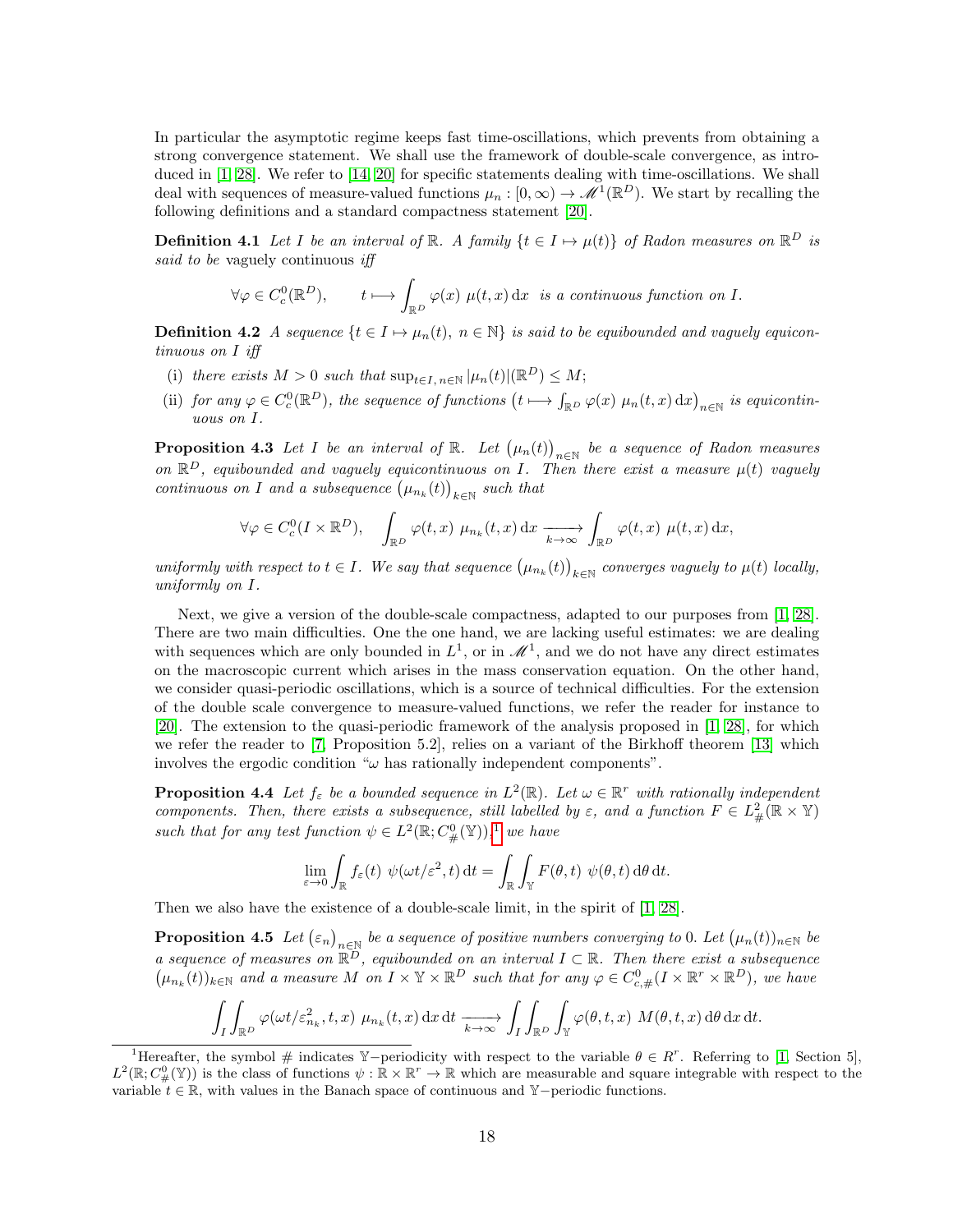We say that the measure M is the double-scale limit of the sequence  $(\mu_{n_k}(t))_{k\in\mathbb{N}}$ .

The underlying operator  $\mathcal{T}_E$  has a dissipative role that pushes the particles distribution function towards the equilibrium  $\Phi$  which spans Ker( $\mathcal{T}_E$ ). However, the usual entropy inequalities associated to this dissipative structure do not provide useful estimates, due to the stiff acceleration term. For this reason, we shall work with  $L^1$  estimates only, and thus in the framework of bounded Radon measures.

**Proposition 4.6** Let  $f_{0,\varepsilon} \geq 0$  be the initial data for [\(1\)](#page-0-0). We suppose that

 $(1+|v|^k)f_{0,\varepsilon}$  is bounded in  $L^1(\mathbb{R}^N\times\mathbb{R}^N)$ ,

for some  $k > 2$ . Then, for any  $0 < T < \infty$ ,

$$
(1+|v|^k)f_{\varepsilon} \text{ is bounded in } L^{\infty}(0,T;L^1(\mathbb{R}^N\times\mathbb{R}^N)),
$$

and, up to a subsequence, we can suppose that  $t \mapsto \rho_{\varepsilon}(t, x) = \int_{\mathbb{R}^N} f_{\varepsilon}(t, x, v) dv \in \mathcal{M}^1(\mathbb{R}^N)$  converges vaguely, uniformly on  $[0, T]$ .

**Proof.** The only immediate a priori estimate for the problem [\(1\)](#page-0-0) is mass conservation which directly implies that

 $f_{\varepsilon}$  is bounded in  $L^{\infty}(0,\infty; L^{1}(\mathbb{R}^{N} \times \mathbb{R}^{N})).$ 

Consequently,

$$
\rho_{\varepsilon}(t,x) = \int_{\mathbb{R}^N} f_{\varepsilon}(t,x,v) dv \text{ is bounded in } L^{\infty}(0,\infty; L^1(\mathbb{R}^N)).
$$

Thus, it will be possible to apply Proposition [4.3](#page-17-0) and Proposition [4.5](#page-17-1) (with  $D = 2N$  or  $D = N$ , respectively), to these sequences. Next, let us consider the evolution of the kinetic energy. Owing to integration by parts, we get

$$
\frac{\mathrm{d}}{\mathrm{d}t} \iint_{\mathbb{R}^N \times \mathbb{R}^N} \frac{v^2}{2} f_{\varepsilon} \, dv \, dx = \frac{1}{\varepsilon^2} \left( \iint_{\mathbb{R}^N \times \mathbb{R}^N} \mathcal{E}(t/\varepsilon^2, x) \cdot v f_{\varepsilon} \, dv \, dx + \iint_{\mathbb{R}^N \times \mathbb{R}^N} \frac{v^2}{2} Q(f_{\varepsilon}) \, dv \, dx \right).
$$

The last term is nothing but

$$
\frac{Nm}{2} - \frac{1}{2} \iint_{\mathbb{R}^N \times \mathbb{R}^N} v^2 f_{\varepsilon} dv dx \quad \text{for the Boltzmann operator,}
$$
  

$$
Nm - \iint_{\mathbb{R}^N \times \mathbb{R}^N} v^2 f_{\varepsilon} dv dx \quad \text{for the Fokker-Planck operator}
$$

where  $m = \iint f_{0,\varepsilon} dv dx$  stands for the total mass. The Cauchy-Schwarz inequality yields

$$
\left| \iint_{\mathbb{R}^N \times \mathbb{R}^N} \mathcal{E}(t/\varepsilon^2, x) \cdot v f_\varepsilon \, dv \, dx \right| \leq \frac{\delta}{2} m \|\mathcal{E}\|_{L^\infty}^2 + \frac{1}{2\delta} \iint_{\mathbb{R}^N \times \mathbb{R}^N} v^2 f_\varepsilon \, dv \, dx
$$

where we choose  $\delta = 2$  for the Boltzmann case and  $\delta = 1$  for the Fokker-Planck case. Then, we conclude that

$$
\iint_{\mathbb{R}^N\times\mathbb{R}^N} v^2 f_{\varepsilon} \, dv \, dx \le e^{-t/(\delta \varepsilon^2)} \iint_{\mathbb{R}^N\times\mathbb{R}^N} v^2 f_{0,\varepsilon} \, dv \, dx + (1 - e^{-t/(\delta \varepsilon^2)}) C(m, N, \|\mathcal{E}\|_{L^{\infty}}).
$$

Consequently,

 $v^2 f_\varepsilon$  is bounded in  $L^\infty(0,\infty; L^1(\mathbb{R}^N \times \mathbb{R}^N)).$ 

Using the Cauchy-Schwarz inequality

$$
\iint_{\mathbb{R}^N \times \mathbb{R}^N} |v| f_{\varepsilon} \, \mathrm{d}v \, \mathrm{d}x \leq \sqrt{m} \sqrt{\iint_{\mathbb{R}^N \times \mathbb{R}^N} v^2 f_{\varepsilon} \, \mathrm{d}v \, \mathrm{d}x}
$$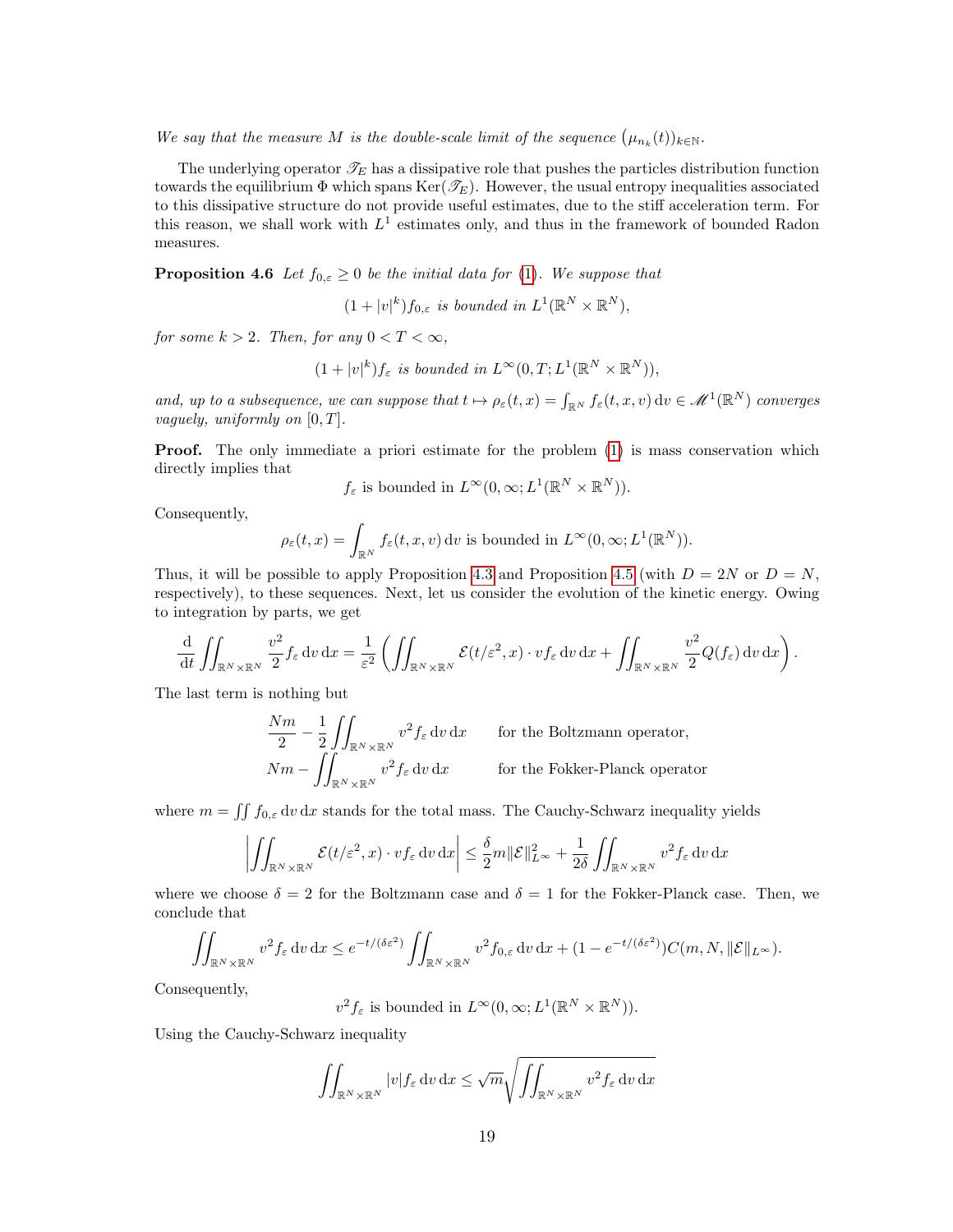is however not enough to deduce a useful estimate on the rescaled current

$$
J_{\varepsilon}(t,x) = \int_{\mathbb{R}^N} \frac{v}{\varepsilon} f_{\varepsilon}(t,x,v) \, \mathrm{d}v
$$

which arises in the local mass conservation relation

$$
\partial_t \rho_{\varepsilon} + \nabla_x \cdot J_{\varepsilon} = 0.
$$

For technical purposes, we shall need further moment estimates. Namely, we study the time evolution of

$$
M_k(t) = \iint_{\mathbb{R}^N \times \mathbb{R}^N} |v|^k f_{\varepsilon} \, \mathrm{d}v \, \mathrm{d}x,
$$

for some  $k > 2$ . We start from

$$
\frac{\mathrm{d}}{\mathrm{d}t}M_k = \frac{1}{\varepsilon^2} \iint_{\mathbb{R}^N \times \mathbb{R}^N} \mathcal{E}(t/\varepsilon^2) \cdot \frac{v}{|v|} k|v|^{k-1} f_{\varepsilon} \, dv \, dx + \frac{1}{\varepsilon^2} \iint_{\mathbb{R}^N \times \mathbb{R}^N} |v|^k Q(f_{\varepsilon}) \, dv \, dx,
$$

where the contribution with the collision term reads

 $-kM_k + (N + (k-2))M_{k-2}$  for the Fokker-Planck operator,  $-M_k + mC(k)$  for the Boltzmann operator,

with  $C(k)$  the moment of order k of the Maxwellian. By using Cauchy-Schwartz and Young inequalities to estimate the acceleration term, we arrive at a differential inequation, and we conclude like with the kinetic energy:

$$
|v|^k f_\varepsilon
$$
 is bounded in  $L^\infty(0,\infty; L^1(\mathbb{R}^N \times \mathbb{R}^N)).$ 

Proposition [4.3](#page-17-0) cannot be applied directly to  $\rho_{\varepsilon}$ ; that the compactness property holds will be detailed in the forthcoming discussion.  $\Box$ 

As said above, we can suppose that

$$
f_{\varepsilon}(t, x, v) \rightharpoonup F(\theta, t, x, v), \qquad \rho_{\varepsilon}(t, x) \rightharpoonup R(\theta, t, x)
$$

in the double scale sense of Proposition [4.5](#page-17-1) (with  $D = 2N$  or  $D = N$ , respectively). The bound on the velocity moments can be translated into a tightness criterion, which allows us to deal with test functions  $\phi(\theta, t, x, v)$ , which do not necessarily vanish at infinity. Namely, the double scale convergence still applies as soon as the test function verifies

$$
\lim_{|v| \to \infty} \frac{\phi(\theta, t, x, v)|}{|v|^k} = 0.
$$

In particular, we deduce that

$$
R(\theta, t, x) = \int_{\mathbb{R}^N} F(\theta, t, x, v) \, dv,
$$

and, next (using test functions that do not depend on  $\theta$ ), that

$$
\rho(t,x) = \int_{\mathbb{Y}} R(\theta, t, x) d\theta = \iint_{\mathbb{Y} \times \mathbb{R}^N} F(\theta, t, x, v) dv d\theta.
$$

We start by rewriting the following weak form of  $(1)$ , working with oscillating test functions

<span id="page-19-0"></span>
$$
\int_0^\infty \iint_{\mathbb{R}^N \times \mathbb{R}^N} f_{\varepsilon}(t, x, v) \times \left( \frac{1}{\varepsilon^2} \omega \cdot \nabla_{\theta} + \partial_t + \frac{1}{\varepsilon} v \cdot \nabla_x + \frac{1}{\varepsilon^2} E \cdot \nabla_v + \frac{1}{\varepsilon^2} Q^{\star} \right) \phi(\omega t/\varepsilon^2, t, x, v) \, dv \, dx \, dt = 0.
$$
\n(21)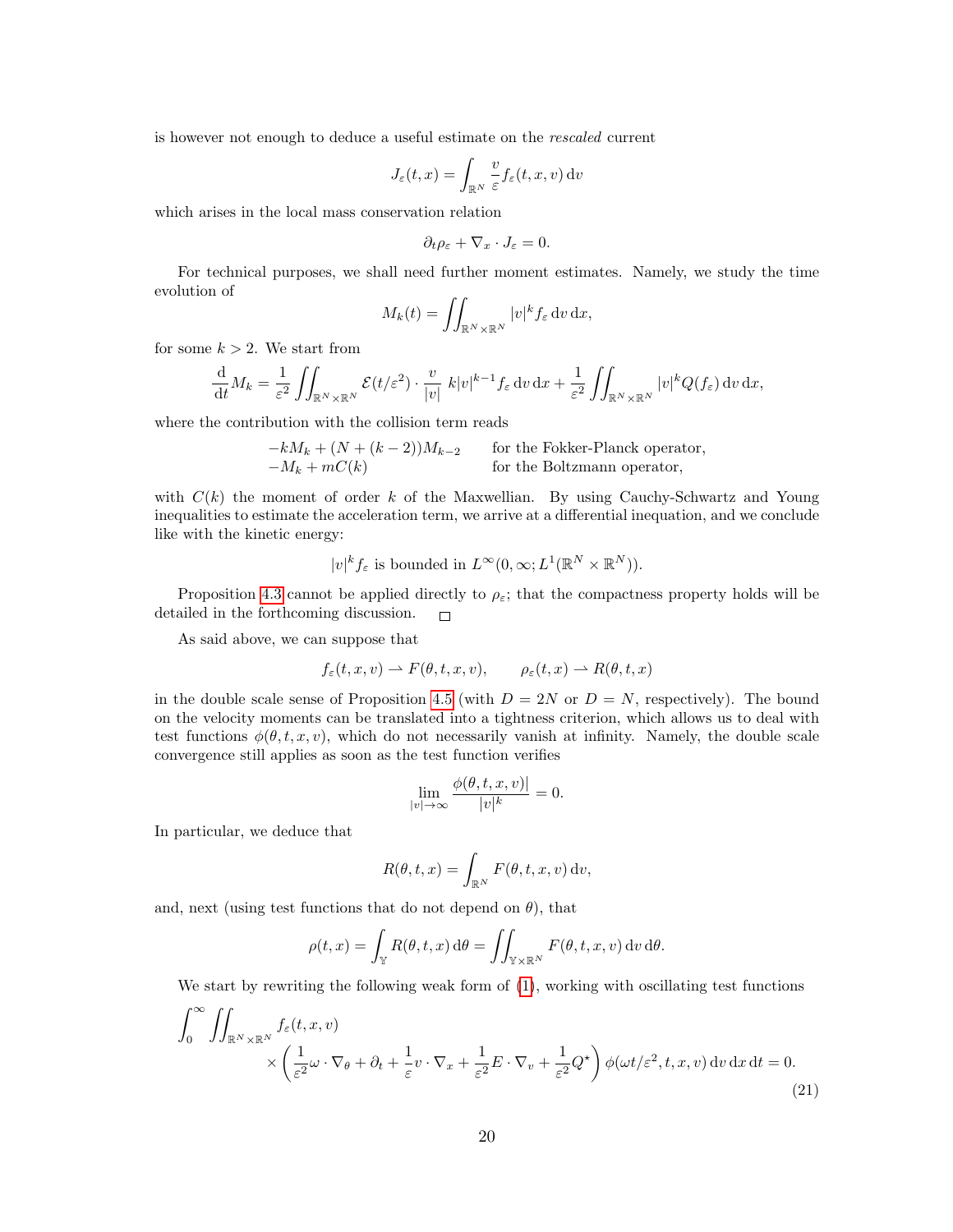Mutiplying by  $\varepsilon^2$  and letting  $\varepsilon$  go to 0, we obtain

$$
\int_0^\infty \iint_{\mathbb{Y}\times\mathbb{R}^N\times\mathbb{R}^N} F\mathscr{T}_E^{\star}\phi(\theta,t,x,v) dv d\theta dx dt = 0.
$$

This will imply

$$
F(\theta, t, x, v) = \rho(t, x)\Phi(\theta, x, v),
$$

but we cannot conclude directly due to the lack of regularity of the limit  $F$  which is only known to be measure-valued. Let us pick a smooth function  $\Gamma$  such that  $\iint_{\mathbb{Y}\times\mathbb{R}^N} \Gamma\Phi \,dv \,d\theta = 0$ . According to Remark [3.4,](#page-9-2) we can find  $\gamma$  such that  $\mathscr{T}_{E}^{\star}\gamma = \Gamma$ . We thus have  $\iint_{\mathbb{Y}\times\mathbb{R}^{N}} \zeta \Gamma F dv d\theta dx dt = 0$  for any  $\zeta \in C_c^{\infty}((0,\infty) \times \mathbb{R}^N)$ . Let now consider  $\phi \in C_c^{\infty}(\mathbb{Y} \times (0,\infty) \times \mathbb{R}^N \times \mathbb{R}^N)$ . We expand

$$
\begin{cases}\n\phi(\theta, t, x, v) = \langle \phi \rangle \rangle(t, x) \Phi(\theta, x, v) + (\phi(\theta, t, x, v) - \langle \phi \rangle \rangle(t, x) \Phi(\theta, x, v)), \\
\langle \phi \rangle \rangle(t, x) = \int_{\mathbb{Y}} \int_{\mathbb{R}^N} \phi(t, \theta, x, v) \Phi(\theta, x, v) dv d\theta \left( \int_{\mathbb{Y}} \int_{\mathbb{R}^N} \Phi^2(\theta, x, v) dv d\theta \right)^{-1}.\n\end{cases}
$$

By definition  $\int_{\mathbb{Y}} \int_{\mathbb{R}^N} (\phi - \langle \phi \rangle) \Phi \, dv \, d\theta = 0$ , and we have

$$
\int_0^\infty \int_{\mathbb{R}^N} \int_{\mathbb{Y}} \int_{\mathbb{R}^N} \phi(\theta, t, x, v) F(\theta, t, x, v) dv d\theta dx dt \n= \int_0^\infty \int_{\mathbb{R}^N} \int_{\mathbb{Y}} \int_{\mathbb{R}^N} \langle \langle \phi \rangle \rangle(t, x) \Phi(\theta, x, v) F(\theta, t, x, v) dv d\theta dx dt \n= \int_0^\infty \int_{\mathbb{R}^N} \left( \int_{\mathbb{Y}} \int_{\mathbb{R}^N} \phi(\theta', t, x, w) \Phi(\theta', x, w) dw d\theta' \right) \overline{\rho}(t, x) dx dt
$$

where the (nonnegative) measure  $\bar{\rho} \in \mathcal{M}^1((0,\infty) \times \mathbb{R}^N)$  is defined by

$$
\overline{\rho}(t,x) = \left(\int_{\mathbb{Y}} \int_{\mathbb{R}^N} \Phi^2(\theta, x, v) dv d\theta\right)^{-1} \int_{\mathbb{Y}} \int_{\mathbb{R}^N} \Phi F(\theta, t, x, v) dv d\theta dx dt.
$$

It follows that  $F(\theta, t, x, v) = \Phi(\theta, x, v) \overline{\rho}(t, x)$ . Moreover, dealing with  $\phi$  depending only on t, x, the previous computation yields  $\bar{\rho} = \rho$ .

**Remark 4.7** Of course, we can also assume that  $f_{\varepsilon}$  admits a weak limit f, say in  $\mathcal{M}^1((0,T) \times$  $\mathbb{R}^N\times\mathbb{R}^N$ ). We can check (just working with trial functions that do not depend on the variable  $\theta$ ) that this quantity is nothing but the cell-average of the double scale limit, namely we have

$$
f(t, x, v) = \rho(t, x) \int_{\mathbb{Y}} \Phi(\theta, x, v) d\theta.
$$

Quite interestingly, we observe that  $f(t, x, v) \neq \rho(t, x)M(v)$ . Note also that time-oscillations of the equilibrium function is an obstruction to the strong convergence of the particle distribution function, which usually holds in diffusion regimes, see [\[17\]](#page-37-18) for similar comments.

Next, pick  $\varphi \in C_c^{\infty}((0,\infty) \times \mathbb{R}^N)$ , which thus belongs to the kernel of the operator  $\mathscr{T}_E^{\star}$ . We associate to  $\varphi$ , the auxilliary function defined by

$$
\mathscr{T}_E^\star \Psi = v \cdot \nabla_x \varphi.
$$

In fact, the computations made in the previous section, when identifying the effective coefficients, allow us to detail the expression of this quantity: we have

$$
\Psi(\theta, t, x, v) = \chi^{\star}(\theta, x, v) \cdot \nabla_x \varphi(t, x) = (v + \psi^{\star}(\theta, x)) \cdot \nabla_x \varphi(t, x),
$$

where we remind the reader that  $\omega \cdot \nabla_{\theta} \psi^* = -E$ . We now use as test function

$$
\phi(\theta, t, x, v) = \varphi(t, x) + \varepsilon \Psi(\theta, t, x, v),
$$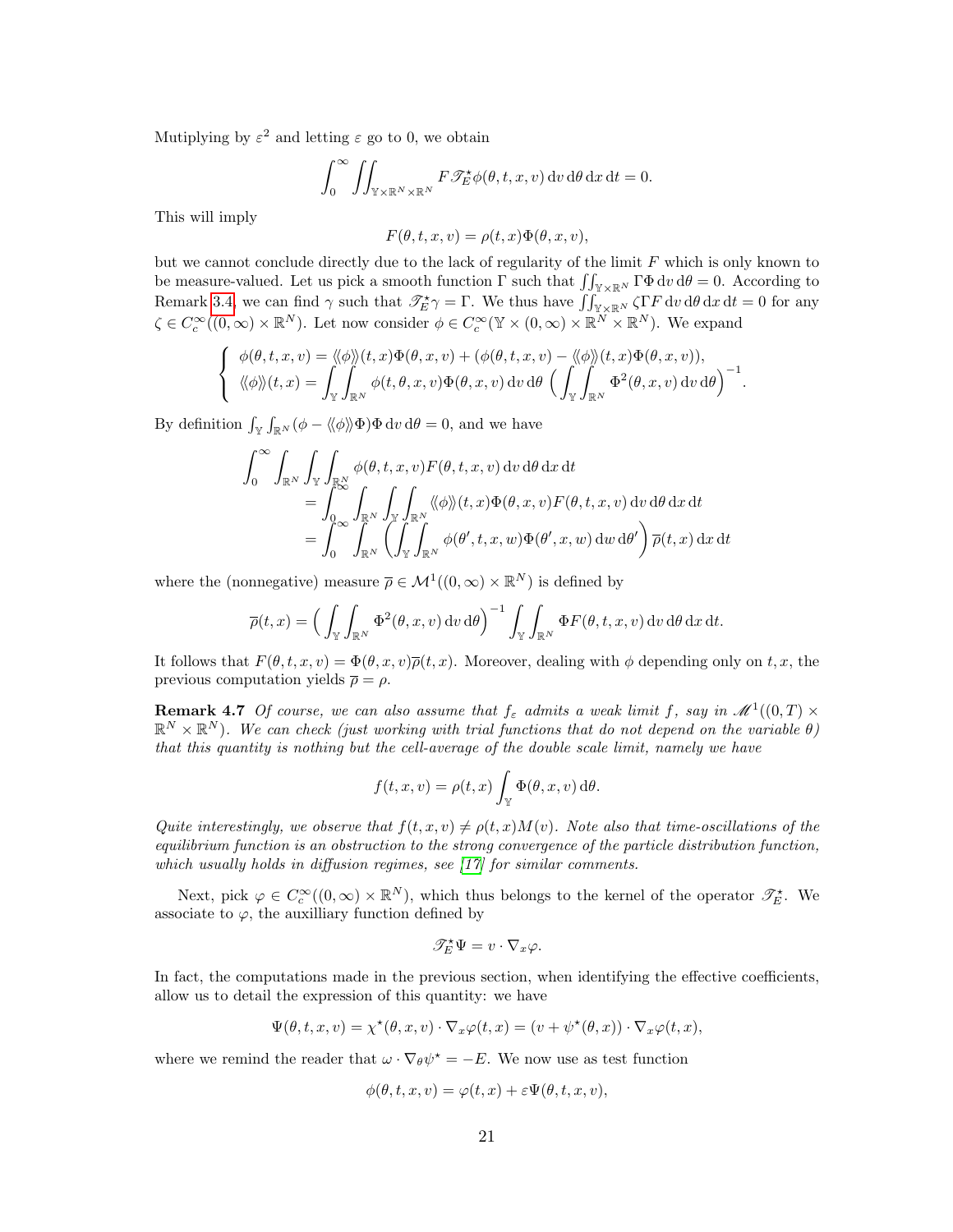so that the singular terms in [\(21\)](#page-19-0) disappear. To be specific, we have (in the sense of distributions on  $[0, \infty)$ 

<span id="page-21-1"></span>
$$
\frac{\mathrm{d}}{\mathrm{d}t} \int_{\mathbb{R}^N} \int_{\mathbb{R}^N} f_{\varepsilon}(t,x) \left( \varphi(t,x) + \varepsilon \Psi(t/\varepsilon^2, t, x, v) \right) \mathrm{d}v \, \mathrm{d}x \n= \int_{\mathbb{R}^N} \int_{\mathbb{R}^N} f_{\varepsilon}(t,x,v) \left( \partial_t \varphi(t,x) + \varepsilon (\partial_t \Psi)(t/\varepsilon^2, t, x, v) \right) \mathrm{d}v \, \mathrm{d}x \n+ \int_{\mathbb{R}^N} \int_{\mathbb{R}^N} f_{\varepsilon}(t,x,v) \, v \cdot \nabla_x \Psi(t/\varepsilon^2, t, x, v) \, \mathrm{d}v \, \mathrm{d}x,
$$
\n(22)

where the last integral can be cast as  $^2$  $^2$ 

$$
- \int_{\mathbb{R}^N} \int_{\mathbb{R}^N} f_{\varepsilon}(t, x, v) \Big( v \otimes \chi^{\star}(t/\varepsilon^2, x, v) : D_x^2 \Psi(t, x) + (D_x \chi^{\star})^{\intercal} (t/\varepsilon^2, x, v) v \cdot \nabla_x \Psi(t, x) \Big) dv dx.
$$

The right hand side of [\(22\)](#page-21-1) is bounded, uniformly with respect to  $\varepsilon$ . We deduce that, for any given function  $\varphi \in C_c^2([0,\infty) \times \mathbb{R}^N)$ , the family

$$
t \longmapsto \iint_{\mathbb{R}^N \times \mathbb{R}^N} f_{\varepsilon}(t,x) \left( \varphi(t,x) + \varepsilon \Psi(t/\varepsilon^2, t, x, v) \right) dv dx
$$

is equicontinuous. Since  $\|\varphi - (\varphi + \varepsilon \Psi)\|_{L^{\infty}}$  is of the order  $\mathscr{O}(\varepsilon)$ , the family

$$
t \longmapsto \iint_{\mathbb{R}^N \times \mathbb{R}^N} f_{\varepsilon} \varphi(t, x) \, dv \, dx = \int_{\mathbb{R}^N} \rho_{\varepsilon} \varphi(t, x) \, dx
$$

is equicontinuous too. By density of  $C_c^2(\mathbb{R}^N)$  in  $C_c^0(\mathbb{R}^N)$ , and with a separability argument, we conclude that the family of nonnegative measures  $(\rho^{\varepsilon}(t))_{\varepsilon>0}$  is vaguely equicontinuous on  $[0,\infty)$ .

Letting  $\varepsilon$  go to 0, we are led to

$$
\int_{0}^{\infty} \iiint_{\mathbb{Y} \times \mathbb{R}^{N} \times \mathbb{R}^{N}} F(\theta, t, x, v) (\partial_{t} \varphi + v \cdot \nabla_{x} \Psi) (\theta, t, x, v) dv d\theta dx dt = 0
$$
\n
$$
= \int_{0}^{\infty} \int_{\mathbb{R}^{N}} \rho(t, x) \partial_{t} \varphi(t, x) \underbrace{\iint_{\mathbb{Y} \times \mathbb{R}^{N}} \Phi(\theta, x, v) dv d\theta dx dt}_{= 1}
$$
\n
$$
+ \int_{0}^{\infty} \int_{\mathbb{R}^{N}} \rho(t, x) \left( \iint_{\mathbb{Y} \times \mathbb{R}^{N}} \Phi(v \cdot \nabla_{x} \Psi(\theta, t, x, v) dv d\theta \right) dx dt
$$
\n
$$
= \int_{0}^{\infty} \int_{\mathbb{R}^{N}} \rho(t, x) \partial_{t} \varphi(t, x) dx dt + \int_{0}^{\infty} \int_{\mathbb{R}^{N}} \rho(t, x) \nabla_{x} \cdot \left( \iint_{\mathbb{Y} \times \mathbb{R}^{N}} \Phi(v \Psi(\theta, t, x, v) dv d\theta \right) dx dt
$$
\n
$$
- \int_{0}^{\infty} \int_{\mathbb{R}^{N}} \rho(t, x) \left( \iint_{\mathbb{Y} \times \mathbb{R}^{N}} \Psi(v \cdot \nabla_{x} \Phi(\theta, x, v) dv d\theta \right) dx dt.
$$

We only have to check that  $v \cdot \nabla_x \Psi(\theta, t, x, v) = v \cdot \nabla_x ((v + \psi^*(\theta, x)) \cdot \nabla_x \varphi(t, x)) = v \otimes (v + \psi^*(\theta, x))$ :  $D^2\varphi(t,x) + v \cdot (\nabla_x \psi^*(\theta,x) \nabla_x \varphi(t,x))$  is an admissible test function. This is indeed the case, since the regularity of E with respect to x is transfered to  $\psi^*$  and  $v \cdot \nabla_x \Psi$  can be dominated by  $(1 + v^2)$ so that we can appeal to the the extra velocity moment with order higher than 2. Coming back to

<span id="page-21-0"></span><sup>&</sup>lt;sup>2</sup> For a vector valued function  $g: \mathbb{R}^N \to \mathbb{R}^N$ ,  $D_x g$  stands for the Jacobian matrix  $\partial_j g_i$ . For two  $N \times N$  matrices  $A, B$ , we denote  $A : B = (AB^{\mathsf{T}}) = \sum_{ij=1}^{N} A_{ij} B_{ij}$ .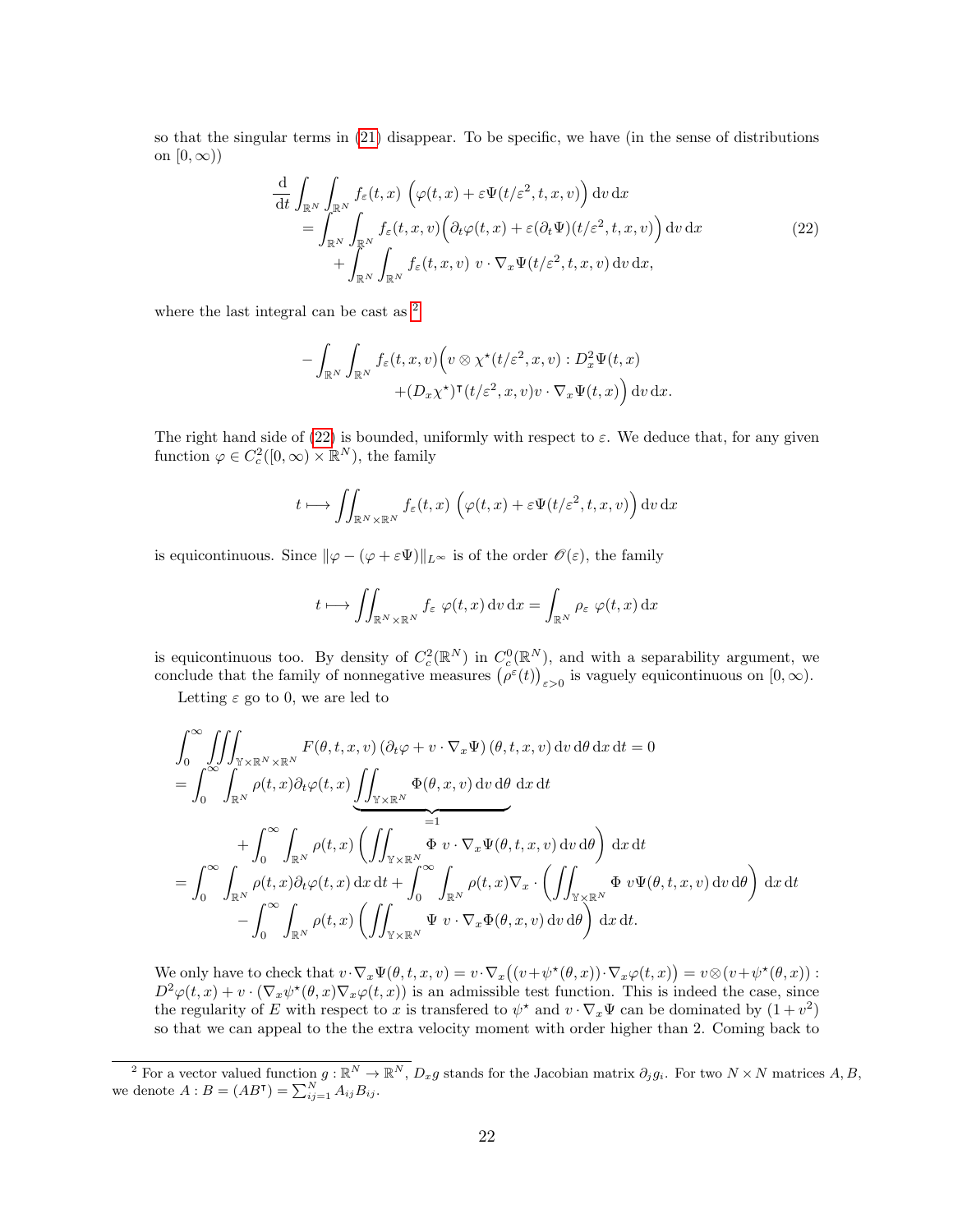the notation of Section [2,](#page-2-0) we write, on the one hand,

$$
\iint_{\mathbb{Y}\times\mathbb{R}^N} \Phi \, v\Psi(\theta, x, v) \, dv \, d\theta = \iint_{\mathbb{Y}\times\mathbb{R}^N} \mathscr{T}_{E}\chi \, \Psi(\theta, t, x, v) \, dv \, d\theta
$$
\n
$$
= \iint_{\mathbb{Y}\times\mathbb{R}^N} \mathscr{T}_{E}\chi \, \Psi(\theta, t, x, v) \, dv \, d\theta
$$
\n
$$
= \iint_{\mathbb{Y}\times\mathbb{R}^N} \chi \, \mathscr{T}_{E}^{\star}\Psi(\theta, t, x, v) \, dv \, d\theta
$$
\n
$$
= \iint_{\mathbb{Y}\times\mathbb{R}^N} \chi \otimes v(\theta, x, v) \, dv \, d\theta \nabla_x \varphi(t, x)
$$
\n
$$
= D(x)^\mathsf{T} \nabla_x \varphi(t, x)
$$

and, on the other hand,

$$
\iint_{\mathbb{Y}\times\mathbb{R}^N} \Psi \, v \cdot \nabla_x \Phi(\theta, x, v) \, dv \, d\theta = \iint_{\mathbb{Y}\times\mathbb{R}^N} \Psi \mathcal{F}_E \beta(\theta, x, v) \, dv \, d\theta
$$
\n
$$
= \iint_{\mathbb{Y}\times\mathbb{R}^N} \mathcal{F}_E^* \Psi \, \beta(\theta, x, v) \, dv \, d\theta
$$
\n
$$
= \iint_{\mathbb{Y}\times\mathbb{R}^N} v \beta(\theta, x, v) \, dv \, d\theta \nabla_x \varphi(t, x) = -U(x) \cdot \nabla_x \varphi(t, x).
$$

We conclude that

$$
\int_0^\infty \iint_{\mathbb{R}^N} \rho \Big( \partial_t \varphi + \nabla_x \cdot (D^\mathsf{T} \nabla_x \varphi) + U \nabla_x \varphi \Big) \, dx \, dt = 0,
$$

which corresponds to the weak formulation of the convection-diffusion equation [\(7\)](#page-2-2).

**Remark 4.8** In view of the regularity assumptions on E, the effective coefficients are smooth. In particular, the limit equation admits a unique solution, even in the framework of bounded measurevalued solutions, see [\[36,](#page-38-8) Theorem A.7] and the references therein.

Remark 4.9 The asymptotic analysis can be applied to the case where the force field depend on both the fast variable  $t/\varepsilon^2$  and the slow variable t, namely working with a force field that reads  $\frac{1}{\varepsilon^2} \mathcal{E}(t/\varepsilon^2, t, x)$ . Details are left to the reader. Note that in this situation the effective coefficients D and U also depend on the time variable. It can be also relevant to consider space oscillations scaling like  $x/\varepsilon$ ; however, this situation would require different arguments and the effective coefficients would be more intricate.

## <span id="page-22-0"></span>5 Strengthened estimates for space-homogeneous fields

We are going to see that further estimates can be derived in the specific case where the oscillating field does not depend on the space variable. To this end, we shall use remarkable identities satisfied by the collision operators. These relations hold pointwise (they do not rely on integration by parts of inversion of integrals) and they provide additional dissipation properties.

<span id="page-22-1"></span>**Proposition 5.1 (Linear Boltzmann case)** Consider the linear Boltzmann operator  $Q(f)(v)$  =  $\int k(v, v') f(v') dv' - f(v) \int k(v', v) dv'$ . Let f, g be any function in  $C^{\infty}(\mathbb{R}^N)$ , with  $g > 0$ ; then, the following pointwise equality holds

$$
\frac{f}{g}Q(f)(v) = \frac{1}{2}Q\left(\frac{f^2}{g}\right)(v) + \frac{1}{2}\left(\frac{f}{g}\right)^2 Qg(v) - \frac{1}{2}\int_{\mathbb{R}^N} k(v,v')g(v')\left|\frac{f}{g}(v) - \frac{f}{g}(v')\right|^2 dv'.
$$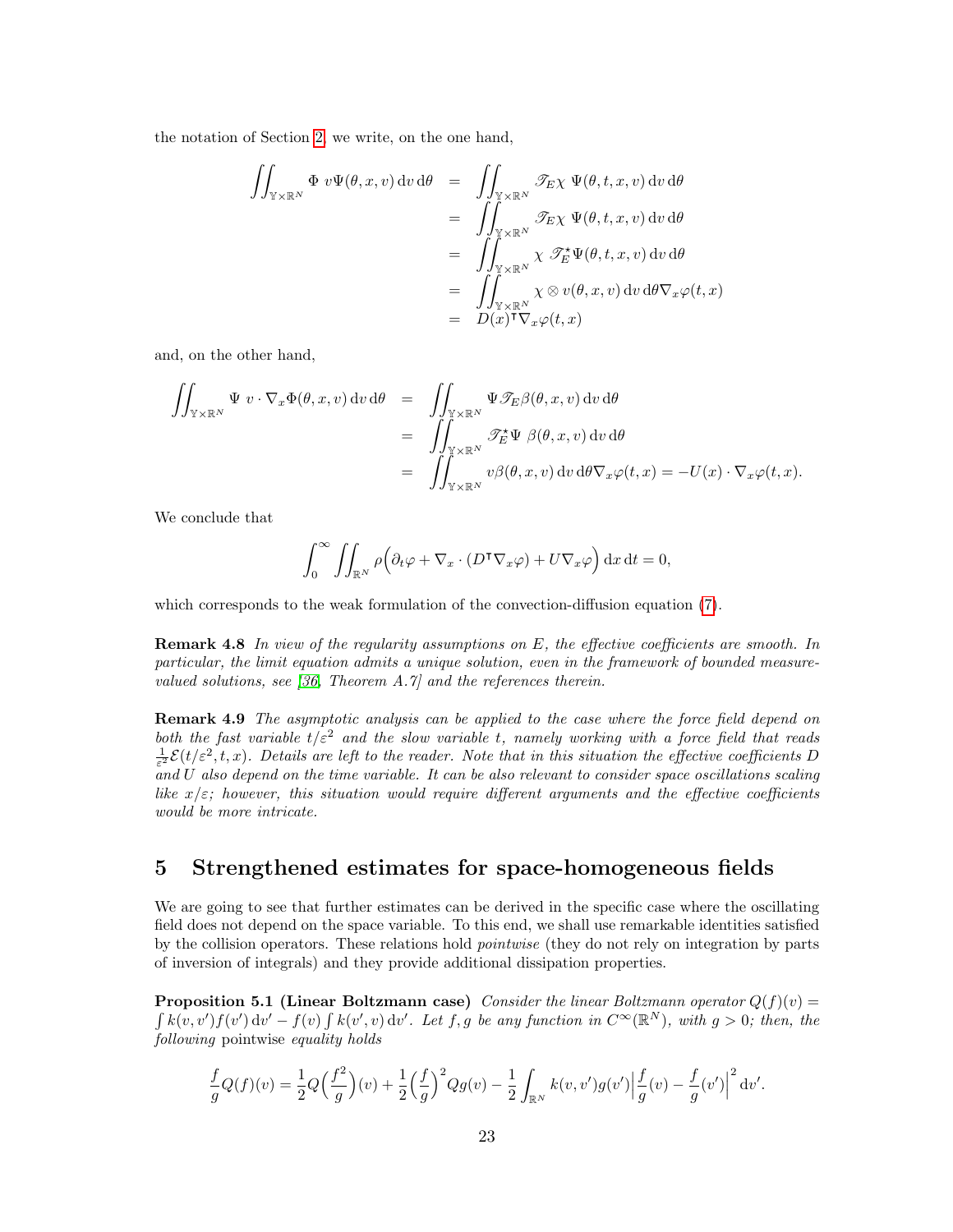Proof. We observe that

$$
\frac{f}{g}Q(f)(v) = \frac{1}{2}\frac{f}{g}(v)\int_{\mathbb{R}^N}k(v,v')g(v')\left(\frac{f}{g}(v') - \frac{f}{g}(v)\right)dv'\n+ \frac{1}{2}\left(\frac{f}{g}\right)^2(v)\left(\int_{\mathbb{R}^N}k(v,v')g(v')\,dv' - g(v)\int_{\mathbb{R}^N}k(v',v)\,dv'\right) + \frac{1}{2}\frac{f}{g}Q(f)(v)\n= \frac{1}{2}\frac{f}{g}(v)\int_{\mathbb{R}^N}k(v,v')g(v')\left(\frac{f}{g}(v') - \frac{f}{g}(v)\right)dv' + \frac{1}{2}\left(\frac{f}{g}\right)^2(v)Q(g)(v)\n+ \frac{1}{2}\frac{f}{g}(v)\left(\int_{\mathbb{R}^N}k(v,v')f(v')\,dv' - f(v)\int_{\mathbb{R}^N}k(v',v)\,dv'\right).
$$

The first term in the right hand side can be recast as

$$
-\frac{1}{2} \int_{\mathbb{R}^N} k(v, v') g(v') \Big( \Big(\frac{f}{g}\Big)^2 (v) + \Big(\frac{f}{g}\Big)^2 (v') - 2 \frac{f}{g}(v) \frac{f}{g}(v') \Big) dv' + \frac{1}{2} \int_{\mathbb{R}^N} k(v, v') g(v') \frac{f}{g}(v') \Big( \frac{f}{g}(v') - \frac{f}{g}(v) \Big) dv' = -\frac{1}{2} \int_{\mathbb{R}^N} k(v, v') g(v') \Big( \frac{f}{g}(v) - \frac{f}{g}(v') \Big)^2 dv' + \frac{1}{2} Q\Big(\frac{f^2}{g}\Big) - \frac{1}{2} \frac{f}{g}(v) \int_{\mathbb{R}^N} k(v, v') f(v') dv' + \frac{1}{2} \frac{f^2}{g}(v) \int_{\mathbb{R}^N} k(v', v) dv'
$$

Plugging this information in the expression obtained for  $\frac{f}{g}Q(f)(v)$  leads to the announced result.  $\Box$ 

<span id="page-23-0"></span>**Proposition 5.2 (Fokker-Planck case)** Consider the Fokker-Planck operator  $Q(f) = \nabla_v \cdot (M \nabla_v \frac{f}{M})$ . Let f, g be any function in  $C^{\infty}(\mathbb{R}^N)$ , with  $g > 0$ ; then, the following pointwise equality holds

$$
\frac{f}{g}Q(f) = \frac{1}{2}Q\left(\frac{f^2}{g}\right) + \frac{1}{2}\left(\frac{f}{g}\right)^2 Qg - g\left|\nabla_v \frac{f}{g}\right|^2.
$$

Remark 5.3 The statement does not use the definition of the Maxwellian. In particular, it holds for any operator of the form

$$
Q(f)(v) = \Delta_v f(v) + \nabla_v \cdot (f(v) \nabla_v W(v))
$$

where  $W : \mathbb{R}^N \to \mathbb{R}$  is a certain "energy" function such that  $Z = \int_{\mathbb{R}^N} e^{-W(v)} dv < \infty$ . Indeed such an operator can be recast in the asserted form with  $M(v) = \frac{e^{-W(v)}}{Z}$  $\frac{X^{(v)}}{Z}$ .

Proof. We start by computing

$$
\frac{1}{2}Q\left(\frac{f^2}{g}\right) = \frac{1}{2}\nabla_v \cdot \left(M\nabla_v \left(\frac{f^2}{g^2} \times \frac{g}{M}\right)\right) = \frac{1}{2}\nabla_v \cdot \left(g\nabla_v \left(\frac{f^2}{g^2}\right)\right) + \frac{1}{2}\nabla_v \cdot \left(M\frac{f^2}{g^2}\nabla_v \left(\frac{g}{M}\right)\right)
$$
\n
$$
= \nabla_v \cdot \left(g\frac{f}{g}\nabla_v \left(\frac{f}{g}\right)\right) + \frac{1}{2}\frac{f^2}{g^2}\nabla_v \cdot \left(M\nabla_v \left(\frac{g}{M}\right)\right) + M\frac{f}{g}\nabla_v \frac{g}{M} \cdot \nabla_v \frac{f}{g}
$$
\n
$$
= g\left|\nabla_v \frac{f}{g}\right|^2 + \frac{1}{2}\frac{f^2}{g^2}Q(g) + \frac{f}{g}\left\{\nabla_v \cdot \left(g\nabla_v \frac{f}{g}\right) + M\nabla_v \frac{g}{M} \cdot \nabla_v \frac{f}{g}\right\}.
$$

We compare this expression to

$$
\frac{f}{g}Q(f) = \frac{f}{g}\nabla_v \cdot \left(M\nabla_v \left(\frac{f}{g} \times \frac{g}{M}\right)\right) = \frac{f}{g}\nabla_v \cdot \left(M\frac{f}{g}\nabla_v \left(\frac{g}{M}\right) + g\nabla_v \left(\frac{f}{g}\right)\right) \n= \frac{f}{g}M\nabla_v \left(\frac{g}{M}\right) \cdot \nabla_v \left(\frac{f}{g}\right) + \left(\frac{f}{g}\right)^2 \underbrace{\nabla_v \cdot \left(M\nabla_v \left(\frac{g}{M}\right)\right)}_{=Q(g)} + \frac{f}{g}\nabla_v \cdot \left(g\nabla_v \left(\frac{f}{g}\right)\right).
$$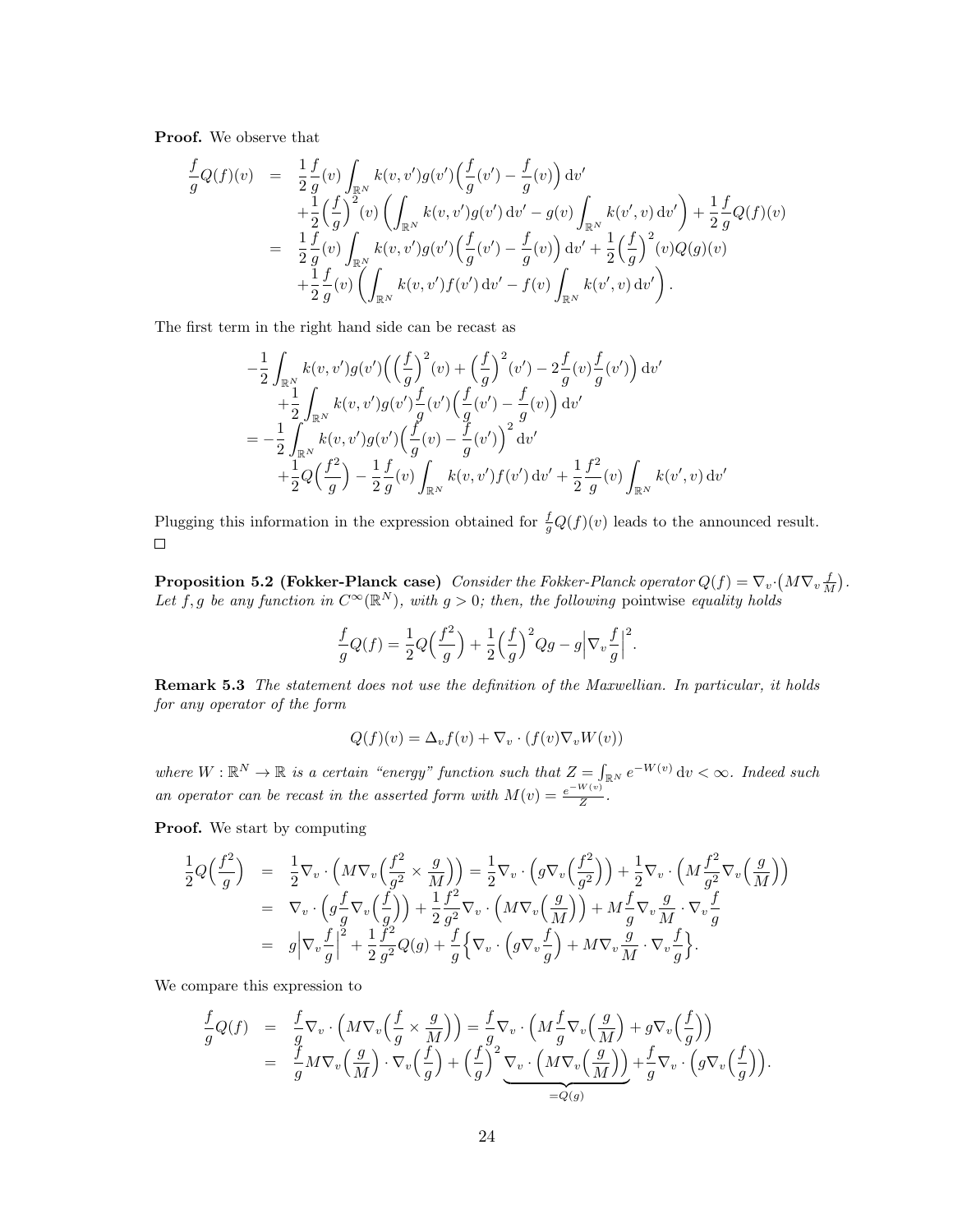We arrive at

$$
\frac{f}{g}Q(f) = \frac{1}{2}Q\left(\frac{f^2}{g}\right) - g\left|\nabla_v \frac{f}{g}\right|^2 - \underbrace{\frac{1}{2}\frac{f^2}{g^2}Q(g) + \frac{f^2}{g^2}Q(g)}_{= + \frac{1}{2}\frac{f^2}{g^2}Q(g)}.
$$

which is the asserted equality.  $\Box$ 

We are going to use these identities to derive further estimates, in weighted  $L^2$  spaces, at least when the oscillating field  $E$  is space homogenous. In this specific case, it is possible to establish directly the strong compactness in  $L^1$  of the macroscopic density  $\rho_{\varepsilon}$ , when assuming the strong compactness in  $L^1$  of the initial data, see Appendix [B.](#page-32-0) The analysis strengthens the result in the following directions:

- the first order ansatz of the solution can be justified, with a rigorous identification of the corrector,
- strong convergence properties can be established, with relaxed estimates on the sequence of initial data, namely assuming only finite moments and finite "entropy".

<span id="page-24-0"></span>**Proposition 5.4** We suppose that the field  $E$  is space homogeneous. Accordingly, the associated equilibrium function  $\Phi$  does not depend on the space variable and we denote  $\Phi_{\varepsilon}(t, v) = \Phi(\omega t/\varepsilon^2, v)$ . The following estimate holds

$$
\frac{1}{2} \frac{d}{dt} \iint \frac{f_{\varepsilon}^{2}}{\Phi_{\varepsilon}} dv \, dx = -\frac{1}{\varepsilon^{2}} \int_{\mathbb{R}^{N}} \mathscr{D}_{\varepsilon} dx \le 0
$$

where

$$
\mathscr{D}_{\varepsilon} = \begin{cases} \frac{1}{2} \iint k(v, v') \Phi_{\varepsilon}(v') \Big( \frac{f_{\varepsilon}}{\Phi_{\varepsilon}}(v') - \frac{f_{\varepsilon}}{\Phi_{\varepsilon}}(v) \Big)^2 \, \mathrm{d}v' \, \mathrm{d}v & \text{for the Boltzmann operator,} \\ \int_{\mathbb{R}^N} \Phi_{\varepsilon} \Big| \nabla_v \frac{f_{\varepsilon}}{\Phi_{\varepsilon}} \Big|^2 \, \mathrm{d}v & \text{for the Fokker-Planck operator.} \end{cases}
$$

Difficulties for extending this property to non homogeneous fields are related to the fact that  $\nabla_x \cdot \int v \Phi \, dv \neq 0$  induces a stiff term in the estimate that will be discussed below, see also Appendix [B.](#page-32-0) In order to get rid of this term, it would be possible to adapt the computations replacing  $\Phi$  by  $\Phi + \varepsilon \beta$ , see [\[17,](#page-37-18) [20\]](#page-37-16); however this is useless if this quantity does not remain positive, at least for small enough  $\varepsilon$ 's. Indeed, in the context addressed here, the equilibrium function  $\Phi$  is positive but it is not bounded from below.

#### Proof. We have

$$
\frac{1}{2} \frac{d}{dt} \iint_{\mathbb{R}^N \times \mathbb{R}^N} \frac{f_{\varepsilon}^2}{\Phi_{\varepsilon}} dv dx = \iint_{\mathbb{R}^N \times \mathbb{R}^N} \frac{f_{\varepsilon}}{\Phi_{\varepsilon}} \left( -\frac{v}{\varepsilon} \cdot \nabla_x f_{\varepsilon} - \frac{1}{\varepsilon^2} \mathscr{E}(t/\varepsilon^2) \cdot \nabla_v f_{\varepsilon} + \frac{1}{\varepsilon^2} Q(f_{\varepsilon}) \right) dv dx \n- \frac{1}{2\varepsilon^2} \iint_{\mathbb{R}^N \times \mathbb{R}^N} \frac{f_{\varepsilon}^2}{\Phi_{\varepsilon}^2} \omega \cdot \nabla_{\theta} \Phi(\omega t/\varepsilon^2, v) dv dx \n= 0 + \frac{1}{\varepsilon^2} \iint_{\mathbb{R}^N \times \mathbb{R}^N} \left\{ -\frac{f_{\varepsilon}^2}{2\Phi_{\varepsilon}^2} (\omega \cdot \nabla_{\theta} + E \cdot \nabla_v) \Phi(\omega t/\varepsilon^2, v) + \frac{f_{\varepsilon}}{\Phi_{\varepsilon}} Q(f_{\varepsilon}) \right\} dv dx
$$

by using integration by parts and the space homogeneity of Φ. Next, Proposition [5.1](#page-22-1) or Proposi-tion [5.2](#page-23-0) yield (since  $Q$  is conservative)

$$
\frac{1}{2} \frac{d}{dt} \iint_{\mathbb{R}^N \times \mathbb{R}^N} \frac{f_{\varepsilon}^2}{\Phi_{\varepsilon}} dv \, dx = -\frac{1}{\varepsilon^2} \int_{\mathbb{R}^N} \mathcal{D}_{\varepsilon} dx - \frac{1}{\varepsilon^2} \iint_{\mathbb{R}^N \times \mathbb{R}^N} \frac{f_{\varepsilon}^2}{2\Phi_{\varepsilon}^2} \underbrace{(\omega \cdot \nabla_{\theta} + E \cdot \nabla_{v} - Q) \Phi(\omega t/\varepsilon^2, v)}_{=0} dv \, dx.
$$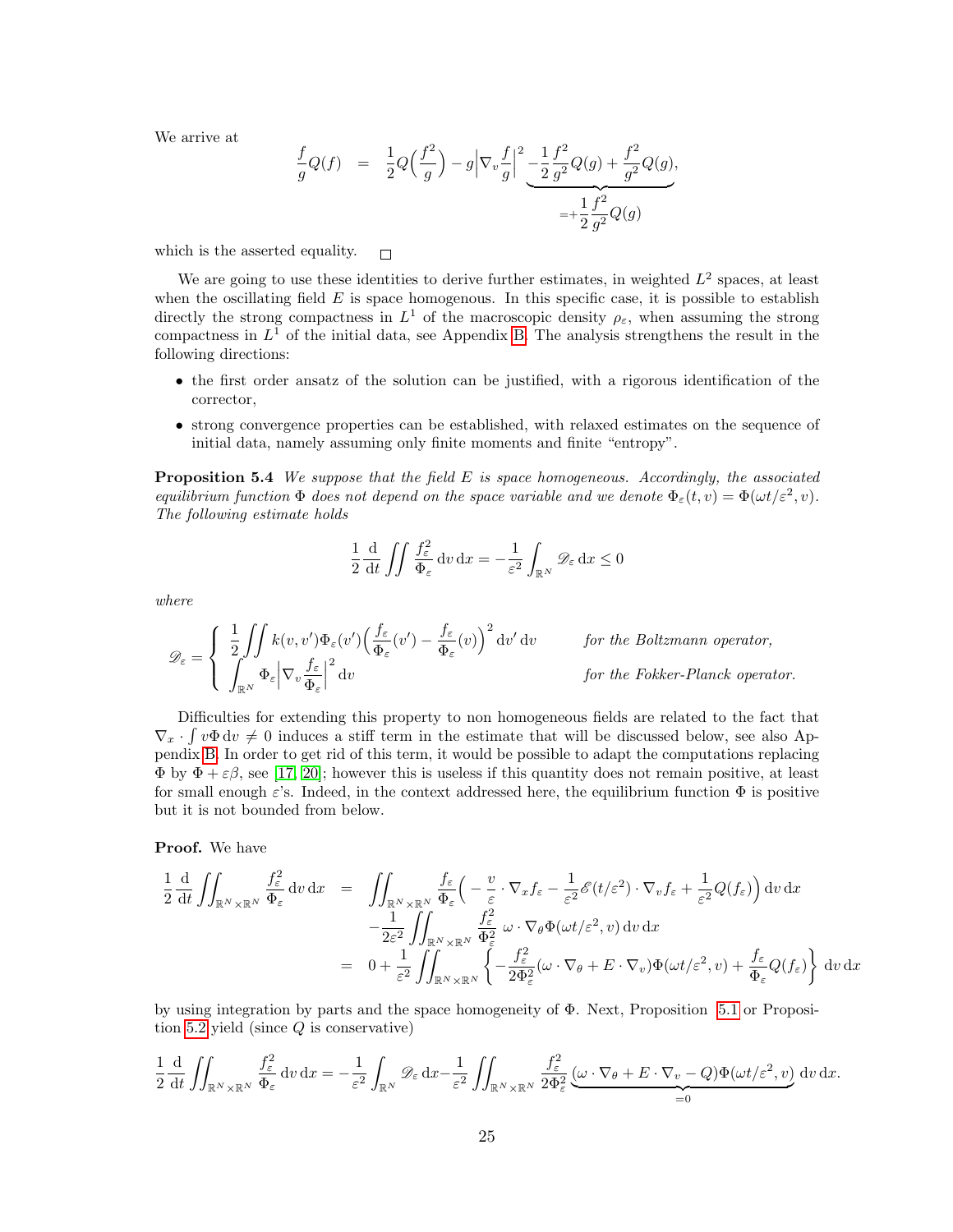#### $\Box$

As a consequence we can work in a functional framework which is less singular than the set of bounded measures.

Corollary 5.5 We suppose that

$$
\sup_{\varepsilon>0}\iint_{\mathbb{R}^N\times\mathbb{R}^N}\frac{f_{0,\varepsilon}^2}{\Phi(0,v)}\,\mathrm{d} v\,\mathrm{d} x=\mu<\infty.
$$

Then, the sequence  $\rho_{\varepsilon}$  is bounded in  $L^{\infty}(0,\infty; L^{2}(\mathbb{R}^{N}))$ .

**Proof.** We remind the reader that the equilibrium function satisfies  $\int_{\mathbb{R}^N} \Phi(\theta, v) dv = 1$ . Then, the estimate is a direct consequence of the Cauchy-Schwarz inequality

$$
\int_{\mathbb{R}^N} \rho_{\varepsilon}^2 dx = \int_{\mathbb{R}^N} \left| \int_{\mathbb{R}^N} \frac{f_{\varepsilon}}{\sqrt{\Phi_{\varepsilon}}} \sqrt{\Phi_{\varepsilon}} dv \right|^2 dx \le \iint_{\mathbb{R}^N \times \mathbb{R}^N} \frac{f_{\varepsilon}^2}{\Phi_{\varepsilon}} dv dx \le \mu,
$$

by virtue of Proposition [5.4.](#page-24-0)  $\Box$ 

The new estimate suggests to expand

$$
f_{\varepsilon}(t,x,v) = \rho_{\varepsilon}(t,x)\Phi(t/\varepsilon^2,v) + \varepsilon g_{\varepsilon}(t,x,v), \qquad \int_{\mathbb{R}^N} g_{\varepsilon}(t,x,v) dv = 0.
$$

<span id="page-25-0"></span>**Corollary 5.6** For the Fokker-Planck case, the sequence  $\frac{g_{\varepsilon}}{\sqrt{\Phi_{\varepsilon}}}$  is bounded in  $L^2((0,\infty)\times \mathbb{R}^N\times \mathbb{R}^N)$ ; for the Boltzmann case, the sequence  $\frac{g_{\varepsilon}\sqrt{M}}{\Phi_{\varepsilon}}$  is bounded in  $L^2((0,\infty)\times \mathbb{R}^N\times \mathbb{R}^N)$ .

Proof. This is a direct consequence of the fact that

$$
0 \le \frac{1}{\varepsilon^2} \int_0^\infty \int_{\mathbb{R}^N} \mathscr{D}_\varepsilon \, \mathrm{d}x \, \mathrm{d}t \le \mu,
$$

once remarking that

$$
\mathscr{D}_{\varepsilon} = \begin{cases} \int_{\mathbb{R}^N} \Phi_{\varepsilon} \Big| \nabla_v \frac{g_{\varepsilon}}{\Phi_{\varepsilon}} \Big|^2 \, \mathrm{d}v & \text{for the Fokker-Planck operator,} \\ \frac{1}{2} \int_{\mathbb{R}^N \times \mathbb{R}^N} M(v) \Phi_{\varepsilon}(v') \Big( \frac{g_{\varepsilon}}{\Phi_{\varepsilon}}(v') - \frac{g_{\varepsilon}}{\Phi_{\varepsilon}}(v) \Big)^2 \, \mathrm{d}v' \, \mathrm{d}v & \text{for the Boltzmann operator.} \end{cases}
$$

For the former case, we simply appeal to the Poincaré inequality  $(12)$ . For the latter case, since  $\int_{\mathbb{R}^N} \Phi_{\varepsilon} dv = 1$  and  $\int_{\mathbb{R}^N} g dv = 0$ , we conclude by using

$$
\int_{0}^{\infty} \iint_{\mathbb{R}^{N} \times \mathbb{R}^{N}} M \frac{g_{\varepsilon}^{2}}{\Phi_{\varepsilon}^{2}} dv dx dt = \int_{0}^{\infty} \iint_{\mathbb{R}^{N} \times \mathbb{R}^{N}} \left| \int_{\mathbb{R}^{N}} (g_{\varepsilon}(v) \Phi_{\varepsilon}(v') - g_{\varepsilon}(v') \Phi_{\varepsilon}(v)) dv' \right|^{2} \frac{M}{\Phi_{\varepsilon}^{2}} dv dx dt \n= \int_{0}^{\infty} \iint_{\mathbb{R}^{N} \times \mathbb{R}^{N}} \left| \int_{\mathbb{R}^{N}} \left( \frac{g_{\varepsilon}}{\Phi_{\varepsilon}} (v) - \frac{g_{\varepsilon}}{\Phi_{\varepsilon}} (v') \right) \Phi_{\varepsilon}(v) \Phi_{\varepsilon}(v') dv' \right|^{2} \frac{M}{\Phi_{\varepsilon}^{2}} dv dx dt \n\leq \int_{0}^{\infty} \iint_{\mathbb{R}^{N} \times \mathbb{R}^{N}} \left( \int_{\mathbb{R}^{N}} \left( \frac{g_{\varepsilon}}{\Phi_{\varepsilon}} (v) - \frac{g_{\varepsilon}}{\Phi_{\varepsilon}} (v') \right)^{2} \Phi_{\varepsilon}(v') dv' \right) \n\times \underbrace{\left( \int_{\mathbb{R}^{N}} \Phi_{\varepsilon}(v') dv' \right)}_{=1} M(v) dv dx dt \n\leq \int_{0}^{\infty} \iiint_{\mathbb{R}^{N} \times \mathbb{R}^{N} \times \mathbb{R}^{N}} \left( \frac{g_{\varepsilon}}{\Phi_{\varepsilon}} (v) - \frac{g_{\varepsilon}}{\Phi_{\varepsilon}} (v') \right)^{2} M(v) \Phi_{\varepsilon}(v') dv' dv dx dt.
$$

The argument can be readily adapted to deal with the general situation devised in Section [3.4.](#page-14-2)  $\Box$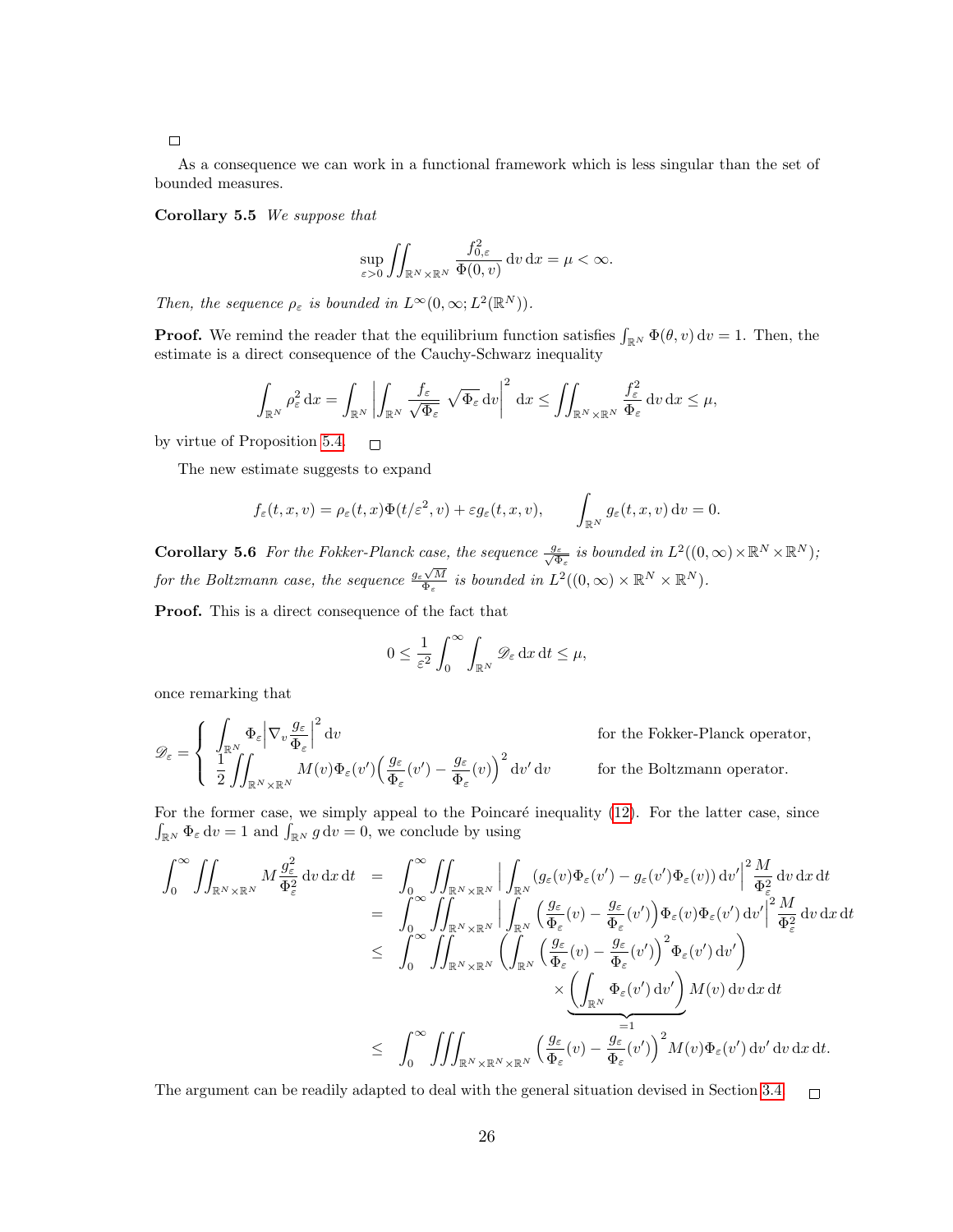In particular, we have the following expression for the current

$$
J_{\varepsilon}(t,x) = \int_{\mathbb{R}^N} \frac{v}{\varepsilon} f_{\varepsilon}(t,x,v) dv = \frac{\rho_{\varepsilon}(t,x)}{\varepsilon} \overline{\mathcal{U}}(\omega t/\varepsilon^2) + \int_{\mathbb{R}^N} v g_{\varepsilon}(t,x,v) dv,
$$

where

$$
\overline{\mathcal{U}}(\theta) = \int_{\mathbb{R}^N} v \Phi(\theta, v) \, \mathrm{d}v.
$$

For both the Boltzmann and the Fokker-Planck cases (using an integration by parts for the former case), we find the same expression

$$
\overline{\mathcal{U}}(\theta) = \int_{-\infty}^{0} e^{\sigma} E(\theta + \omega \sigma) d\sigma.
$$

We can use the Fourier series expansion, bearing in mind that the zeroth coefficient of  $E$  vanishes (see  $(6)$ ); it yields

$$
\frac{1}{\varepsilon}\overline{\mathcal{U}}(\omega t/\varepsilon^2) = \frac{1}{\varepsilon} \sum_{k \neq 0} \frac{\widehat{E}(k)}{1 + 2i\pi\omega \cdot k} e^{2i\pi\omega \cdot kt/\varepsilon^2}.
$$

It shows that the sequence of functions  $\left(t \mapsto \overline{\mathcal{U}}(\omega t/\varepsilon^2)\right)_{\varepsilon > 0}$  is bounded in  $L^{\infty}(\mathbb{R})$ , but  $\frac{1}{\varepsilon} \overline{\mathcal{U}}(\omega t/\varepsilon^2)$ can blow up. Consequently the mass conservation equation contains a stiff term since it reads

$$
\partial_t \rho_{\varepsilon} + \frac{1}{\varepsilon} \overline{\mathcal{U}}(\omega t/\varepsilon^2) \cdot \nabla_x \rho_{\varepsilon} + \nabla_x \cdot \int_{\mathbb{R}^N} v g_{\varepsilon} \, dv = 0.
$$

This stiff term can be an obstacle to establish strong convergence properties. Before starting further analysis, it is worth remarking that

$$
\overline{\mathcal{U}} + \omega \cdot \nabla_{\theta} \overline{\mathcal{U}} = E,
$$

a relation which comes by taking the first order moment of the equation that defines Φ.

Now, we introduce the characteristics associated to the oscillating velocity field: the solution of the ODE

$$
\frac{\mathrm{d}}{\mathrm{d}t}X_{\varepsilon} = \frac{1}{\varepsilon}\overline{\mathcal{U}}(\omega t/\varepsilon^2), \qquad X_{\varepsilon}(0) = x
$$

is simply given by

$$
X_{\varepsilon}(t) = x + \frac{1}{\varepsilon} \int_0^t \overline{\mathcal{U}}(\omega s/\varepsilon^2) \, \mathrm{d}s = x + \varepsilon V(t/\varepsilon^2)
$$

where

$$
V(s) = \int_0^s \overline{\mathcal{U}}(\omega \tau) d\tau = \int_{-\infty}^0 e^{\sigma} \left( \int_0^s E(\omega(\sigma + \tau)) d\tau \right) d\sigma = \sum_{k \neq 0} \frac{\widehat{E}(k)}{1 + 2i\pi\omega \cdot k} \frac{e^{2i\pi k \cdot \omega s} - 1}{2i\pi\omega \cdot k}.
$$

As a matter of fact, we observe that

<span id="page-26-0"></span>
$$
|V(s)| \le C |||k|^\gamma \widehat{E}(k)||_{\ell^1(\mathbb{Z}^N)}.\tag{23}
$$

Let us introduce the auxilliary quantity

$$
\widetilde{f}_{\varepsilon}(t,x,v) = f_{\varepsilon}(t,x + \varepsilon V(t/\varepsilon^2), v).
$$

We define similarly

$$
\widetilde{\rho}_{\varepsilon}(t,x)=\rho_{\varepsilon}(t,x+\varepsilon V(t/\varepsilon^2))=\int_{\mathbb{R}^N}\widetilde{f}_{\varepsilon}(t,x,v)\,\mathrm{d} v\quad\text{and}\quad\widetilde{g}_{\varepsilon}(t,x,v)=\frac{\widetilde{f}(t,x,v)-\widetilde{\rho}_{\varepsilon}(t,x)\Phi(\omega t/\varepsilon^2,v)}{\varepsilon}.
$$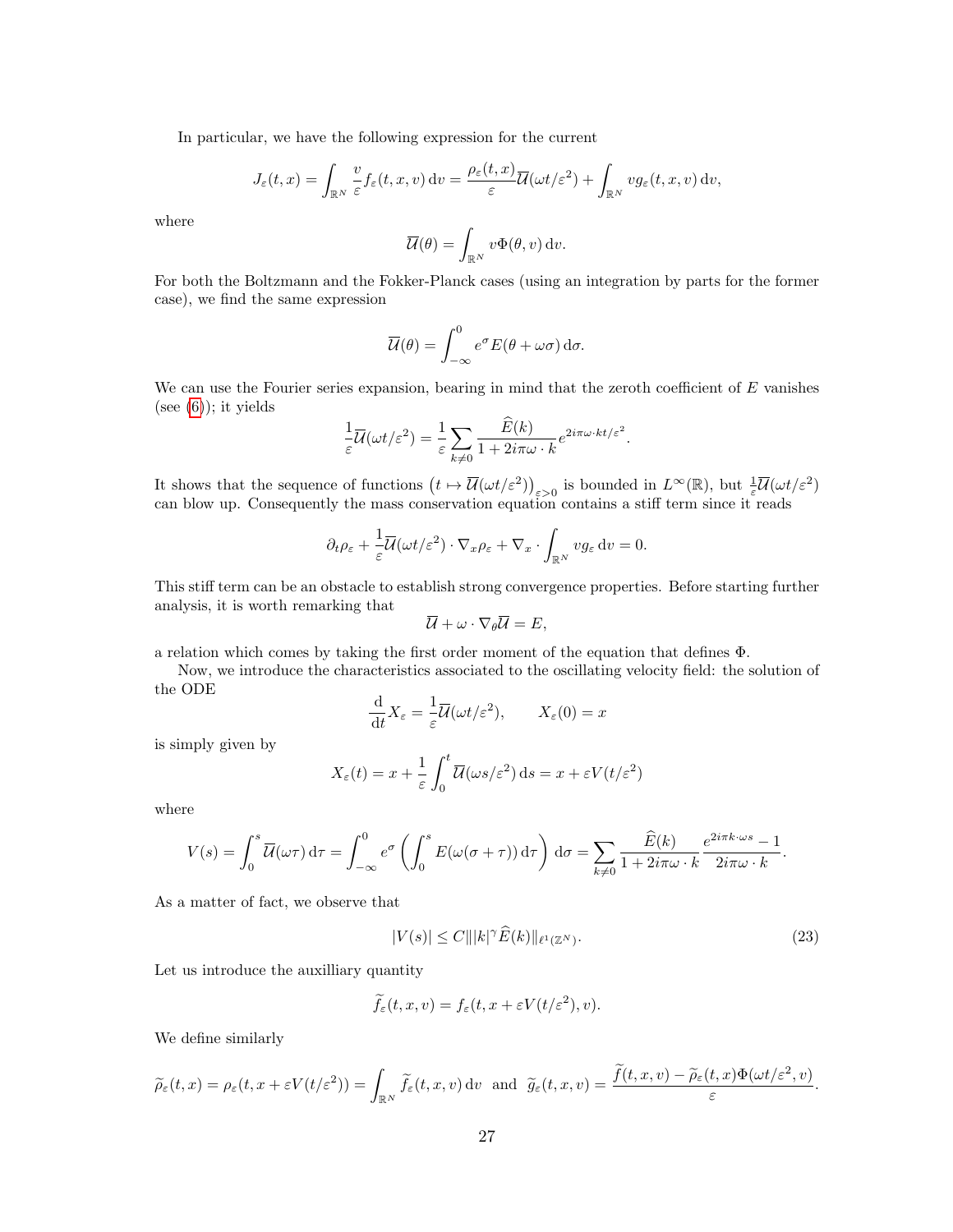The modified distribution function satisfies

<span id="page-27-0"></span>
$$
\partial_t \widetilde{f}_{\varepsilon} + \frac{v - \overline{\mathcal{U}}(\omega t/\varepsilon^2)}{\varepsilon} \cdot \nabla_x \widetilde{f}_{\varepsilon} + \frac{1}{\varepsilon^2} \mathscr{E}_{\varepsilon} \cdot \nabla_v \widetilde{f}_{\varepsilon} = \frac{1}{\varepsilon^2} Q(\widetilde{f}_{\varepsilon}).\tag{24}
$$

Moreover, we readily check that  $\tilde{f}_{\varepsilon}$ ,  $\tilde{\rho}_{\varepsilon}$  and  $\tilde{g}_{\varepsilon}$  satisfy the same uniform estimates as the original quantities. In particular, we can still expand  $\tilde{f}_{\varepsilon}(t, x, v) = \tilde{\rho}_{\varepsilon}(t, x) \Phi(\omega t/\varepsilon^2, v) + \varepsilon \tilde{g}_{\varepsilon}(t, x, v)$  and we<br>can extract workly convergent socuences and the macroscopic densities coincide as  $\varepsilon \to 0$ . As can extract weakly convergent sequences and the macroscopic densities coincide as  $\varepsilon \to 0$ . As we shall see below, the remarkable fact is that we will be able to justify the *strong* convergence of  $\tilde{\rho}_{\varepsilon}$ .

<span id="page-27-1"></span>**Theorem 5.7** Let  $E \in W^{1,\infty}(\mathbb{Y})$ . Suppose that the sequence of initial data is such that  $(1+|v|^k)f_{0,\varepsilon}$ is bounded in  $L^1(\mathbb{R}^N\times\mathbb{R}^N)$ , for some  $k>2$  and  $\sup_{\varepsilon}\iint_{\mathbb{R}^N\times\mathbb{R}^N}\frac{|f_{0,\varepsilon}|^2}{\Phi(0,v)}$  $\frac{|J_{0,\varepsilon}|^2}{\Phi(0,v)}$  dv dx  $<\infty$ . Then, possibly at the price of extracting a subsequence,  $f_{\varepsilon}$  and  $\tilde{f}_{\varepsilon} = \tilde{\rho}_{\varepsilon} \Phi_{\varepsilon} + \varepsilon \tilde{g}_{\varepsilon}$  double-scale converge to  $\rho(t, x) \Phi(\theta, v)$ , where

i)  $\widetilde{\rho}_{\varepsilon} = \int_{\mathbb{R}^N} \widetilde{f}_{\varepsilon} \, dv$  converges to  $\rho$  in  $C^0([0,T]; L^2(\mathbb{R}^N) - weak)$ , and strongly in  $L^2_{loc}((0,T) \times \mathbb{R}^N)$ , ii)  $\rho$  is the solution of the diffusion problem

$$
\partial_t \rho - \nabla_x \cdot (\mathcal{D} \nabla_x \rho) = 0,
$$

with an effective coefficient  $\tilde{\mathcal{D}}$  defined by auxilliary equations that involve E (see Lemma [5.9\)](#page-28-0), and initial data  $\rho\big|_{t=0} = \lim_{\varepsilon \to 0} \int_{\mathbb{R}^N} f_{0,\varepsilon} dv$  (weakly in  $L^2(\mathbb{R}^N)$ ),

iii)  $\tilde{g}_{\varepsilon}$  converges in the double scale sense to  $\tilde{G}(\theta, t, x, v) = -\tilde{\chi}(\theta, v) \cdot \nabla_x \rho(t, x)$ , where  $\mathscr{T}_E \tilde{\chi} =$  $(v - \overline{U})\Phi.$ 

We start with the following observation.

**Lemma 5.8** If  $\rho_{\varepsilon} \to \rho$  weakly in the sense of distributions, then,  $\rho_{\varepsilon} \to \rho$  too.

**Proof.** The proof is just matter of a change of variables:  $y = x + \varepsilon V(t/\varepsilon^2)$  yields

$$
\int_0^\infty \int_{\mathbb{R}^N} (\rho_{\varepsilon} - \widetilde{\rho}_{\varepsilon})(t, x) \varphi(t, x) dx dt = \int_0^\infty \int_{\mathbb{R}^N} \rho_{\varepsilon}(t, y) \underbrace{(\varphi(t, y) - \varphi(t, y - \varepsilon V(t/\varepsilon^2))}_{=\theta(\varepsilon)} dy dt
$$

by virtue of [\(23\)](#page-26-0).  $\Box$ 

The double-scale analysis can be reproduced for the problem [\(24\)](#page-27-0). Details are left to the reader, but it is worth explaining formally the adaptations. At leading order, as it is already clear from the ansatz  $\tilde{f}_{\varepsilon}(t,x,v) = \tilde{\rho}_{\varepsilon}(t,x)\Phi(\omega t/\varepsilon^2, v) + \varepsilon \tilde{g}_{\varepsilon}(t,x,v)$ , we infer that  $\tilde{f}_{\varepsilon}(t,x,v)$  converges in the double-scale sense towards  $\tilde{\rho}(t, x)\Phi(\theta, v) = \tilde{F}^{(0)}(\theta, t, x, v)$ . What changes notably is the definition of the corrector: it becomes  $F^{(1)}(\theta, t, x, v) = -\tilde{\chi}(\theta, v) \cdot \nabla_x \tilde{\rho}(t, x)$ , where  $\tilde{\chi}$  is now solution of the cell equation

$$
\mathscr{T}_E \widetilde{\chi}(\theta, v) = (v - \overline{\mathcal{U}}(\theta)) \Phi(\theta, v).
$$

(Note that the right hand side still satisfies the compatibility condition  $\iint_{\mathbb{Y}\times\mathbb{R}^N}(v-\overline{\mathcal{U}}(\theta))\Phi(\theta, v) dv d\theta =$ 0.) We obtain the limiting equation by integration of the  $\mathcal{O}(\varepsilon)$  equation:

$$
\partial_t \iint_{\mathbb{Y} \times \mathbb{R}^N} \widetilde{F^{(0)}} \, \mathrm{d}v \, \mathrm{d}\theta + \nabla_x \cdot \iint_{\mathbb{Y} \times \mathbb{R}^N} (v - \overline{\mathcal{U}}(\theta)) \widetilde{F^{(1)}} \, \mathrm{d}v \, \mathrm{d}\theta
$$
\n
$$
= \partial_t \rho - \nabla_x \cdot \left( \iint_{\mathbb{Y} \times \mathbb{R}^N} (v - \overline{\mathcal{U}}(\theta)) \otimes \widetilde{\chi}(\theta, v) \, \mathrm{d}v \, \mathrm{d}\theta \, \nabla_x \widetilde{\rho} \right) = 0.
$$

We recover a diffusion equation, with the effective coefficient

$$
\widetilde{\mathcal{D}} = \iint_{\mathbb{Y} \times \mathbb{R}^N} (v - \overline{\mathcal{U}}(\theta)) \otimes \widetilde{\chi}(\theta, v) \, dv \, d\theta.
$$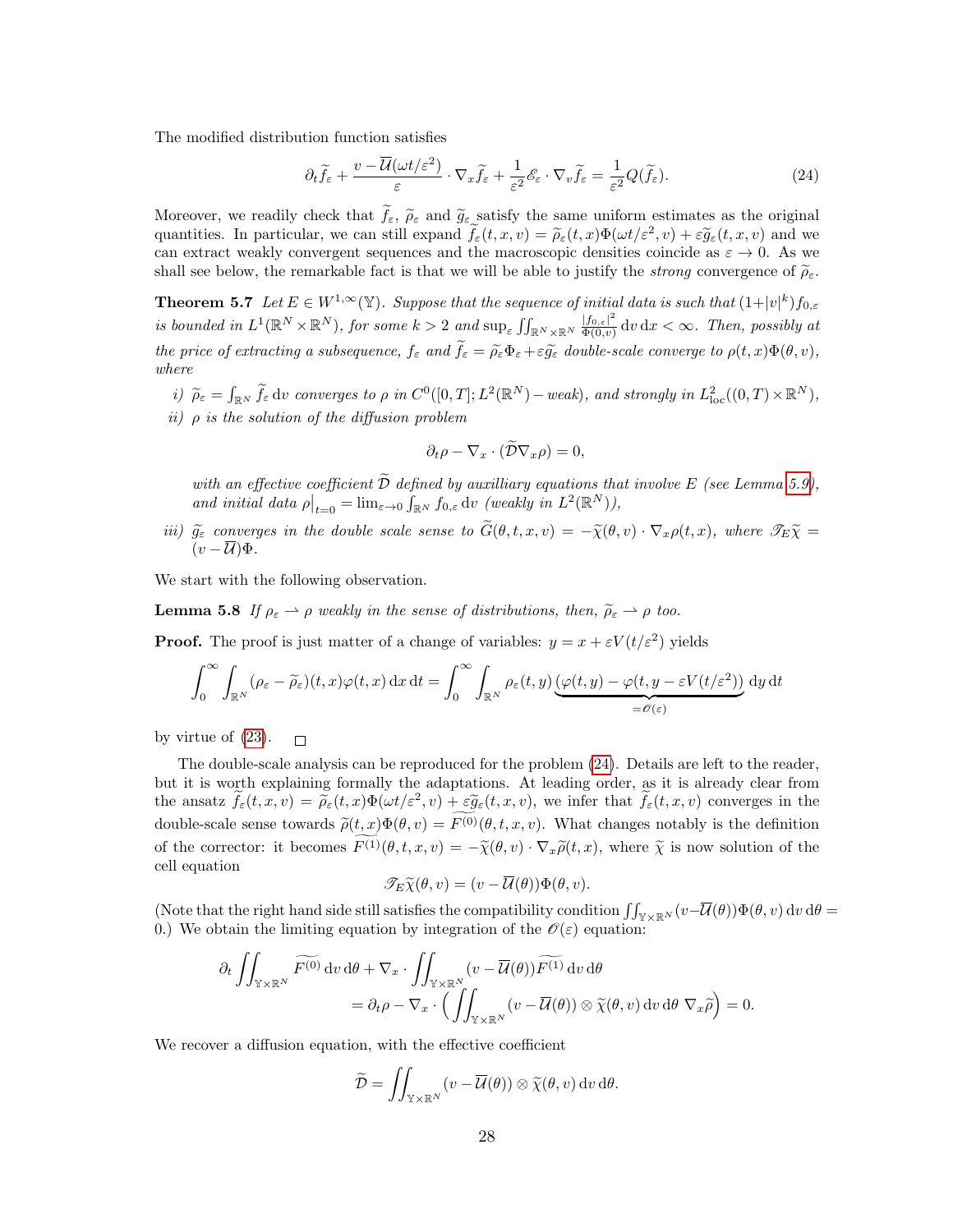As seen above, it is equally possible to express the effective coefficient through the dual cell equation. It leads to a more explicit formula. Indeed, we get

$$
\widetilde{\mathcal{D}} = \iint_{\mathbb{Y} \times \mathbb{R}^N} \widetilde{\chi}^*(\theta, v) \otimes (v - \overline{\mathcal{U}}(\theta)) \Phi(\theta, v) dv d\theta,
$$

with  $\widetilde{\chi}^*$  solution of  $\mathscr{T}_{E}^* \widetilde{\chi}^* = (v - \overline{\mathcal{U}})$ . Searching  $\widetilde{\chi}^*$  on the form  $v + \widetilde{\psi}^*(\theta)$ , we arrive at  $\omega \cdot \nabla_{\theta} \widetilde{\psi}^* = \overline{\mathcal{U}} \cdot \nabla_{\theta} \widetilde{\psi}^* = \overline{\mathcal{U}} \cdot \nabla_{\theta} \widetilde{\psi}^* = \overline{\mathcal{U}} \$  $\overline{\mathcal{U}} - E$ . Finally we get  $\widetilde{\psi}^*(\theta) = -\overline{\mathcal{U}}(\theta)$  and

$$
\widetilde{\chi}^*(\theta, v) = v - \overline{\mathcal{U}}(\theta),
$$

so that

$$
\widetilde{\mathcal{D}} = \iint_{\mathbb{Y} \times \mathbb{R}^N} (v - \overline{\mathcal{U}}(\theta)) \otimes (v - \overline{\mathcal{U}}(\theta)) \Phi(\theta, v) dv d\theta.
$$

Let us denote

$$
\mathcal{M}(\theta) = \int_{\mathbb{R}^N} (v - \overline{\mathcal{U}}(\theta)) \otimes (v - \overline{\mathcal{U}}(\theta)) \Phi(\theta, v) dv = \int_{\mathbb{R}^N} v \otimes v \Phi(\theta, v) dv - \overline{\mathcal{U}}(\theta) \otimes \overline{\mathcal{U}}(\theta)
$$

where

$$
\int_{\mathbb{R}^N} v \otimes v\Phi(\theta, v) dv = \begin{cases}\n\int_{\mathbb{R}^N} \int_{-\infty}^0 e^{\sigma} v \otimes v M \left( v + \int_0^{\sigma} E(\theta + \omega s) ds \right) d\sigma dv \\
\text{for the Boltzmann operator,} \\
\int_{\mathbb{R}^N} v \otimes v M \left( v - \int_{-\infty}^0 e^{\sigma} E(\theta + \omega \sigma) d\sigma \right) dv \\
\text{for the Fokker-Planck operator,} \\
\int_{-\infty}^0 e^{\sigma} \left( \int_0^{\sigma} E(\theta + \omega s) ds \otimes \int_0^{\sigma} E(\theta + \omega s) ds \right) d\sigma \\
\text{for the Boltzmann operator,} \\
\int_{-\infty}^0 e^{\sigma} E(\theta + \omega \sigma) d\sigma \otimes \int_{-\infty}^0 e^{\sigma} E(\theta + \omega \sigma) d\sigma = \overline{U}(\theta) \otimes \overline{U}(\theta) \\
\text{for the Fokker-Planck operator.}\n\end{cases}
$$

Therefore, for the Fokker-Planck case  $\mathcal{M}(\theta)$  is nothing but the identity matrix, which simplifies the analysis. Let us detail the argument for the Boltzmann case. The matrix  $\mathcal{M}(\theta)$  is symmetric and it always satisfies  $\mathcal{M}(\theta) \geq \mathbb{I}$  (as a consequence of the Cauchy-Schwarz inequality); in particular  $\mathcal{M}(\theta)$ is invertible. This also allows us to identify the effective diffusion coefficient  $\mathcal{D} = \int_{\mathbb{Y}} \mathcal{M}(\theta) d\theta$ . We recap these findings as follows.

<span id="page-28-0"></span>**Lemma 5.9** For the Fokker-Planck case, we have  $\mathcal{M}(\theta) = \mathbb{I}$ , and the diffusion matrix is  $\widetilde{\mathcal{D}} = \mathbb{I}$ ; for the linear Boltzmann case, we have

$$
\mathcal{M}(\theta) = \mathbb{I} + \int_{-\infty}^{0} e^{\sigma} \left( \int_{0}^{\sigma} E(\theta + \omega s) \, ds \otimes \int_{0}^{\sigma} E(\theta + \omega s) \, ds \right) d\sigma - \int_{-\infty}^{0} e^{\sigma} \left( \int_{0}^{\sigma} E(\theta + \omega s) \, ds \right) d\sigma \otimes \int_{-\infty}^{0} e^{\sigma} \left( \int_{0}^{\sigma} E(\theta + \omega s) \, ds \right) d\sigma
$$

and thus

$$
\widetilde{\mathcal{D}} = \mathbb{I} + \int_{-\infty}^{0} \int_{\mathbb{Y}} e^{\sigma} \left( \int_{0}^{\sigma} E(\theta + \omega s) \,ds \right) \otimes \left( \int_{-\infty}^{0} e^{\sigma} E(\theta + \omega s) \,ds \right) \,d\sigma \,d\theta - \int_{\mathbb{Y}} \overline{\mathcal{U}}(\theta) \otimes \overline{\mathcal{U}}(\theta) \,d\theta.
$$

We also note that, assuming (for the Boltzmann case)  $E \in W^{1,\infty}(\mathbb{Y})$ , that the coefficients of the matrix  $\mathcal{M}(\theta)$  belong to  $W^{1,\infty}(\mathbb{Y})$  too. Accordingly,  $\mathcal{M}(\theta) \geq \mathbb{I}$  is invertible, and the inverse matrix  $\mathcal{M}(\theta)^{-1}$  lies in  $W^{1,\infty}(\mathbb{Y})$ .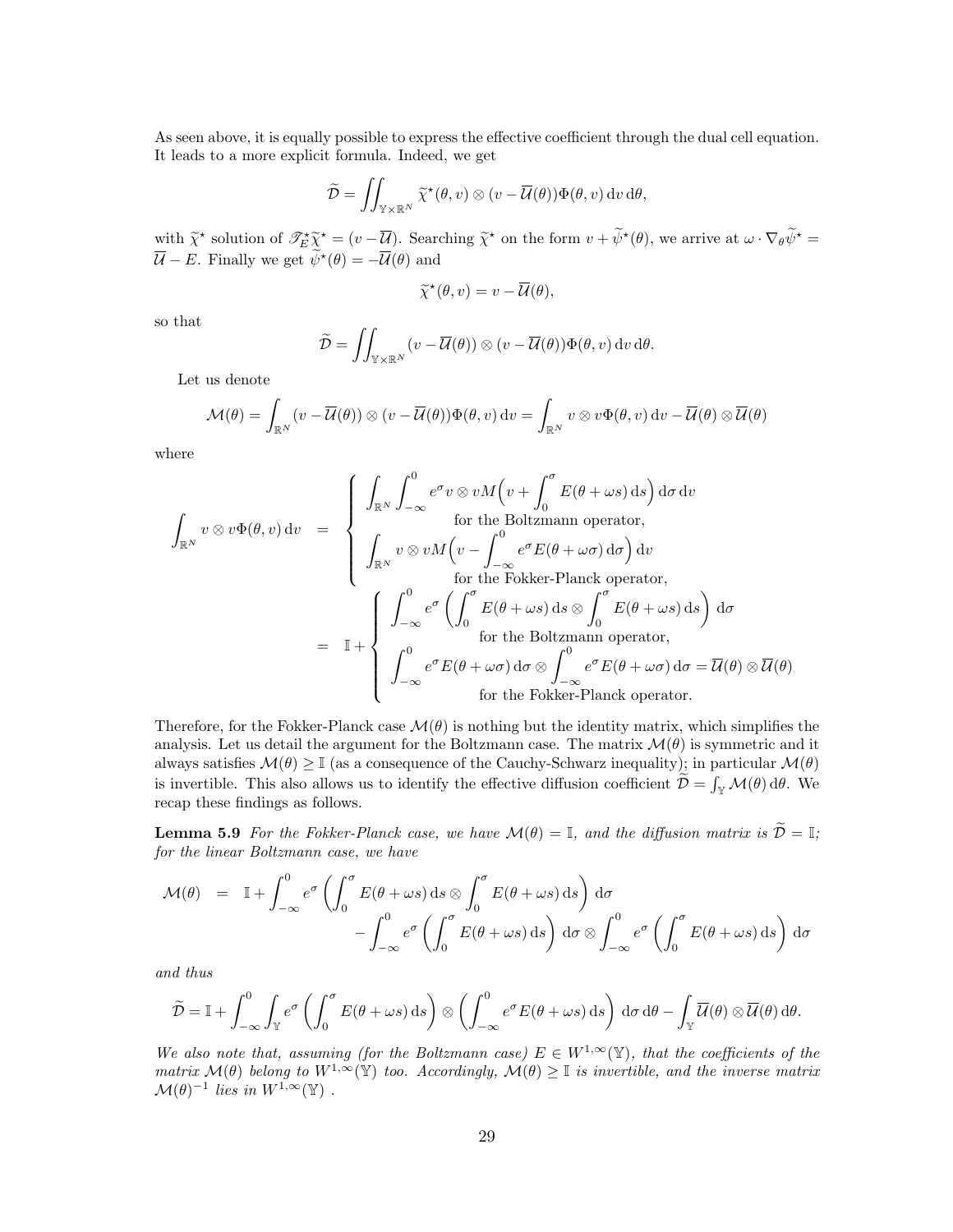That the coefficients  $\mathcal{M}_{ij}(\theta)$  are elements of  $W^{1,\infty}(\mathbb{Y})$  follows by direct inspection of the formula, using the assumption on the Fourier coefficients of E that implies  $E \in W^{1,\infty}(\mathbb{Y})$ .

The strengthened compactness properties is then obtained by considering the moments equations. The mass conservation has a more advantageous form, which leads immediately to the time-compactness of the modified macroscopic density.

#### Lemma 5.10 We have

$$
\partial_t \widetilde{\rho}_{\varepsilon} + \nabla_x \cdot \overline{J}_{\varepsilon} = 0,
$$

where

$$
\widetilde{J}_{\varepsilon}(t,x) = \int_{\mathbb{R}^N} \frac{v - \overline{\mathcal{U}}(\omega t/\varepsilon^2)}{\varepsilon} \widetilde{f}_{\varepsilon}(t,x,v) dv = \int_{\mathbb{R}^N} (v - \overline{\mathcal{U}}(\omega t/\varepsilon^2)) \widetilde{g}_{\varepsilon}(t,x,v) dv
$$

is bounded in  $L^2((0,\infty) \times \mathbb{R}^N)$ . Accordingly,  $\widetilde{\rho}_{\varepsilon}$  is compact in  $C^0([0,T]; L^2(\mathbb{R}^N)$  – weak).

Proof. By definition, we have

$$
\int_{\mathbb{R}^N} (v - \overline{\mathcal{U}}(\omega t/\varepsilon^2)) \Phi(\omega t/\varepsilon^2, v) dv = 0,
$$

and the mass conservation relation holds just by integrating [\(24\)](#page-27-0). For proving the estimate, we observe that  $\int_{\mathbb{R}^N} \widetilde{g}_{\varepsilon}(t, x, v) dv = 0$  implies  $\int (v - \overline{\mathcal{U}}(\omega t/\varepsilon^2)) \widetilde{g}_{\varepsilon}(t, x, v) dv = \int_{\mathbb{R}^N} v \widetilde{g}_{\varepsilon}(t, x, v) dv$ , and we conclude by using the estimate of Corollary [5.6](#page-25-0) and the Cauchy-Schwarz inequality as follows. For the Fokker-Planck case, we have

$$
\int_0^{\infty} \int \Big| \int_{\mathbb{R}^N} v \widetilde{g}_{\varepsilon}(t, x, v) dv \Big|^2 dx dt = \int_0^{\infty} \int \Big| \int_{\mathbb{R}^N} v \sqrt{\Phi_{\varepsilon}} \frac{\widetilde{g}_{\varepsilon}}{\sqrt{\Phi_{\varepsilon}}} dv \Big|^2 dx dt \n\leq \int_0^{\infty} \int \Big( \int_{\mathbb{R}^N} v^2 \Phi_{\varepsilon} dv \Big) \Big( \int_{\mathbb{R}^N} \frac{|\widetilde{g}_{\varepsilon}|^2}{\Phi_{\varepsilon}} dv \Big) dx dt \n\leq \sup_{\theta} \int_{\mathbb{R}^N} v^2 \Phi(\theta, v) dv \times \int_0^{\infty} \int_{\mathbb{R}^N \times \mathbb{R}^N} \frac{|\widetilde{g}_{\varepsilon}|^2}{\Phi_{\varepsilon}} dv dx dt \leq C.
$$

For the Boltzmann case, we get

$$
\int_0^\infty \int \Big| \int_{\mathbb{R}^N} v \widetilde{g}_{\varepsilon}(t, x, v) dv \Big|^2 dx dt = \int_0^\infty \int \Big| \int_{\mathbb{R}^N} v \frac{\Phi_{\varepsilon}}{\sqrt{M}} \frac{\widetilde{g}_{\varepsilon} \sqrt{M}}{\Phi_{\varepsilon}} dv \Big|^2 dx dt \leq \int_0^\infty \int \Big( \int_{\mathbb{R}^N} v^2 \frac{\Phi_{\varepsilon}^2}{M} dv \Big) \Big( \int_{\mathbb{R}^2} |\widetilde{g}_{\varepsilon}|^2 \frac{M}{\Phi_{\varepsilon}^2} dv \Big) dx dt \leq \sup_{\theta} \int_{\mathbb{R}^N} v^2 \frac{\Phi(\theta, v)^2}{M(v)} dv \times \int_0^\infty \int_{\mathbb{R}^N \times \mathbb{R}^N} |\widetilde{g}_{\varepsilon}|^2 \frac{M}{\Phi_{\varepsilon}} dv dx dt \leq C,
$$

by virtue of Lemma [3.1.](#page-4-1)  $\Box$ 

The stiffest terms in the modified momentum equation cancel out, which leads to a formulation with a structure helpful for proving the strong compactness. Indeed, we have

$$
\varepsilon^2 \partial_t \widetilde{J}_{\varepsilon} = -\frac{1}{\varepsilon} \omega \cdot \nabla_{\theta} \overline{\mathcal{U}}(\omega t/\varepsilon^2) \int_{\mathbb{R}^N} \widetilde{f}_{\varepsilon} \, dv + \frac{1}{\varepsilon} \mathscr{E}_{\varepsilon} \int_{\mathbb{R}^N} \widetilde{f}_{\varepsilon} \, dv \n- \nabla_x \cdot \left( \int_{\mathbb{R}^N} (v - \overline{\mathcal{U}}(\omega t/\varepsilon^2)) \otimes (v - \overline{\mathcal{U}}(\omega t/\varepsilon^2)) \widetilde{f}_{\varepsilon} \, dv \right) + \int_{\mathbb{R}^N} \frac{v - \overline{\mathcal{U}}(\omega t/\varepsilon^2)}{\varepsilon} Q(\widetilde{f}_{\varepsilon}) \, dv \n= \frac{\widetilde{\rho}_{\varepsilon}}{\varepsilon} \left( -\omega \cdot \nabla_{\theta} \overline{\mathcal{U}}(\omega t/\varepsilon^2) + \mathscr{E}_{\varepsilon} \right) \n- \nabla_x \cdot \left( \int_{\mathbb{R}^N} (v - \overline{\mathcal{U}}(\omega t/\varepsilon^2)) \otimes (v - \overline{\mathcal{U}}(\omega t/\varepsilon^2)) \widetilde{\Phi}(\omega t/\varepsilon^2, v) \, dv \, \widetilde{\rho}_{\varepsilon} \right) \n- \varepsilon \nabla_x \cdot \left( \int_{\mathbb{R}^N} (v - \overline{\mathcal{U}}(\omega t/\varepsilon^2)) \otimes (v - \overline{\mathcal{U}}(\omega t/\varepsilon^2)) \widetilde{g}_{\varepsilon} \, dv \right) - \widetilde{J}_{\varepsilon} - \frac{1}{\varepsilon} \overline{\mathcal{U}}(\omega t/\varepsilon^2) \widetilde{\rho}_{\varepsilon}.
$$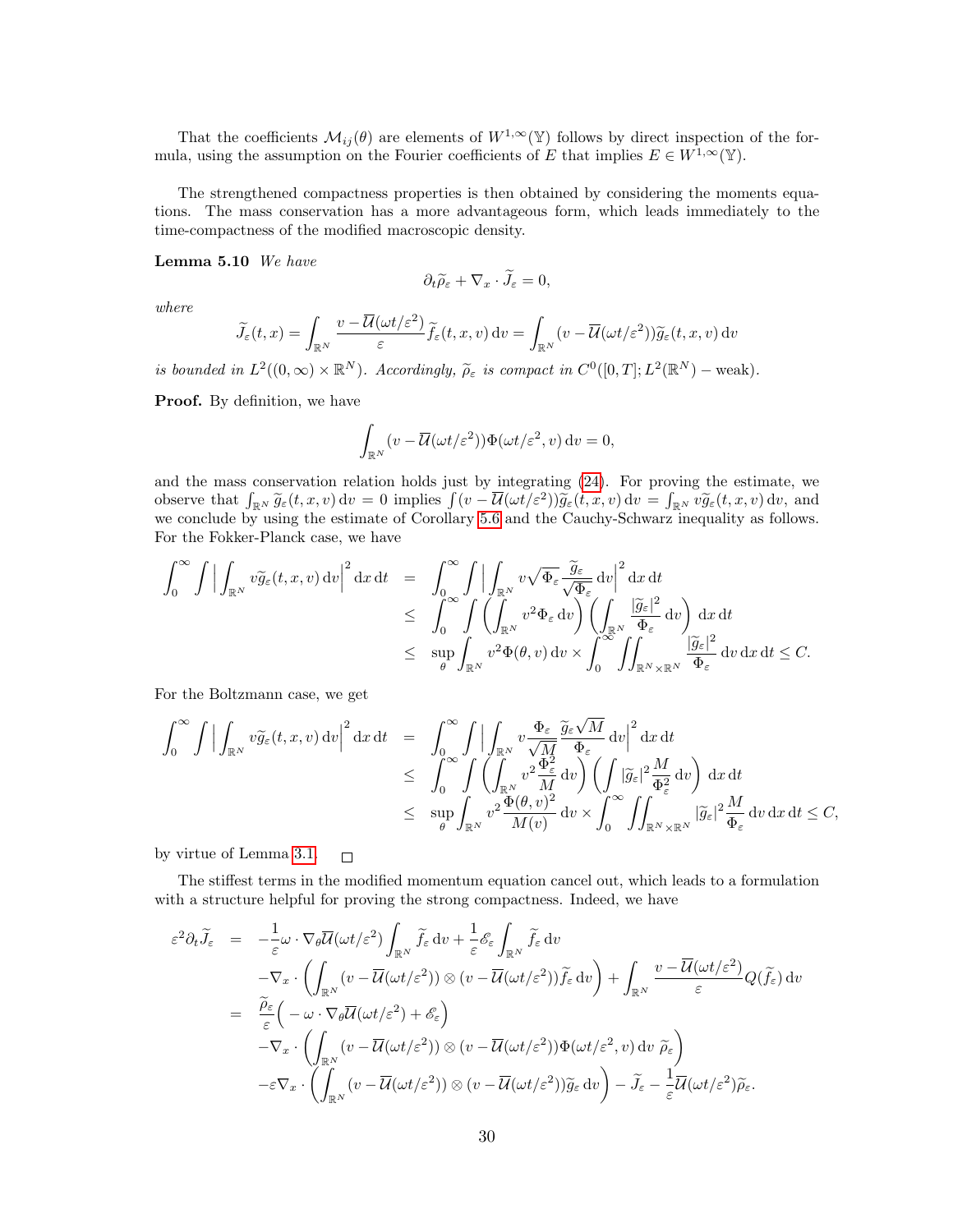We arrive at

$$
\varepsilon^2 \partial_t \widetilde{J}_\varepsilon + \mathcal{M}(\omega t/\varepsilon^2) \nabla_x \widetilde{\rho}_\varepsilon + \varepsilon \nabla_x \int_{\mathbb{R}^N} (v - \overline{\mathcal{U}}(\omega t/\varepsilon^2)) \otimes (v - \overline{\mathcal{U}}(\omega t/\varepsilon^2)) \widetilde{g}_\varepsilon dv = -\widetilde{J}_\varepsilon,
$$

which recasts as

<span id="page-30-1"></span>
$$
\nabla_x \widetilde{\rho}_{\varepsilon} = -\big( (\mathcal{M}^{-1}(\omega t/\varepsilon^2) - (\omega \cdot \nabla_{\theta} \mathcal{M}^{-1})(\omega t/\varepsilon^2) \big) \widetilde{J}_{\varepsilon} - \varepsilon^2 \partial_t (\mathcal{M}^{-1}(\omega t/\varepsilon^2) \widetilde{J}_{\varepsilon}) \n- \varepsilon \nabla_x \left( \mathcal{M}^{-1}(\omega t/\varepsilon^2) \int_{\mathbb{R}^N} (v - \overline{\mathcal{U}}(\omega t/\varepsilon^2)) \otimes (v - \overline{\mathcal{U}}(\omega t/\varepsilon^2)) \widetilde{g}_{\varepsilon} dv \right).
$$
\n(25)

We can now deduce the strong compactness of  $\tilde{\rho}_{\varepsilon}$  in  $L_{\text{loc}}^2$ , appealing to a compensated compactness<br>example We refer the reader to [12, 17, 19, 23] for various applications of this technique to argument. We refer the reader to [\[12,](#page-37-11) [17,](#page-37-18) [19,](#page-37-19) [23\]](#page-37-20) for various applications of this technique to handle diffusion regime of kinetic models. Let us introduce the vector field (with value in  $\mathbb{R}^{N+1}$ ),  $\mathscr{V}_{\varepsilon} = (\widetilde{\rho}_{\varepsilon}, \widetilde{J}_{\varepsilon})$  and  $\mathscr{W}_{\varepsilon} = (\widetilde{\rho}_{\varepsilon}, 0, ..., 0)$ . The moments equations become

$$
\operatorname{div}_{t,x} \mathscr{V}_{\varepsilon} = 0, \qquad \operatorname{curl}_{t,x} \mathscr{W}_{\varepsilon} = \begin{pmatrix} 0 & -\nabla_x \widetilde{\rho}_{\varepsilon}^{\mathsf{T}} \\ \nabla_x \widetilde{\rho}_{\varepsilon} & 0 \\ 0 & 0 \end{pmatrix} = \mathscr{Z}_{\varepsilon}
$$

where  $\mathscr{Z}_{\varepsilon}$  lies in a compact set of  $H^{-1}_{loc}((0,\infty)\times\mathbb{R}^N)$  (note the loss of one derivative with respect to both time and space) and we can assume that  $\mathscr{V}_{\varepsilon} \to (\rho, J)$   $\mathscr{W}_{\varepsilon} \to (\rho, 0)$ . The div-curl lemma [\[33,](#page-38-9) [34\]](#page-38-10) tells us that the inner product  $\mathscr{V}_{\varepsilon} \cdot \mathscr{W}_{\varepsilon} = \tilde{\rho}_{\varepsilon}^2 \rightarrow \mathscr{V} \cdot \mathscr{W} = \rho^2$  passes to the limit, at least in the sense of distributions. It follows that  $\tilde{\rho}$  converges to a strongly in  $L^2$ the sense of distributions. It follows that  $\tilde{\rho}_{\varepsilon}$  converges to  $\rho$  strongly in  $L^2_{loc}((0,\infty) \times \mathbb{R}^N)$ . Note also that letting  $\varepsilon$  go to 0 in [\(25\)](#page-30-1) shows that  $\nabla_x \rho \in L^2((0,\infty) \times \mathbb{R}^N)$ .

Finally, the identification of the corrector is obtained by coming back to [\(21\)](#page-19-0): using the expansion  $\tilde{f}_{\varepsilon} = \tilde{\rho}_{\varepsilon} \Phi_{\varepsilon} + \epsilon \tilde{g}_{\varepsilon}$ , it becomes

$$
\int_0^\infty \iint_{\mathbb{R}^N \times \mathbb{R}^N} \widetilde{\rho_{\varepsilon}} \Phi_{\varepsilon} \left( \partial_t + \frac{v - \overline{\mathcal{U}}}{\varepsilon} \cdot \nabla_x \right) \phi(\omega t/\varepsilon^2, t, x, v) dv dx dt + \int_0^\infty \iint_{\mathbb{R}^N \times \mathbb{R}^N} \widetilde{g_{\varepsilon}} \left( -\frac{1}{\varepsilon} \mathcal{F}_E^{\star} + \varepsilon \partial_t + (v - \overline{\mathcal{U}}) \cdot \nabla_x \right) \phi(\omega t/\varepsilon^2, t, x, v) dv dx dt = 0.
$$

By Corollary [5.6,](#page-25-0)  $g_{\varepsilon}$  is bounded also in  $L^1$ , and we can assume it admits a double scale limit G. Multiply by  $\varepsilon$  and let  $\varepsilon$  go to 0. It yields

$$
\int_0^\infty \iint_{\mathbb{R}^N \times \mathbb{R}^N} \rho_\varepsilon \Phi(v - \overline{\mathcal{U}}) \cdot \nabla_x \phi(\theta, t, x, v) \, dv \, d\theta \, dx \, dt - \int_0^\infty \iint_{\mathbb{R}^N \times \mathbb{R}^N} G \mathscr{T}_E^{\star} \phi(\theta, t, x, v) \, dv \, dx \, dt = 0.
$$

Moreover, the estimates in Corollary [5.6](#page-25-0) also show that  $G \in L^2((0,\infty) \times \mathbb{R}^N;H)$ . Hence, we are reduced to solve  $\mathscr{T}_E G = -(v - \overline{U}) \Phi \cdot \nabla_x \rho$ , which leads to  $G = -\tilde{\chi} \cdot \nabla_x \rho$ .

## <span id="page-30-0"></span>A Well-posedness of the regularized problem

We go back here to equation [\(14\)](#page-8-0), for positive  $\lambda$ 's. The treatment differs depending on the collision operator. For the Fokker-Planck, the problem can be explicitely solved by means of Fourier transform with respect to the velocity variable. Indeed, with the Fourier transform

$$
\widehat{f}(\theta,\xi) = \int_{\mathbb{R}^N} f(\theta,v) e^{-i\xi \cdot v} dv,
$$

the equation becomes

$$
\lambda \widehat{f}_{\lambda} + \omega \cdot \nabla_{\theta} \widehat{f}_{\lambda} + i\xi \cdot E \widehat{f}_{\lambda} + \xi \cdot \nabla_{\xi} \widehat{f}_{\lambda} + \xi^2 \widehat{f}_{\lambda} = \widehat{h},
$$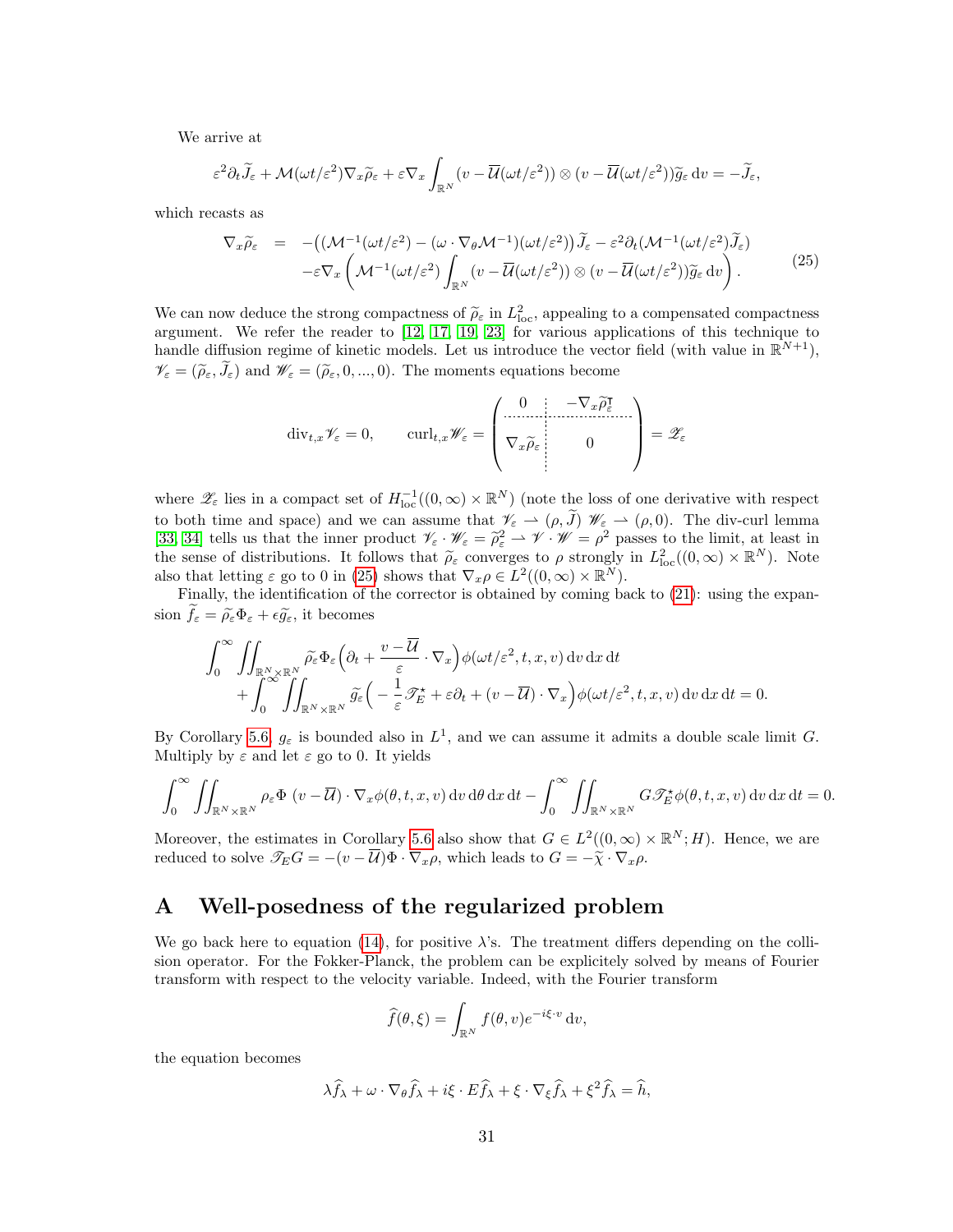which can now be handled by using the characteristics, solutions of the ODE

$$
\frac{\mathrm{d}}{\mathrm{d}s} \Theta = \omega, \qquad \frac{\mathrm{d}}{\mathrm{d}s} \Xi = \Xi.
$$

Namely, we have

$$
\Theta(s) = \theta + \omega s, \qquad \Xi(x) = \xi e^s.
$$

Therefore, we can recast the equation as follows

$$
\frac{\mathrm{d}}{\mathrm{d}s} \left[ \exp \left( \lambda s + \int_0^s \left( i\xi \cdot E(\theta + \omega \tau) + \xi^2 e^{2\tau} \right) \mathrm{d}\tau \right) \hat{f}_{\lambda}(\theta + \omega s, \xi e^s) \right] \n= \exp \left( \lambda s + \int_0^s \left( i\xi \cdot E(\theta + \omega \tau) + \xi^2 e^{2\tau} \right) \mathrm{d}\tau \right) \hat{h}_{\lambda}(\theta + \omega s, \xi e^s).
$$

Integrating between  $s = -\infty$  and  $s = 0$  leads to

$$
\widehat{f}_{\lambda}(\theta,\xi) = \int_{-\infty}^{0} \exp\left(\lambda \sigma + \int_{0}^{\sigma} \left(i\xi \cdot E(\theta + \omega \tau) + \xi^{2} e^{2\tau}\right) d\tau\right) \widehat{h}_{\lambda}(\theta + \omega \sigma, \xi e^{\sigma}) d\sigma.
$$

We now go back to the physical variable

$$
f_{\lambda}(\theta, v) = \int_{-\infty}^{0} \int_{\mathbb{R}^{N}} \exp\left(\lambda \sigma + \int_{0}^{\sigma} \left(i\xi \cdot E(\theta + \omega \tau) + \xi^{2} e^{2\tau}\right) d\tau\right) \hat{h}_{\lambda}(\theta + \omega \sigma, \xi e^{\sigma}) \frac{e^{i\xi \cdot v}}{(2\pi)^{N}} d\xi d\sigma
$$
  
\n
$$
= \int_{-\infty}^{0} \int_{\mathbb{R}^{N}} h(\theta + \omega \sigma, w) e^{\lambda \sigma} \times \left(\int_{\mathbb{R}^{N}} \exp\left(i\xi \cdot (v - e^{\sigma} w) + \int_{0}^{\sigma} \left(i\xi \cdot E(\theta + \omega \tau) + \xi^{2} e^{2\tau}\right) d\tau\right) \frac{d\xi}{(2\pi)^{N}}\right) d\sigma dw.
$$

This formula can be re-arranged as follows

$$
f_{\lambda}(\theta, v) = \int_{-\infty}^{0} \int_{\mathbb{R}^{N}} h(\theta + \omega \sigma, w) e^{\lambda \sigma} \times \left( \int_{\mathbb{R}^{N}} \exp \left( i \xi \cdot \left( v - e^{\sigma} w + \int_{0}^{\sigma} E(\theta + \omega \tau) d\tau \right) \right) e^{-\xi^{2} (1 - e^{2} \sigma)/2} \frac{d\xi}{(2\pi)^{N}} \right) d\sigma dw
$$
  
\n
$$
= \int_{-\infty}^{0} \int_{\mathbb{R}^{N}} h(\theta + \omega \sigma, w) e^{\lambda \sigma} \times \left( \int_{\mathbb{R}^{N}} \exp \left( -i \zeta \cdot \frac{\left( v - e^{\sigma} w + \int_{0}^{\sigma} E(\theta + \omega \tau) d\tau \right)}{\sqrt{1 - e^{2\sigma}}} \right) e^{-\zeta^{2}/2} \frac{d\zeta}{(2\pi\sqrt{1 - e^{2\sigma}})^{N}} \right) d\sigma dw
$$

where we recognize the Fourier transform of the Gaussian. Therefore, we obtain

$$
f_{\lambda}(\theta, v) = \int_{-\infty}^{0} \int_{\mathbb{R}^{N}} h(\theta + \omega \sigma, w) e^{\lambda \sigma} \mathscr{G}(\sigma, \theta, v, w) d\sigma dw
$$

with the kernel

$$
\mathscr{G}(\sigma,\theta,v,w) = \left(\frac{1}{2\pi(1-e^{2\sigma})}\right)^{N/2} \exp\left(-\frac{\left|v - e^{\sigma}w + \int_0^{\sigma} E(\theta + \omega \tau) d\tau\right|^2}{2(1-e^{2\sigma})}\right).
$$

(Note that  $\mathscr G$  is non negative and satisfies  $\int \mathscr G(\sigma,\theta,v,w) dv = 1$ .) This formula provides the solution of [\(14\)](#page-8-0) for the Fokker-Planck case.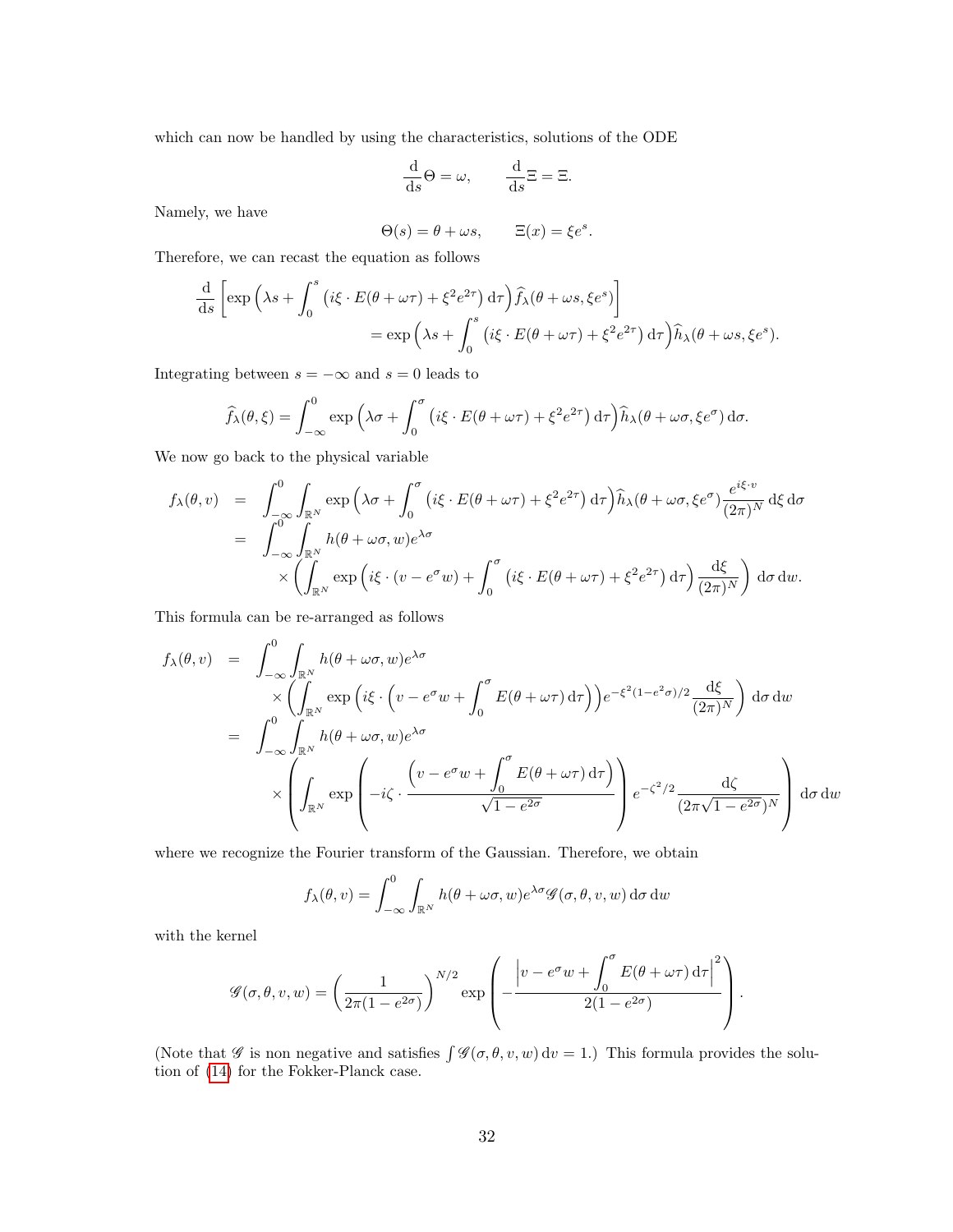For the Boltzmann operator, we consider the framework addressed in Section [3.4.](#page-14-2) The linear equation

$$
\lambda u + \omega \cdot \nabla_{\theta} u + E \cdot \nabla_{v} u + \Sigma u = h,
$$

can be simply solved by means of characteristics, for any  $\lambda > 0$ . Then, we consider the iteration scheme, starting from  $f_0 = 0$ ,

$$
\lambda f_{n+1} + \omega \cdot \nabla_{\theta} f_{n+1} + E \cdot \nabla_{v} f_{n+1} + \Sigma f_{n+1} = h + K(f_n).
$$

Let  $\delta_n = f_n - f_{n-1}$ . We have  $(\lambda + \omega \cdot \nabla_{\theta} + E \cdot \nabla_{\theta} + \Sigma) \delta_{n+1} = K(\delta_n)$ , and it follows that

$$
\iint_{\mathbb{Y}\times\mathbb{R}^N} (\lambda+\Sigma)|\delta_n| \, \mathrm{d} v \, \mathrm{d}\theta \le \iiint_{\mathbb{Y}\times\mathbb{R}^N\times\mathbb{R}^N} k(v,v')|\delta_{n-1}(v')| \, \mathrm{d} v' \, \mathrm{d} v \, \mathrm{d}\theta = \iint_{\mathbb{Y}\times\mathbb{R}^N} \Sigma(v')|\delta_{n-1}(v')| \, \mathrm{d} v' \, \mathrm{d}\theta.
$$

The left hand side is bounded from below by

$$
\left(1+\frac{\lambda}{\kappa^{\star}}\right)\iint_{\mathbb{Y}\times\mathbb{R}^N}\Sigma(v)|\delta_n(v)|\,\mathrm{d} v\,\mathrm{d}\theta.
$$

Therefore, the scheme is contractive for the norm  $L^1(\mathbb{Y} \times \mathbb{R}^N; \Sigma(v) dv d\theta)$ . The limit f as  $n \to \infty$ satisfies  $\lambda f + \omega \cdot \nabla_{\theta} f = h + K(f) - \Sigma f$ .

# <span id="page-32-0"></span>B Further comments on the case when  $E$  is space homogeneous

As far as we are interested in the strong compactness of the macroscopic density for the simple models [\(2\)](#page-0-1) or [\(3\)](#page-0-2), we can conclude with a simple argument, up to strengthened assumptions on the data. We have already observed that the solution of [\(1\)](#page-0-0) satisfies  $\iint_{\mathbb{R}^N\times\mathbb{R}^N} f_{\varepsilon} \,dv \,dx = \iint_{\mathbb{R}^N\times\mathbb{R}^N} f_{0,\varepsilon} \,dv \,dx$ , and  $f_{\varepsilon} \geq 0$  when  $f_{0,\varepsilon} \geq 0$ . Consequently, applying this result to  $f_{\varepsilon}^2 - f_{\varepsilon}^1$  associated to  $f_{0,\varepsilon}^2 - f_{0,\varepsilon}^1 \geq 0$ , we deduce that the solution-operator  $S_{\varepsilon}[t] : f_0 \mapsto f_{\varepsilon}(t)$ , solution of [\(1\)](#page-0-0) is both order-preserving and integral-preserving. The Crandall-Tartar lemma [\[10\]](#page-37-21) implies the contraction property

<span id="page-32-1"></span>
$$
||f_{\varepsilon}^{2}(t) - f_{\varepsilon}^{1}(t)||_{L^{1}} \le ||f_{0,\varepsilon}^{2} - f_{0,\varepsilon}^{1}||_{L^{1}}.
$$
\n(26)

Let  $(f_{0,\varepsilon})_{\varepsilon>0}$  be a sequence which is *strongly* compact in  $L^1(\mathbb{R}^N\times\mathbb{R}^N)$ . Note that this is a substantial restriction compared to the assumptions in Theorem [5.7.](#page-27-1) Let  $(\zeta^{\delta})_{\delta>0}$  be a sequence of mollifiers:  $\zeta^{\delta} \in C_c^{\infty}(\mathbb{R}^N)$ ,  $\int \zeta^{\delta} dx = 1$ ,  $0 \leq \zeta^{\delta} \leq 1$ . By virtue of the Weil-Kolmogorov-Fréchet criterion, we know that

$$
\sup_{\varepsilon} \|f_{0,\varepsilon} - \zeta^{\delta} \star f_{0,\varepsilon}\|_{L^1} \xrightarrow[\delta \to 0]{} 0.
$$

Therefore, denoting  $f_{\varepsilon}^{\delta}(t) = S_{\varepsilon}[t](\zeta^{\delta} \star f_{0,\varepsilon})$ , we have

$$
\sup_{\varepsilon>0}||f_{\varepsilon}(t)-f_{\varepsilon}^{\delta}(t)||_{L^{1}} \xrightarrow[\delta\to 0]{} 0.
$$

Hence, it order to establish that  $(f_{\varepsilon})_{\varepsilon>0}$  is compact in  $C^0([0,T];L^1(B(0,R))$  for any  $0 < T, R < \infty$ , it suffices to establish the compactness of  $(f_{\varepsilon}^{\delta})_{\varepsilon>0}$  for a fixed  $\delta$ .

The advantage is that we are now working with smooth data. This is what we assume now, dropping the superscript  $\delta$ . In particular, since the force field is space homogeneous,  $\partial_{x_j} f_\varepsilon$  satisfies [\(1\)](#page-0-0) too, and [\(26\)](#page-32-1) yields

$$
\sup_{\varepsilon>0} \|\partial_{x_j} f_{\varepsilon}(t)\|_{L^1} \leq \sup_{\varepsilon>0} \|\partial_{x_j} f_{0,\varepsilon}\|_{L^1} < \infty.
$$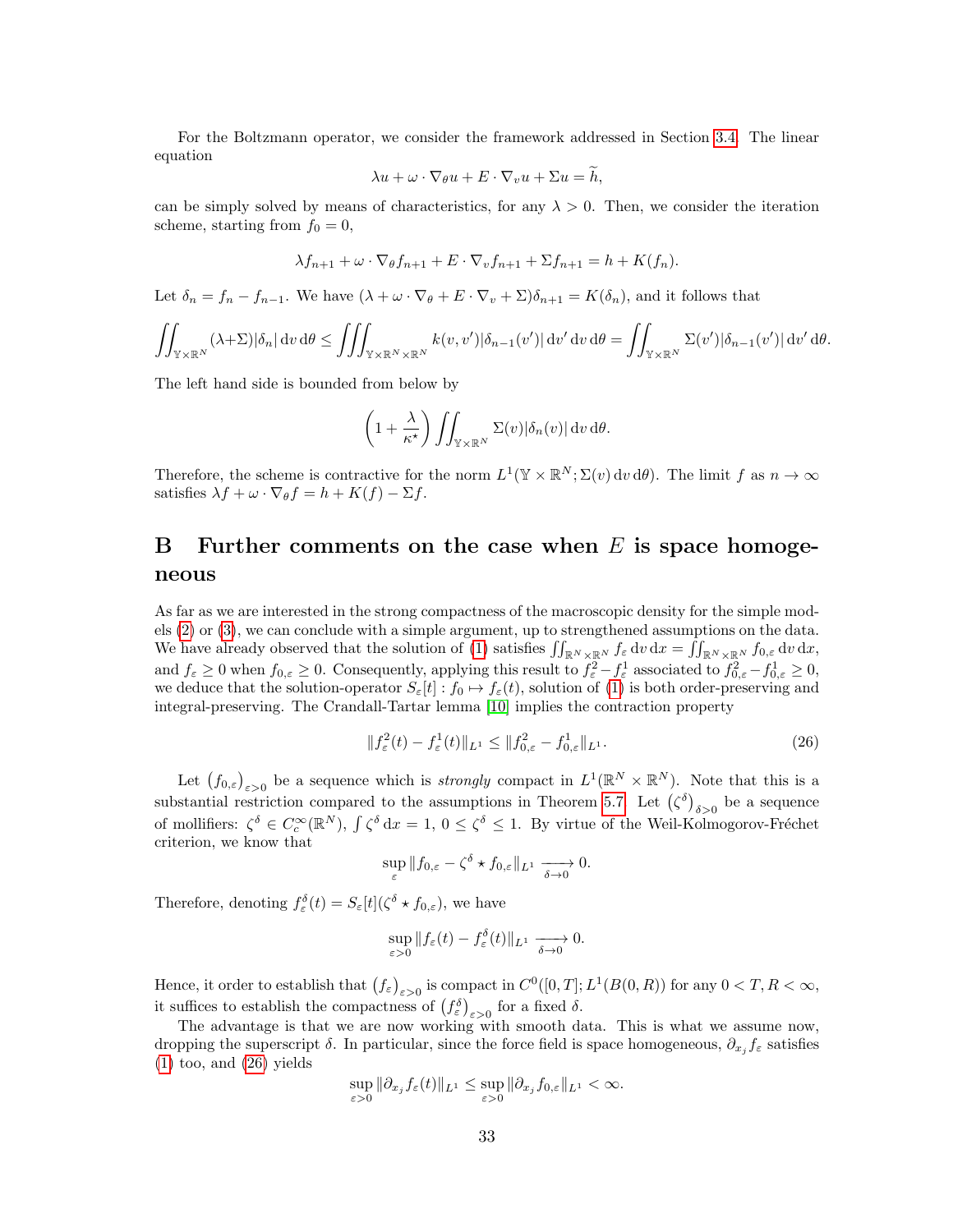Hence  $\partial_{x_j} \rho_{\varepsilon}(t, \cdot) = \int \partial_{x_j} f_{\varepsilon}(t, \cdot) \, \mathrm{d}v$  lies in a bounded set of  $L^1(\mathbb{R}^N)$ . It follows that, for any non negative  $\eta \in C_c^{\infty}(\mathbb{R}^N)$ ,

<span id="page-33-0"></span>
$$
\sup_{0 \le t \le T} \sup_{\varepsilon > 0} \int_{\mathbb{R}^N} |\rho_{\varepsilon}(t, x + h) - \rho_{\varepsilon}(t, x)| \eta(x) \, dx \xrightarrow[h \to 0]{} 0. \tag{27}
$$

Coming back to the proof of Theorem [1.1,](#page-2-1) we also know that

$$
\sup_{0\leq t\leq T}\sup_{\varepsilon>0}\left(\int_{\mathbb{R}^N}\rho_{\varepsilon}(t+\tau,x)\eta(x)\,\mathrm{d}x-\int_{\mathbb{R}^N}\rho_{\varepsilon}(t,x)\eta(x)\,\mathrm{d}x\right)\xrightarrow[\tau\to 0]{}0,
$$

holds for any such  $\eta \in C_c^{\infty}(\mathbb{R}^N)$ . Now, we write

$$
\begin{array}{rcl}\n\|(\rho_{\varepsilon}(t+\tau,\cdot)-\rho_{\varepsilon}(t,\cdot))\eta\|_{L^{1}} & \leq & \|\rho_{\varepsilon}(t+\tau,\cdot)-\zeta^{\delta}\star\rho_{\varepsilon}(t+\tau,\cdot))\eta\|_{L^{1}} + \|\rho_{\varepsilon}(t,\cdot)-\zeta^{\delta}\star\rho_{\varepsilon}(t,\cdot))\eta\|_{L^{1}} \\
& \quad + \|\zeta^{\delta}\star\rho_{\varepsilon}(t+\tau,\cdot)-\zeta^{\delta}\star\rho_{\varepsilon}(t,\cdot))\eta\|_{L^{1}}.\n\end{array}
$$

The first two terms are dominated by

$$
\sup_{0 \le t \le T} \sup_{\varepsilon > 0} \int_{\mathbb{R}^N} \zeta^{\delta}(y) \left( \int_{\mathbb{R}^N} |\rho_{\varepsilon}(t, x - y) - \rho_{\varepsilon}(t, x)| \eta(x) dx \right) dy
$$

which tends to 0 as  $\delta \to 0$ , by virtue of [\(27\)](#page-33-0). Next, the third quantity is dominated by

$$
\sup_{0 \le t \le T} \sup_{\varepsilon > 0} \int_{\mathbb{R}^N} \left| \int_{\mathbb{R}^N} \rho_{\varepsilon}(t + \tau, y) \zeta^{\delta}(x - y) \, dy - \int_{\mathbb{R}^N} \rho_{\varepsilon}(t, y) \zeta^{\delta}(x - y) \, dy \right| \, dx
$$

which tends to 0 as  $\tau \to 0$ , for any fixed  $\delta > 0$ . Gathering these estimates we conclude that  $(\eta \rho_{\varepsilon})_{\varepsilon>0}$  is equicontinuous in  $L^1$ , and, by the Arzela-Ascoli theorem,  $(\eta \rho_{\varepsilon})_{\varepsilon>0}$  is compact in  $C^0([0,T];L^1(\mathbb{R}^N)).$ 

This argument is very specific, while it is likely that most of the analysis of the previous sections can be adapted to more intricate collision operators, possibly with non detailed balance and spacedependent kernels, at the price of adapting the functional framework as in [\[12\]](#page-37-11). Let us describe a simple example in this direction. We consider the kinetic model

<span id="page-33-1"></span>
$$
\partial_t f_{\varepsilon} + \frac{1}{\varepsilon} v \partial_x f_{\varepsilon} + \frac{1}{\varepsilon^2} E(\omega t/\varepsilon^2) \partial_v f_{\varepsilon} = \frac{1}{\varepsilon^2} (\langle f_{\varepsilon} \rangle M - f_{\varepsilon}) \tag{28}
$$

where now  $x \in \mathbb{R}$ ,  $v \in (-1, +1)$  and, given  $\kappa > 0$ ,

$$
M(v) = \frac{1}{4\pi I_0(\kappa)\sqrt{1 - v^2}} \sinh(\kappa\sqrt{1 - v^2}),
$$

with  $I_0$  the zeroth modified Bessel function, see Fig. [1.](#page-34-0) In particular, we notice that

$$
M(v) \ge M(1) = M(-1) = \frac{\kappa}{2\pi I_0(\kappa)} > 0.
$$

Equation  $(28)$  is endowed with periodic boundary condition with respect to v, and from now on we extend M over R by 2-periodicity. This equilibrium state can be understood by setting  $v = \sin(\theta)$ : we get

$$
M(v) dv = \frac{e^{\kappa \cos(\theta)}}{2\pi I_0(\kappa)} d\theta,
$$

where we recognize the Von Mises-Fischer distribution on the circle [\[25\]](#page-38-11).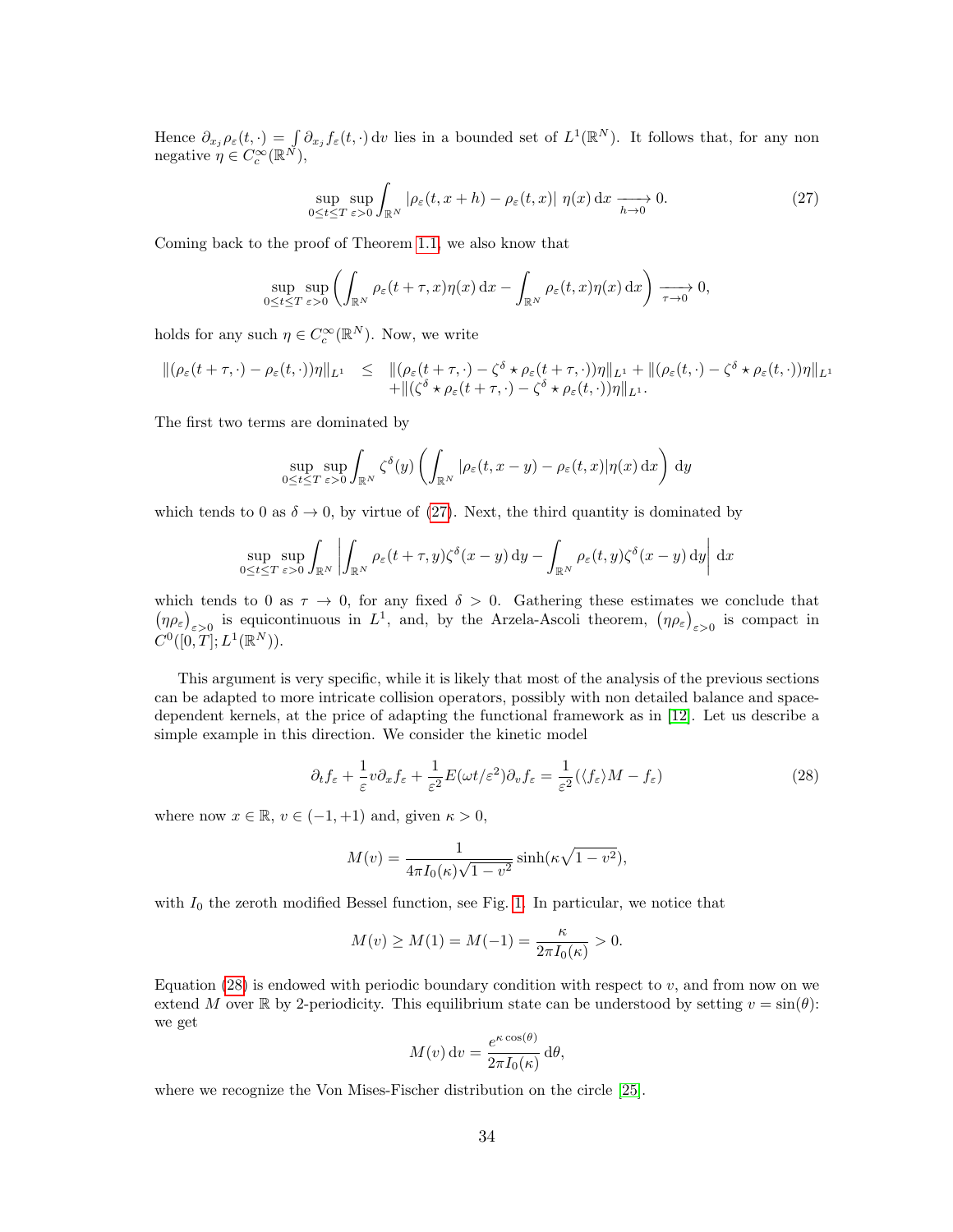<span id="page-34-0"></span>

**Figure 1:** Representation of the function  $v \mapsto M(v)$ , for  $\kappa \in \{4, 6, 8, 10, 12, 14\}$ 

As a matter of fact, we check that

$$
\int_{-1}^{+1} M(v) dv = 1, \qquad \int_{-1}^{+1} v M(v) dv = 0.
$$

Working on a bounded domain for the variable  $v$  simplifies the analysis and provides easier estimates that do not require to deal with weighted norms. In what follows, we consider the situation where  $\kappa : \mathbb{R} \to (0,\infty)$  is a space-dependent quantity. This function is supposed to be smooth, bounded from above and below by positive constants.

The analysis of the leading term of the aysmptotics does not use the precise form of the equilibrium function M: the solution of

$$
\omega \cdot \nabla_{\theta} \Phi + E \partial_v \Phi + \Phi = M
$$

is still given by

$$
\Phi(\theta, v) = \int_{-\infty}^{0} e^{\sigma} M(v + \int_{0}^{\sigma} E(\theta + \omega s) \,ds) d\sigma.
$$

(Note that  $\langle \Phi \rangle = 1$ .) Pay attention that  $\Phi$  is also parametrized by the space variable, since M depends on the function  $\kappa$ . With the assumptions on  $\kappa$ ,  $\Phi$  is bounded from above and below, and  $\partial_x \Phi$  lies in  $L^{\infty}(\mathbb{Y} \times \mathbb{R} \times (-1,1))$  too. Moreover,  $\overline{\mathcal{U}}(\theta) = \int_{-1}^{+1} v \Phi(\theta, x, v) dv$  satisfies

$$
\overline{\mathcal{U}} + \omega \cdot \nabla_{\theta} \overline{\mathcal{U}} = E.
$$

Accordingly, while  $\Phi$  can be space dependent,  $\overline{\mathcal{U}}$  does not depend on x if E is constant with respect to x. This allows us to apply the strategy devised in Section [5,](#page-22-0) while the regularization argument detailed above does not work here, due to the stiff terms involving  $\partial_x \kappa$ . The proof follows exactly the same lines. Note that in this situation, the diffusion coefficient remains space dependent, and there is also a drift term. To be specific, we have

$$
D(x) = \int_{-1}^{+1} \int_{\mathbb{Y}} \chi^{\star}(\theta, v) v \Phi(\theta, x, v) dv d\theta = \int_{-1}^{+1} \int_{\mathbb{Y}} v^2 \Phi(\theta, x, v) dv d\theta + \int_{-1}^{+1} \int_{\mathbb{Y}} \psi^{\star}(\theta) v \Phi(\theta, x, v) dv d\theta
$$

with  $\chi^*$  solution of  $\mathscr{T}_{E}^{\star}\chi^* = v$ , which can still be written as  $v + \psi^*(\theta)$ , with  $\omega \cdot \nabla_{\theta} \psi^* = -E$ , and

$$
U(x) = -\int_{-1}^{+1} \int_{\mathbb{Y}} v\beta(\theta, x, v) \,dv \,d\theta.
$$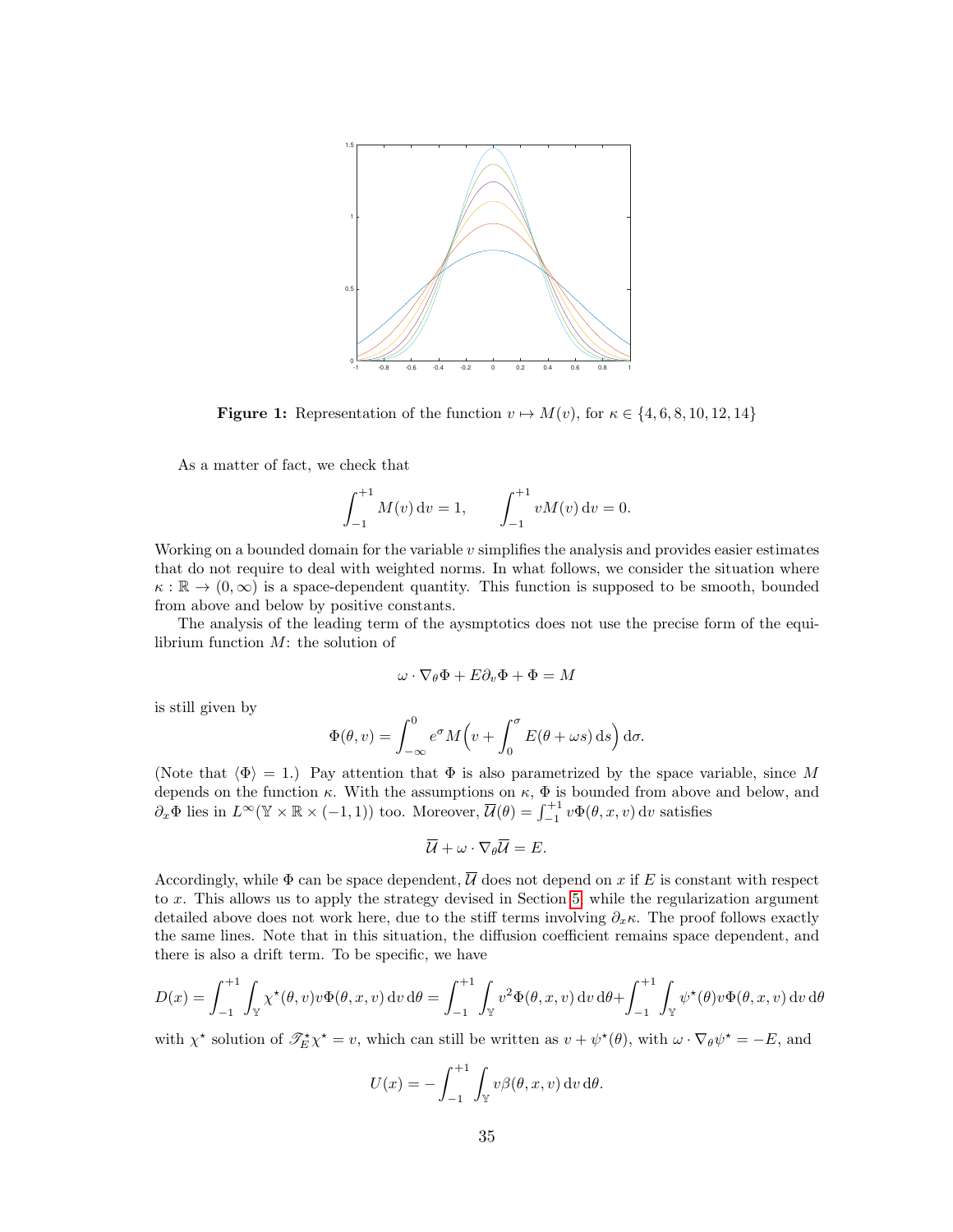with  $\mathcal{T}_E \beta = v \partial_x \Phi$ . The latter can be recast as follows

$$
U(x) = -\int_{-1}^{+1} \int_{\mathbb{Y}} \chi^{\star}(\theta, v) v \partial_x \Phi(\theta, x, v) dv d\theta
$$
  
= 
$$
-\int_{\mathbb{Y}} \left( \psi^{\star}(\theta) \frac{\partial_x}{\partial x} \int_{-1}^{+1} v \Phi(\theta, x, v) dv + \int_{-1}^{+1} v^2 \partial_x \Phi(\theta, x, v) dv \right) d\theta
$$
  
= 
$$
-\partial_x \int_{\mathbb{Y}} \int_{-1}^{+1} v^2 \Phi(\theta, x, v) dv d\theta.
$$

It is worth detailing on this simple one-dimensional example that the expressions obtained on the shifted unknown coincide: with the same notation as in Section [5,](#page-22-0) we have

$$
\widetilde{\mathcal{D}}(x) = \int_{\mathbb{Y}} \int_{-1}^{1} (v - \overline{\mathcal{U}}) \widetilde{\chi}(\theta, x, v) d\theta dv = \int_{\mathbb{Y}} \int_{-1}^{1} (v - \overline{\mathcal{U}}) \Phi(\theta, x, v) \widetilde{\chi}^{\star}(\theta, v) d\theta dv \n= \int_{\mathbb{Y}} \int_{-1}^{1} (v - \overline{\mathcal{U}})^{2} \Phi(\theta, x, v) d\theta dv \quad \text{since } \widetilde{\chi}^{\star}(\theta, v) = v - \overline{\mathcal{U}}(\theta), \n= \int_{\mathbb{Y}} \int_{-1}^{1} v^{2} \Phi(\theta, x, v) d\theta dv - \int_{\mathbb{Y}} \overline{\mathcal{U}}^{2} d\theta.
$$

This has to be compared to

$$
D(x) = \int_{\mathbb{Y}} \int_{-1}^{1} v^2 \Phi(\theta, x, v) d\theta dv + \int_{\mathbb{Y}} \overline{\mathcal{U}} \psi^* d\theta.
$$

However, we have

$$
\int_{\mathbb{Y}} \overline{\mathcal{U}}^2 d\theta + \int_{\mathbb{Y}} \overline{\mathcal{U}} \psi^* d\theta = \int_{\mathbb{Y}} \overline{\mathcal{U}} (\overline{\mathcal{U}} + \psi^*) d\theta = \int_{\mathbb{Y}} \omega \cdot \nabla_{\theta} (\overline{\mathcal{U}} + \psi^*) (\overline{\mathcal{U}} + \psi^*) d\theta = 0,
$$

which shows that  $D = D$ . Similarly, for the drift coefficient, we get

$$
\widetilde{U}(x) = -\partial_x \int_{\mathbb{Y}} \int_{-1}^1 v(v - \overline{\mathcal{U}}) \Phi(\theta, x, v) d\theta dv = -\partial_x \int_{\mathbb{Y}} \int_{-1}^1 (v - \overline{\mathcal{U}})^2 \Phi(\theta, x, v) d\theta dv \n= -\partial_x \left( \int_{\mathbb{Y}} \int_{-1}^1 v^2 \Phi(\theta, x, v) d\theta dv - \int_{\mathbb{Y}} \overline{\mathcal{U}}^2 d\theta \right) = U(x)
$$

since  $\overline{\mathcal{U}}$  does not depend on x.

We go back to the proof of Proposition [5.4](#page-24-0) and Corollary [5.6](#page-25-0) which needs to be adapted. Indeed, when we compute the time derivative of  $\int_{\mathbb{R}} \int_{-1}^{1}$  $\frac{f_{\varepsilon}^2}{\Phi_{\varepsilon}}$  dv dx, we now have to consider

$$
-\frac{1}{\varepsilon} \int_{\mathbb{R}} \int_{-1}^{1} \frac{f_{\varepsilon}}{\Phi_{\varepsilon}} v \partial_x f_{\varepsilon} \, dv \, dx = -\frac{1}{2\varepsilon} \int_{\mathbb{R}} \int_{-1}^{1} \left(\frac{f_{\varepsilon}}{\Phi_{\varepsilon}}\right)^2 v \partial_x \Phi_{\varepsilon} \, dv \, dx
$$

which does not vanish. By using the expansion  $f_{\varepsilon} = \rho_{\varepsilon} \Phi_{\varepsilon} + \varepsilon g_{\varepsilon}$ , it becomes

$$
-\frac{1}{2\varepsilon} \int_{\mathbb{R}} \rho_{\varepsilon}^{2} \underbrace{\partial_{x} \left( \int_{-1}^{1} v \Phi_{\varepsilon} dv \right)}_{=\partial_{x} \overline{\mathcal{U}}(\omega t/\varepsilon^{2})=0} dx - \int_{\mathbb{R}} \int_{-1}^{1} \rho_{\varepsilon} \frac{g_{\varepsilon}}{\Phi_{\varepsilon}} v \partial_{x} \Phi_{\varepsilon} - \frac{\varepsilon}{2} \int_{\mathbb{R}} \int_{-1}^{1} \left( \frac{g_{\varepsilon}}{\Phi_{\varepsilon}} \right)^{2} v \partial_{x} \Phi_{\varepsilon} dv dx.
$$

We conclude by using the Cauchy-Schwarz and Young inequalities that

$$
\frac{1}{2} \frac{d}{dt} \int_{\mathbb{R}} \int_{-1}^{1} \frac{f_{\varepsilon}^{2}}{\Phi_{\varepsilon}} dv dx + \frac{1}{\varepsilon^{2}} \int_{\mathbb{R}} \mathcal{D}_{\varepsilon} dx \n\leq \left\| \frac{v \partial_{x} \Phi}{M} \right\|_{L^{\infty}(\mathbb{Y} \times \mathbb{R} \times (-1, +1))} \left( \frac{1}{2\nu} \int_{\mathbb{R}} \int_{-1}^{1} \frac{f_{\varepsilon}^{2}}{\Phi_{\varepsilon}} dv dx + \frac{\varepsilon + \nu}{2} \int_{\mathbb{R}} \int_{-1}^{1} g_{\varepsilon}^{2} \frac{M}{\Phi_{\varepsilon}} dv dx \right)
$$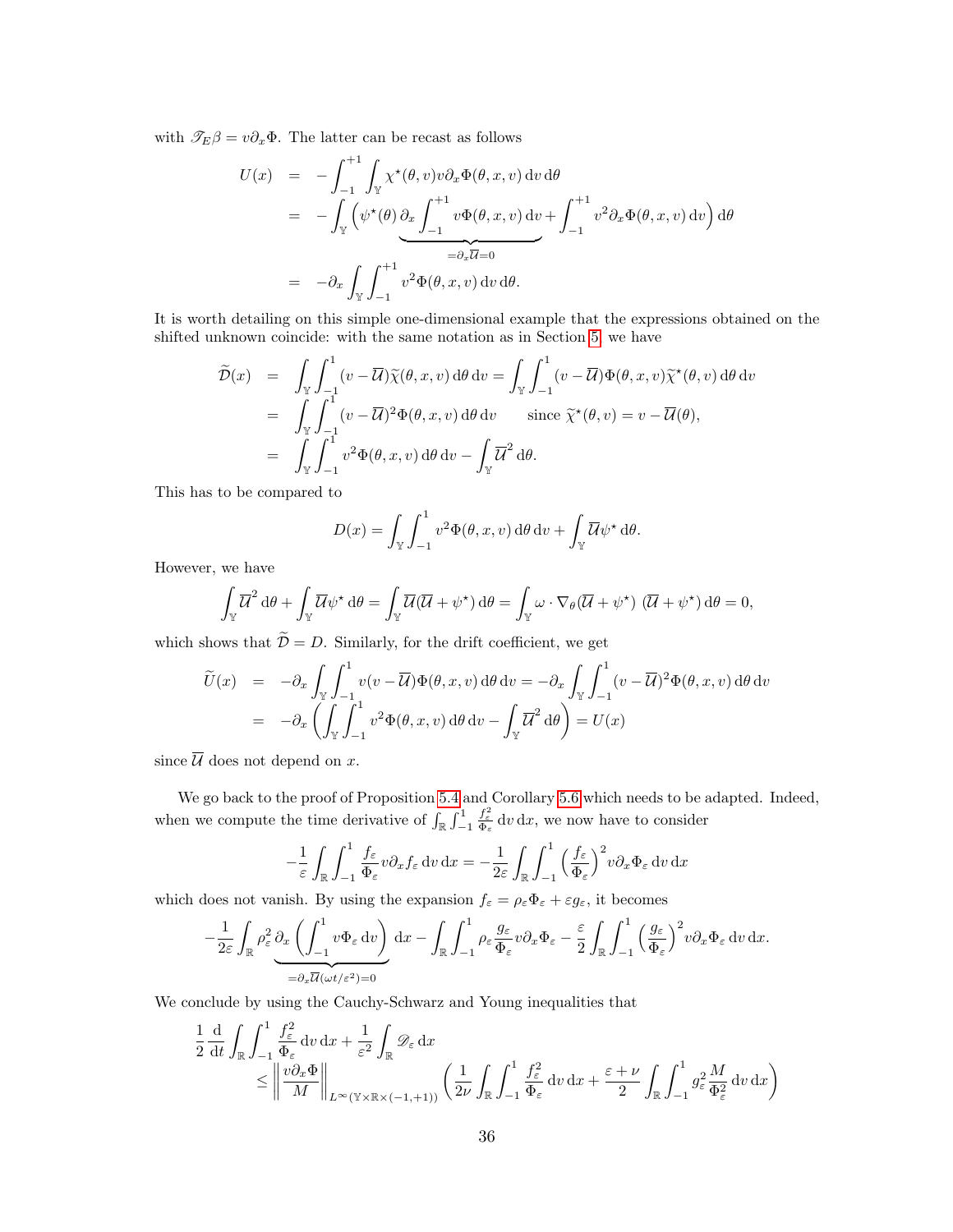holds for any  $0 < \nu \ll 1$ . We choose  $\nu$  small enough (but independent of  $\varepsilon$ ) in order to absorb the last integral by the dissipation term, owing to the coercivity estimate. Finally, we apply the Grönwall lemma, and we deduce the following estimates: for any  $0 < T < \infty$ ,

- $\bullet \frac{f_{\varepsilon}}{\sqrt{a}}$  $\frac{f_{\varepsilon}}{\Phi_{\varepsilon}}$  is bounded in  $L^{\infty}(0,T; L^{2}(\mathbb{R} \times (-1,1)),$
- $\rho_{\varepsilon}$  is bounded in  $L^{\infty}(0,T; L^{2}(\mathbb{R}))$ ,
- $\bullet$   $g_{\varepsilon} \frac{M}{\sqrt{\Phi}}$  $\frac{M}{\Phi_{\varepsilon}}$  is bounded in  $L^2((0,T) \times \mathbb{R} \times (-1,1)).$

Similar conclusions apply to the shifted quantities. The convergence proof then works exactly as in Section [5.](#page-22-0) The properties of the matrix

$$
\mathcal{M}(\theta, x) = \int_{-1}^{1} (v - \overline{\mathcal{U}}(\theta))^2 \Phi(\theta, x, v) dv
$$

play a crucial role within the proof. We can check that

- $\mathcal{D}(x) = \int_{\mathbb{Y}} \mathcal{M}(\theta, x) d\theta,$
- $\mathcal{M}(\theta, x)$  is bounded form above and below, and  $\mathcal{M}^{-1}(\theta, x)$ ,  $\nabla_{\theta} \mathcal{M}^{-1}(\theta, x)$ ,  $\partial_x \mathcal{M}^{-1}(\theta, x)$  all belong to  $L^{\infty}(\mathbb{Y} \times \mathbb{R})$ .

Due to the space dependence of  $\Phi$ , and thus M, the analogue of [\(25\)](#page-30-1) involves additionally

$$
\varepsilon \partial_x \mathcal{M}^{-1}(\omega t/\varepsilon^2, x) \times \int_{\mathbb{R}} (v - \overline{\mathcal{U}}(\theta))^2 g_{\varepsilon}(t, x, v) dv,
$$

which still converges to 0 in  $L^2(0,T;H^{-1}(\mathbb{R}))$ .

Eventually, we conclude as follows. Let  $V(s) = \int_0^s \overline{\mathcal{U}}(\omega \tau) d\tau$  and

$$
\widetilde{f}_{\varepsilon}(t,x,v)=f_{\varepsilon}(t,x+\varepsilon V(t/\varepsilon^2),v)=\widetilde{\rho}_{\varepsilon}(t,x)\Phi_{\varepsilon}(t,x,v)+\varepsilon \widetilde{g}_{\varepsilon}(t,x,v).
$$

Then, both  $f_{\varepsilon}$  and  $\tilde{f}_{\varepsilon}$  double-scale converge to  $\rho(t, x)\Phi(\theta, x, v)$ , where

- i)  $\tilde{\rho}_{\varepsilon} = \int_{\mathbb{R}^N} \tilde{f}_{\varepsilon} d\nu$  converges to  $\rho$  in  $C^0([0,T]; L^2(\mathbb{R})$  weak), and strongly in  $L^2_{loc}((0,T) \times \mathbb{R})$ ,
- ii)  $\rho$  is the solution of the convection-diffusion problem [\(7\)](#page-2-2) with initial data  $\rho|_{t=0} = \lim_{\varepsilon \to 0} \int_{-1}^{1} f_{0,\varepsilon} dv$ (weakly in  $L^2(\mathbb{R})$ ),
- iii)  $\widetilde{g}_{\varepsilon}$  converges in the double scale sense to  $G(\theta, t, x, v) = -\widetilde{\chi}(\theta, v)\partial_x \rho(t, x)-\beta(\theta, v)\rho(t, x)$ , where  $\mathscr{T}_E \widetilde{\chi} = (v - \overline{\mathcal{U}}) \Phi$  and  $\mathscr{T}_E \beta = (v - \overline{\mathcal{U}}) \partial_x \Phi$ .

## Acknowledgements

The author takes pleasure in thanking Arnaud Debussche for bringing attention to ref. [\[11\]](#page-37-7), helpful comments, and encouraging remarks.

# <span id="page-36-0"></span>References

- [1] G. Allaire. Homogenization and two scale convergence. SIAM J. Math. Anal., 23:1482-1518, 1992.
- <span id="page-36-1"></span>[2] A. Arnold, P. Markowich, G. Toscani, and A. Unterreiter. On convex Sobolev inequalities and the rate of convergence to equilibrium for Fokker-Planck type equations. Comm. Partial Differential Equations, 26(1-2):43–100, 2001.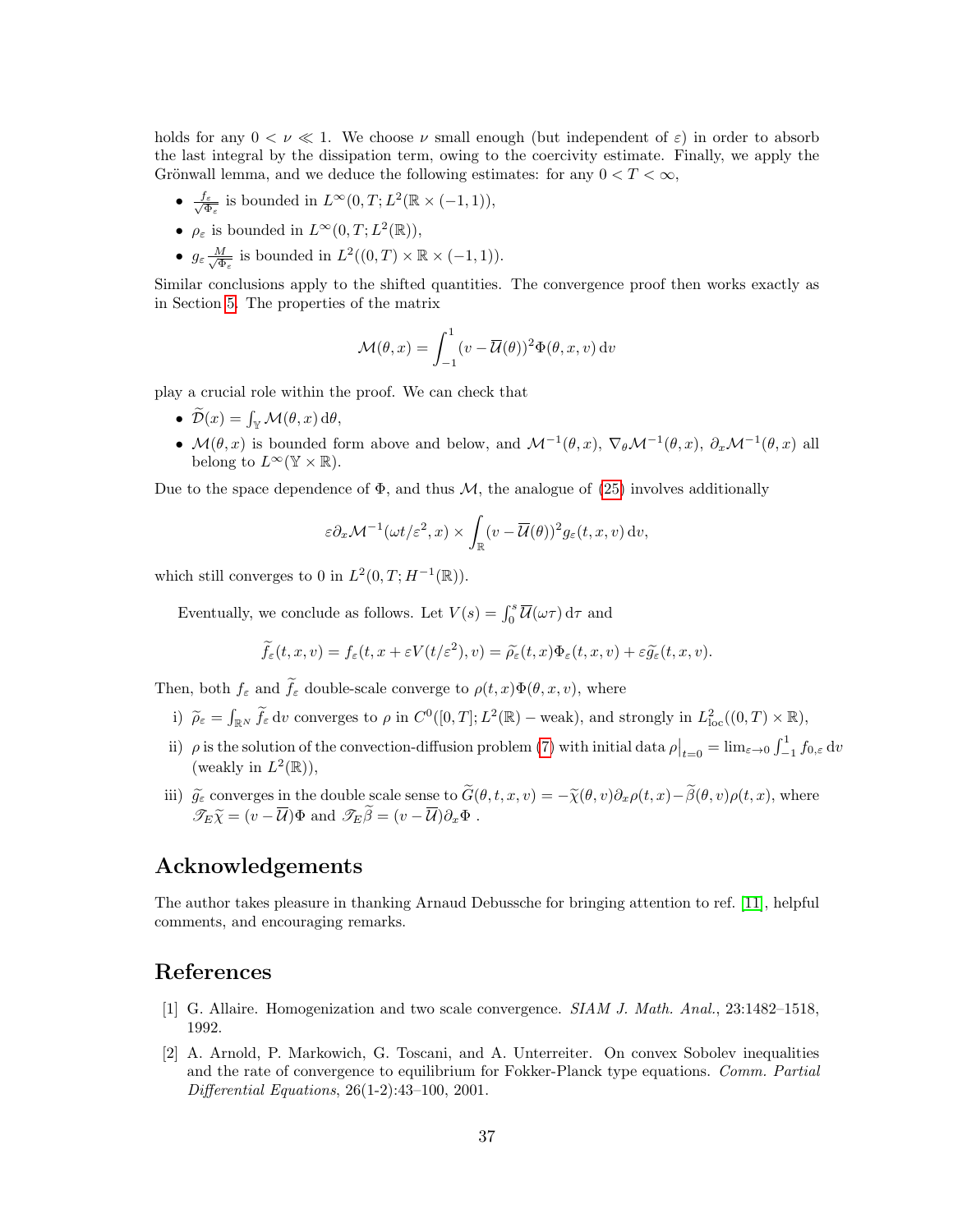- <span id="page-37-0"></span>[3] N. Ben Abdallah and M. L. Tayeb. Diffusion approximation and homogenization of the semiconductor Boltzmann equation. SIAM J. MMS, 4(3), 2005.
- <span id="page-37-2"></span>[4] F. Berthelin, N. Mauser, and F. Poupaud. High-field limit from a kinetic equation to multidimensional scalar conservation laws. J. Hyper. Diff. Eq., 4(1):123-145, 2007.
- <span id="page-37-4"></span>[5] M. Bostan. Asymptotic regimes for plasma physics with strong magnetic fields. In Some problems on nonlinear hyperbolic equations and applications, volume 15 of Ser. Contemp. Appl. Math. CAM, pages 56–85. Higher Ed. Press, Beijing, 2010.
- <span id="page-37-14"></span>[6] J. Casado-Díaz and I. Gayté. The two-scale convergence method applied to generalized Besicovitch spaces. Proc. R. Soc. Lond., 458:2925–2946, 2002.
- <span id="page-37-8"></span>[7] F. Castella, P. Degond, and T. Goudon. Diffusion dynamics of classical systems driven by an oscillatory force. J. Stat. Phys., 124(2-4):913–950, 2006.
- <span id="page-37-15"></span>[8] F. Castella, P. Degond, and T. Goudon. Large time dynamics of a classical system subject to a fast varying force. Commun. Math. Phys., 276:23–49, 2007.
- <span id="page-37-1"></span>[9] C. Cercignani, I. M. Gamba, and C. D. Levermore. High field approximations to a Boltzmann-Poisson system and boundary conditions in a semiconductor. Appl. Math. Lett., 10(4):111-117, 1997.
- <span id="page-37-21"></span>[10] M. G. Crandall and L. Tartar. Some relations between nonexpansive and order preserving mappings. Proc. Amer. Math. Soc., 78(3):385–390, 1980.
- <span id="page-37-7"></span>[11] A. Debussche and J. Vovelle. Diffusion-approximation in stochastically forced kinetic equations. Technical report, HAL, 2017. Available as hal-01567138v3.
- <span id="page-37-11"></span>[12] P. Degond, T. Goudon, and F. Poupaud. Diffusion limit for non homogeneous and non reversible processes. Indiana Univ. Math. J., 49:1175–1198, 2000.
- <span id="page-37-17"></span>[13] N. Dunford and J. Schwartz. Linear operators. John Wiley & Sons, 1988.
- <span id="page-37-5"></span>[14] E. Frénod, P.-A. Raviart, and E. Sonnendrücker. Two-scale expansion of a singularly perturbed convection equation. J. Math. Pures Appl., 80(8):815–843, 2001.
- <span id="page-37-6"></span>[15] E. Frénod and E. Sonnendrücker. Homogenization of the Vlasov equation and of the Vlasov-Poisson system with a strong external magnetic field. Asymptot. Anal., 18(3-4):193-213, 1998.
- <span id="page-37-9"></span>[16] P. R. Gent and J. C. McWilliams. Isopycnal mixing in ocean circulation models. J. Phys. Oceanogr., 20:150–155, 1990.
- <span id="page-37-18"></span>[17] T. Goudon and A. Mellet. Homogenization and diffusion asymptotics of the linear Boltzmann equation. ESAIM Control Optim. Calc. Var., 9:371–398, 2003.
- <span id="page-37-3"></span>[18] T. Goudon, J. Nieto, F. Poupaud, and J. Soler. Multidimensional high-field limit of the electrostatic Vlasov-Poisson-Fokker-Planck system. J. Differential Equations, 213(2):418–442, 2005.
- <span id="page-37-19"></span>[19] T. Goudon and F. Poupaud. Approximation by homogenization and diffusion of kinetic equations. Comm. Partial Differential Equations, 26(3-4):537–569, 2001.
- <span id="page-37-16"></span>[20] T. Goudon and F. Poupaud. Homogenization of transport equations; weak mean field approximation. SIAM J. Math. Anal., 36(3):856–881, 2004.
- <span id="page-37-10"></span>[21] S. M. Griffies. The Gent–McWilliams skew flux. J. Phys. Oceanogr., 20:831–841, 1998.
- <span id="page-37-12"></span>[22] M. Krein and M. Rutman. Linear operator leaving invariant a cone in a Banach space. Amer. Math. Soc. Translation, 10:199–325, 1962.
- <span id="page-37-20"></span>[23] P.-L. Lions and G. Toscani. Diffuse limit for finite velocity Boltzmann kinetic models. Rev. Mat. Ib., 13:473–513, 1997.
- <span id="page-37-13"></span>[24] L. H. Loomis. An introduction to abstract harmonic analysis. D. Van Nostrand Company, Inc., 1953.